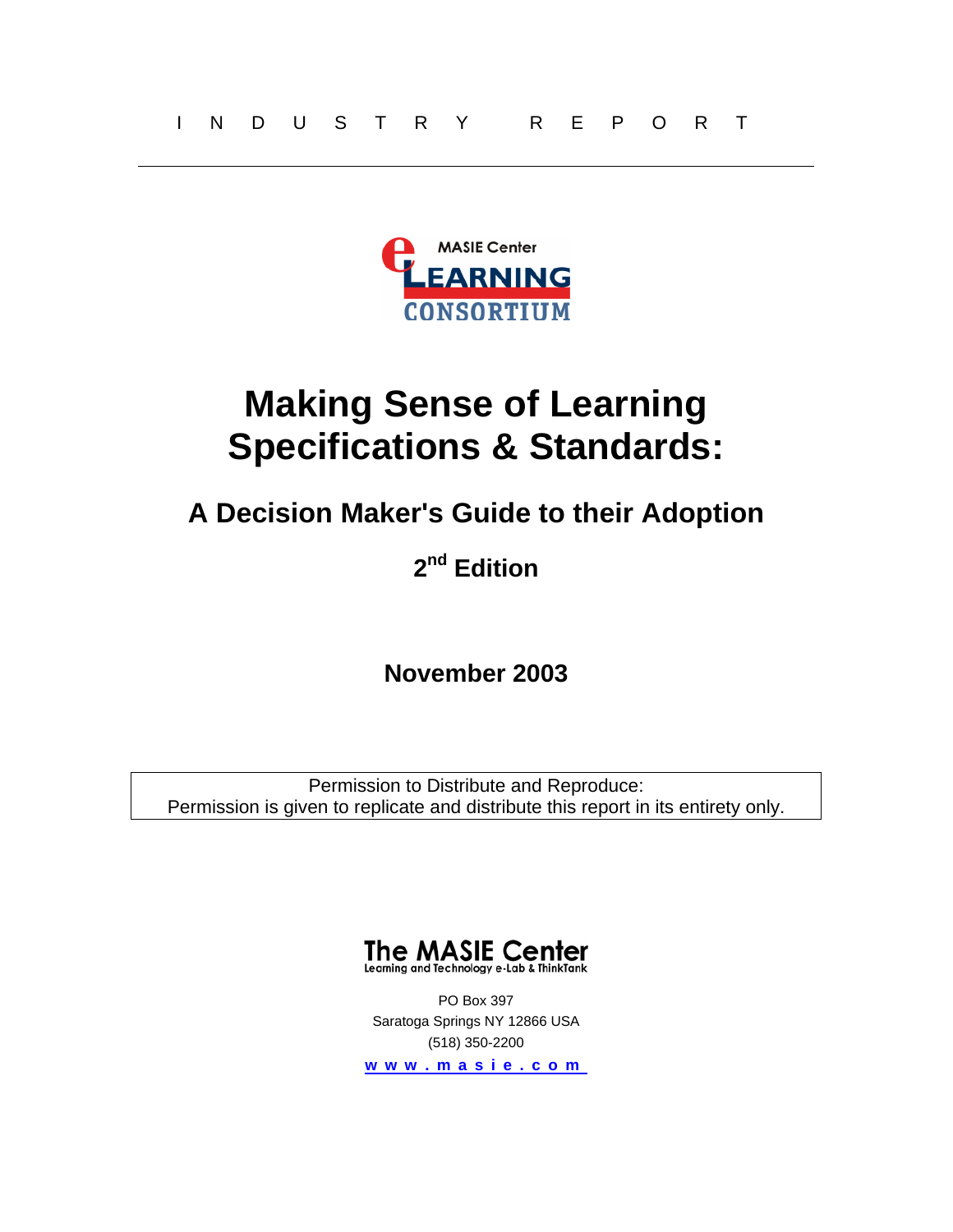## **Special Thanks**

<span id="page-1-0"></span>Dear Learning and Training Colleagues:

We are pleased to release the UPDATED version of the S3 Working Group Report to make Sense of Standards and Specifications (S3).

In 2000, with the goal of lowering industry confusion about learning standards and accelerating their adoption, The MASIE Center's e-Learning Consortium organized and facilitated a group of learning professionals who worked together for several months to generate a collection of information and job aids. The original report was released in February 2001 and was downloaded by over 25,000 organizations around the world. Over the past few months, the group has reconvened and contributed a great amount of work and passion to updating the document.

The concept of "learning standards" is at the same time one of the most powerful and most misunderstood aspects of the e-Learning revolution. As organizations make significant investments in digital learning content, there is a strong desire to have greater assurances of portability and re-usability. As organizations focus on providing learners with the "just right" content and activities, there is a strong desire to have the ability to more easily store, search, index, deploy, assemble and revise content. All of these hopes are part of the story of learning standards.

A small group of e-Learning CONSORTIUM members formed the S3 Working Group to make Sense of Standards and Specifications (S3). I want to thank the members of this group for their hard work and passion on this topic. Wayne Hodgins, from Autodesk, was the Visionary Leader of this group.

In this spirit of the document, please spread this vital information by distributing it freely to your colleagues in its entirety. If you have any comments, questions or suggestions, please send them to [standards@masie.com.](mailto:standards@masie.com)

Yours in Learning, Elliott Masie, The MASIE Center [emasie@masie.com](mailto:emasie@masie.com) 

#### **S3 Working Group Membership**

Wayne Hodgins Autodesk

Gervasio Tomás Ramírez Bristol-Myers Squibb

Judy Brown Academic ADL Co-Lab, University of Wisconsin System ADL Murry Christensen Goldman, Sachs & Co.

Phil Dodds

Brian Miller Merck

David Metcalf RWD Technologies

Ken Huffman Saudi Aramco

Maria Nissi The MASIE Center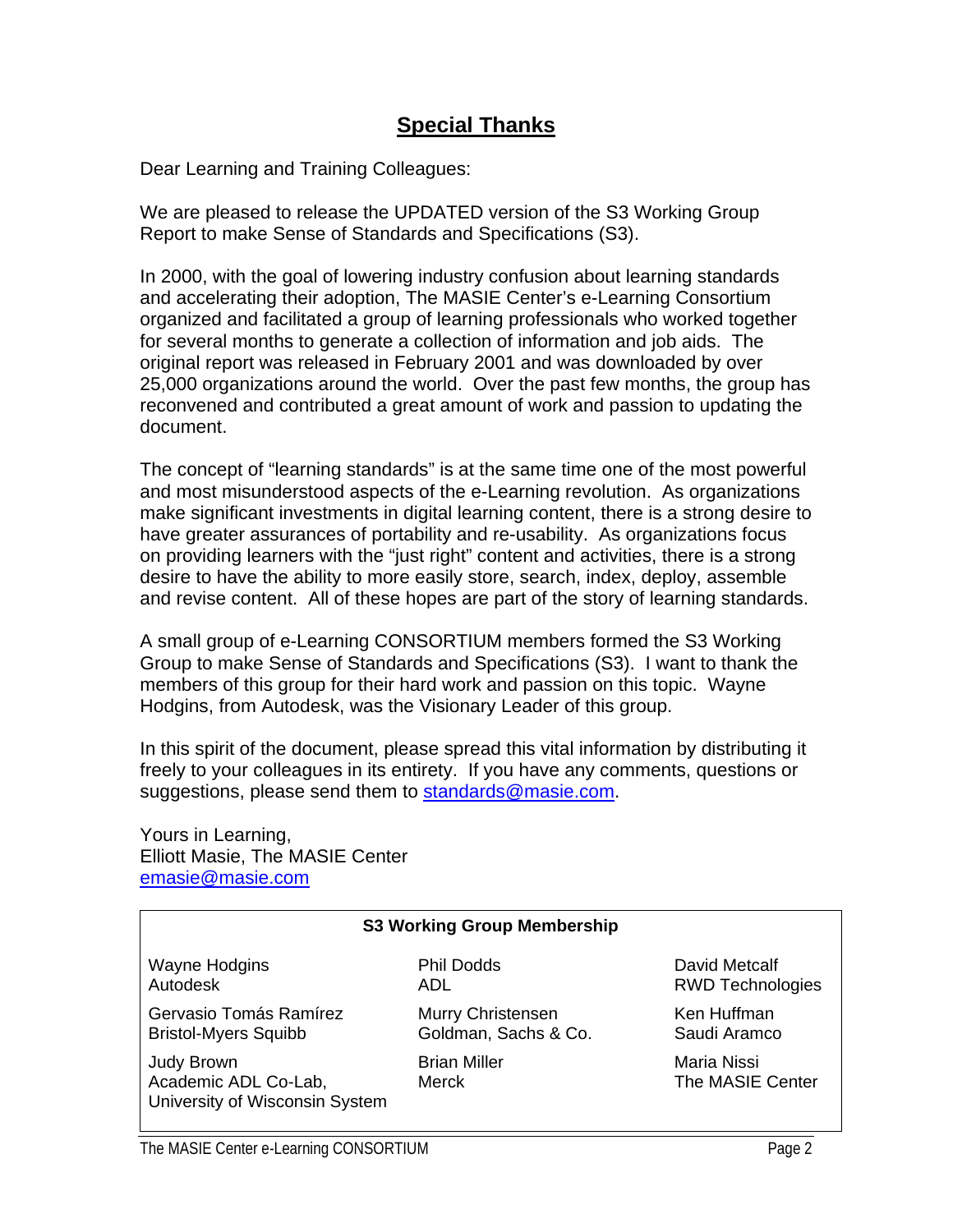## **Table of Contents**

<span id="page-2-0"></span>

| <b>SECTION 4: LEARNING OBJECTS -- BUILDING BLOCKS FOR LEARNING  42</b>                  |        |
|-----------------------------------------------------------------------------------------|--------|
|                                                                                         |        |
|                                                                                         |        |
| FROM LEGO TO BUILDINGS: IN SEARCH OF A MORE POWERFUL ANALOGY FOR THE OBJECT APPROACH 42 |        |
|                                                                                         |        |
|                                                                                         |        |
|                                                                                         |        |
|                                                                                         |        |
|                                                                                         |        |
|                                                                                         |        |
|                                                                                         |        |
|                                                                                         |        |
|                                                                                         |        |
|                                                                                         |        |
|                                                                                         |        |
| The MASIE Center e-Learning CONSORTIUM                                                  | Page 3 |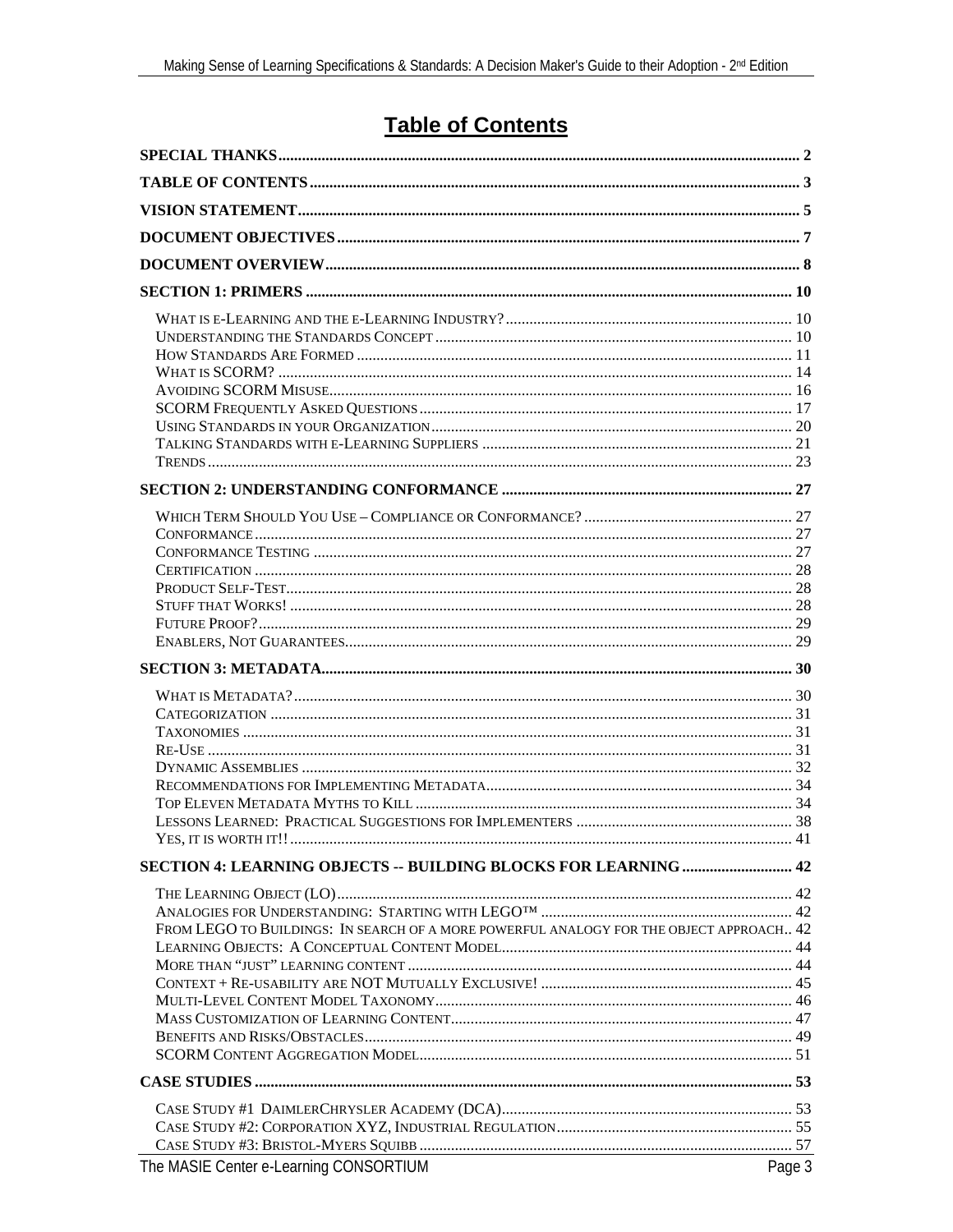<span id="page-3-0"></span>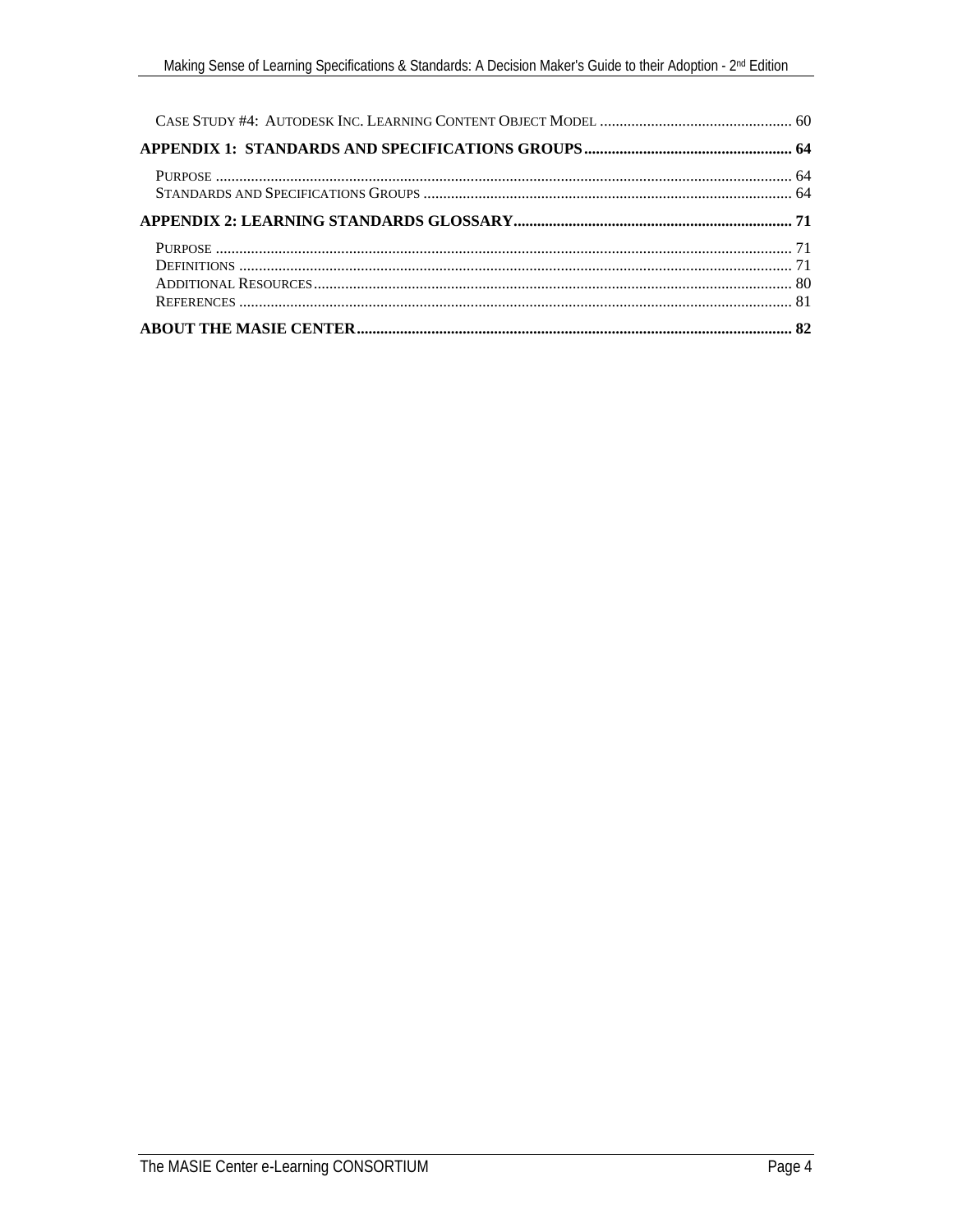## **Vision Statement**

#### <span id="page-4-0"></span>**The Vision: Getting it "Just Right"**

To set some context for learning standards, it is important to note the overarching vision that guides and propels them forward. We might even synthesize the vision into just one word: PERSONALIZATION. In learning, personalization means making learning dramatically more effective by being relevant and responsive to the uniqueness of every individual and their circumstances, every day.

Great progress has been made toward this lofty vision and we are currently making the transition from "anytime, anywhere" learning to the "right" learning, anytime and anywhere. Thanks to the great innovations and hard work of the past 20 years, we have successfully attained what was once imagined as impossible. We can reach almost any person, any time, anywhere, and we can transport almost anything digital between them. Reaching this state has not been easy, fast, or cheap, but it has been established as the base line in many places. While we still face a great amount of work to extend this capability to all locations and people, it is also now time to devote our attention to building upon this enormous success and attaining the goal of getting it "just right."

Think about it— you don't want just *any* resource, you want the ones which are *just right* for the situation at hand. You don't want any piece of code or content or any person— you want just the right ones. In this context, "right" is a relevant term: right for the specific situation, circumstances, limitations, and constraints.

#### **Getting to "just right"**

Attaining this goal means incorporating:

- just the right People
- with just the right Resources
- at just the right Time & Place
- in just the right Amount
- in just the right Context
- on just the right Device
- using just the right Medium.

If we continue to insist on having a prefix for "Learning," perhaps we can think about this as "me-Learning"? With this as context, let's look at the enabling role standards play if we are to realize this grand vision of personalized learning experiences for every person, everyday.

#### **Why Standards?**

History has shown rather conclusively that the takeoff point for any new era or innovation includes the adoption of common standards. Examples would include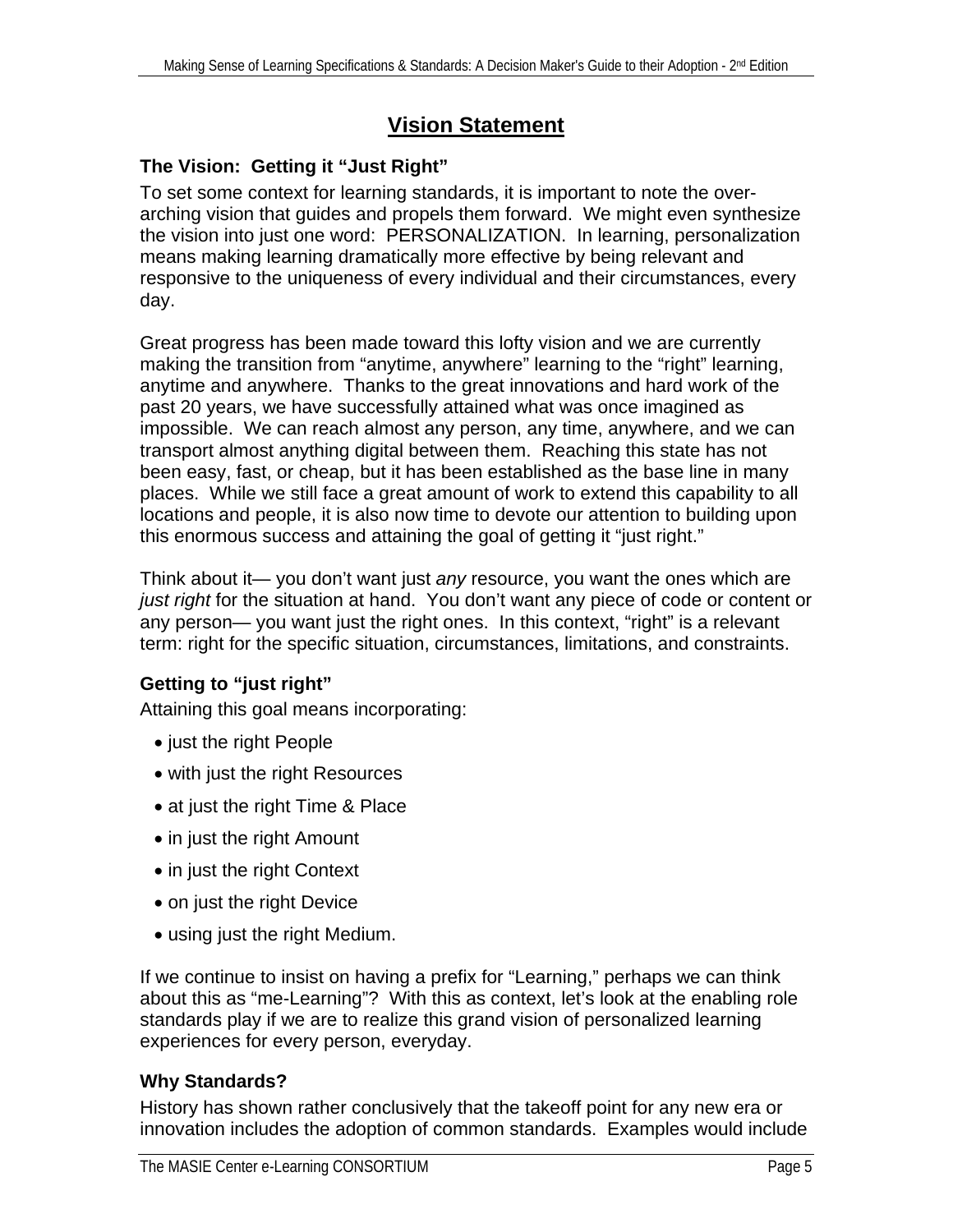railway track gauge, telephone dial tones, video tape formats, email protocols, and the Internet and World Wide Web themselves. Similarly, we can see that without such common adoption of standards, the market stalls. Consider the historic battle between VHS and Beta that withheld the explosion of the video industry. Or, look to current examples such as the lack of common standards for DVD recorders or instant messaging. These stories often start out with proprietary specifications from an individual company or source. Unfortunately, this often means that emerging technologies are built using proprietary specification and will not work well with other similar or competing products. Since these technologies often do not meet the needs of end-users, the market typically drives the various leaders from business, academia, and government to work together to develop common "standards." This allows a variety of products to co-exist. This convergence of technologies is very important for the consumers of these technologies. Products that adhere to standards will provide consumers with wider product choices and a better chance that the products in which they invest will avoid quick obsolescence.

In the world of learning, common [standards](#page-78-0) for things such as content [metadata,](#page-75-0) [content packaging](#page-71-0), content sequencing, [question and test interoperability,](#page-67-0) learner profiles, and run-time interaction are requisite for the success of the knowledge economy and the future of learning. Breaking from the tradition of conflict as noted in some of the examples above, in the case of learning technology standards there has been a wonderful lack of competing standards. Even with this significant advantage, it has taken many years of extremely hard and thankless voluntary work by many individuals and groups from the world learning community. They have designed and developed these specifications and ratified them through standards bodies such as **IEEE** to create fully accredited standards.

As a result, and with a nod of thanks and appreciation to these efforts, robust accredited standards and [specifications](#page-78-0) are now available and being implemented everyday around the globe in real world situations and with scalability. The attention therefore now shifts to the many issues and questions of how we will integrate these standards into our current projects and plans for the future.

Why should an organization care about the emergence and convergence of learning standards? Because every organization must protect and increase its return on investment from the learning technologies and services it purchases and learning content it develops. Organizations spend millions of dollars on technologies, content, and services to improve knowledge and skills. If the systems cannot grow, be sustained, maintained, and delivered to the learners, the investment will be wasted or seriously less effective on returning results.

To make this vision for "me-Learning" and sustained human performance improvement a reality, standards are critical enablers that help to ensure the six "-abilities": [Interoperability,](#page-70-0) [Re-usability](#page-77-0), [Manageability,](#page-75-0) [Accessibility,](#page-70-0) [Durability](#page-72-0), [Scalability](#page-77-0), Affordability.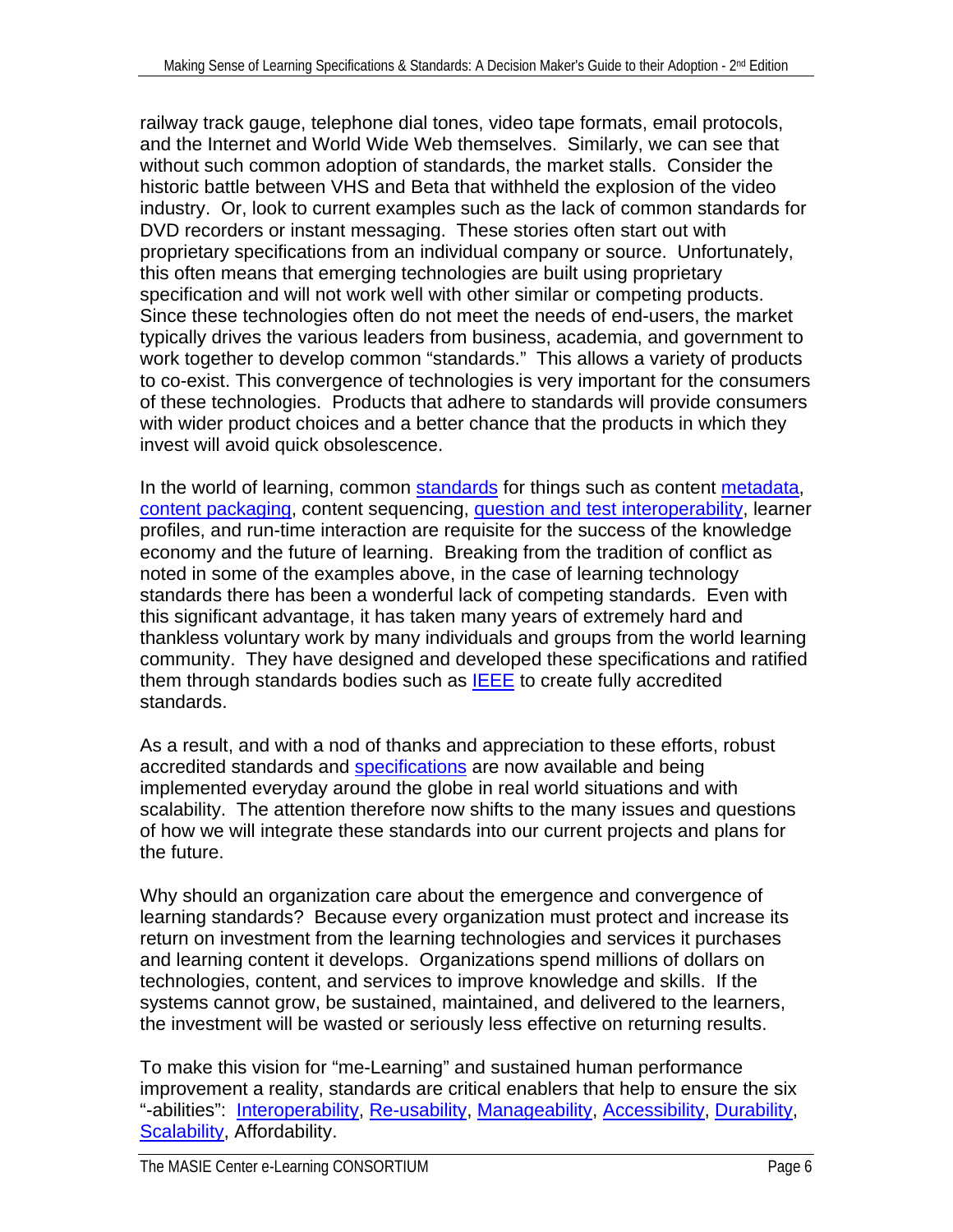### **Document Objectives**

<span id="page-6-0"></span>The success of a standard is ultimately measured by the degree to which the standards are voluntarily adopted and adapted by people and organizations around the world. This status of "de facto" standardization is the ultimate goal. Until these standards reach this critical mass of use in business, government, and academia, the investment of time and resources in standards will be of limited value.

In 2001, in order to lower industry confusion about learning standards and to accelerate their adoption, the [MASIE Center's e-Learning Consortium](#page-0-0) organized and facilitated a group of learning professionals who worked together for several months to create and publish the original "S3" industry report. It was descriptively titled: "Making Sense of Standards and Specifications: A Decision Makers Guide to their Adoption," or "S3" for short. It continues to be one of the most commonly downloaded files on The MASIE Center site and is accessed and referenced by groups from around the world.

However, much has changed since 2001 and standards are no exception. We now have some fully accredited standards such as those for [Learning Object](#page-66-0)  [Metadata](#page-66-0), [Content Packaging](#page-71-0), and others from the [IEEE](#page-65-0) Learning Technology Standards Committee. The big change since 2001, though, is that the focus has shifted from deciding *if* standards should be used to determining *how* they will be implemented.

Given these changes and evidence that standards are playing an even greater and more critical role than many imagined, The MASIE Center e-Learning CONSORTIUM decided to reconvene the S3 Working Group and develop an updated version of their original report. The result will hopefully contribute to the goal of enabling more effective learning through a critical mass-adoption of standards.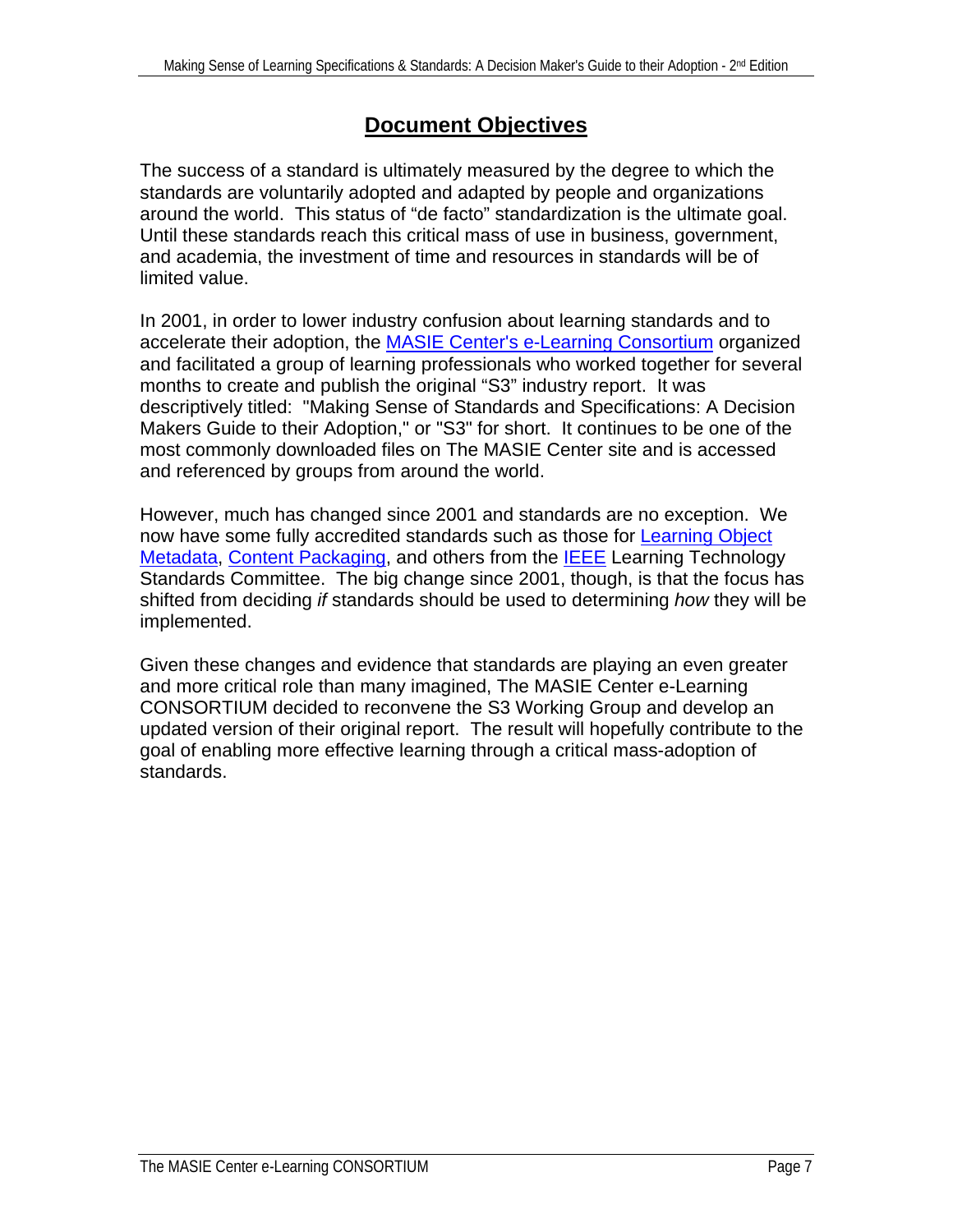### **Document Overview**

#### <span id="page-7-0"></span>*[Section 1: Primers](#page-8-0)*

The first section of the document consist of seven primers that provide an overview of learning standards for those interested in learning how to apply them in their own organization:

- *[What is e-Learning and the e-Learning Industry?](#page-9-0)*
- *[Understanding the Standards Concept](#page-9-0)*
- *[How Standards are Formed](#page-10-0)*
- *[What is SCORM®?](#page-13-0)*
- *[Using Standards in Your Organization](#page-19-0)*
- *[Talking Standards with e-Learning Suppliers](#page-20-0)*
- *[Trends](#page-22-0)*

*[Section 2: Understanding Conformance](#page-25-0):* Most Learning Management Systems (LMS) or content vendors today claim some sort of compliance or conformance to the latest learning standards. As a result, these terms are used freely, without a real understanding of their meaning and, to add to the confusion, are often used interchangeably. This section provides a clear and concise understanding of which term to use and why, as well as how "conformance" relates to a product's adherence to an individual specification or standard.

*[Section 3: Metadata -- Why Implement?:](#page-29-0)* The term metadata is used frequently throughout the e-Learning world, but what does it mean? How does its value apply to your organization? This section defines metadata, provides examples, and explains its inherent value, detailed in examples of its four main uses in learning.

*[Section 4: Learning Objects -- Building Blocks for Learning](#page-40-0):* The emergence of learning technologies has significantly altered the way in which people acquire the knowledge and skills they need to do their jobs. One learning technology concept in particular, the Learning Object (LO), has the potential to revolutionize the paradigm of learning. This section explains the concept of Learning Objects, illustrates the hierarchy of a Learning Object, and explains Sharable Content Objects (SCOs) and how they fit into the hierarchy.

*[Appendix 1: Standards and Specifications Groups](#page-62-0):* This appendix identifies the various groups and organizations responsible for developing standards and provides links for further reference.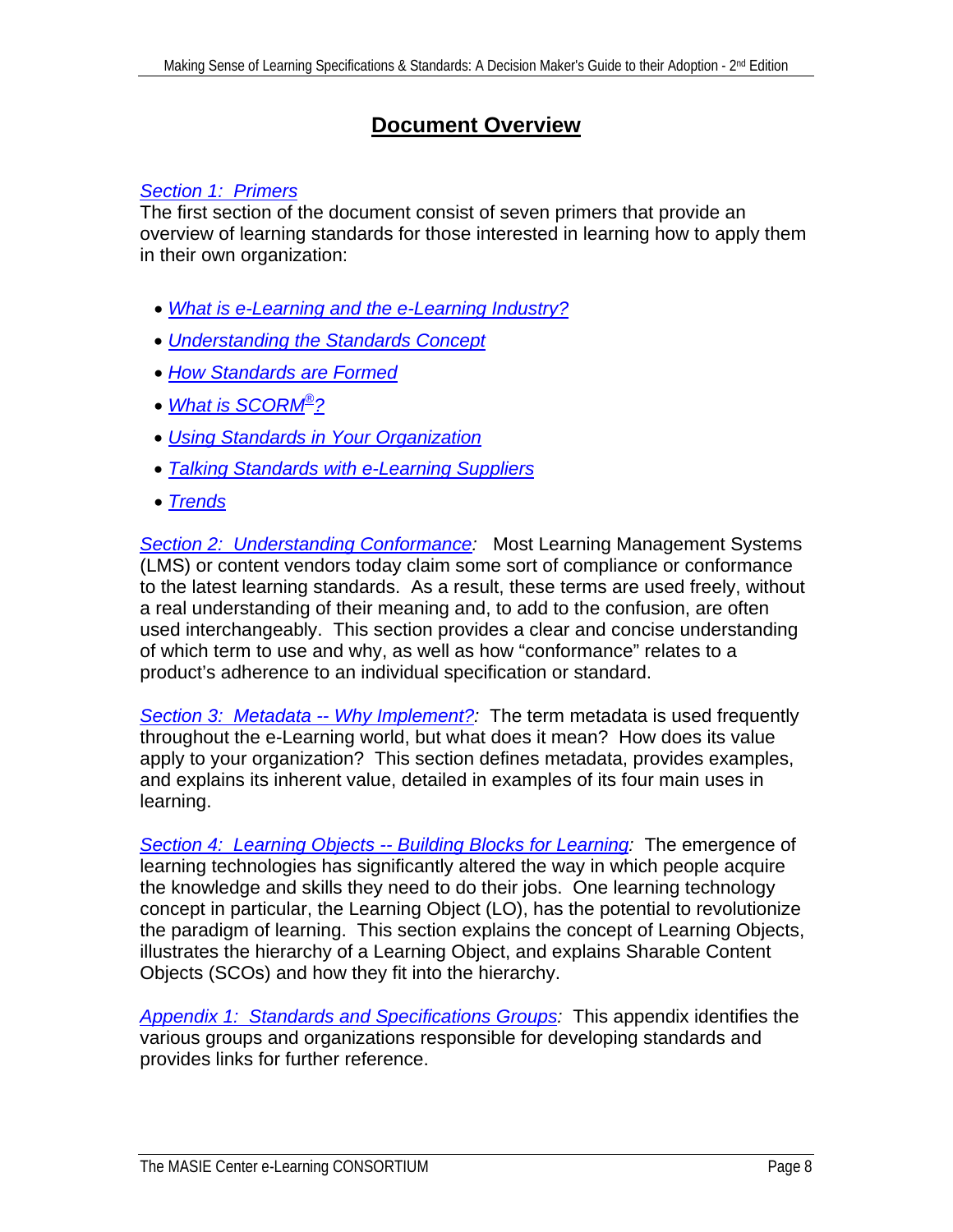<span id="page-8-0"></span>*[Appendix 2: Learning Standards Glossary:](#page-70-0)* This appendix is a glossary of key terms used throughout the document in discussing e-Learning, standards, and their implementation.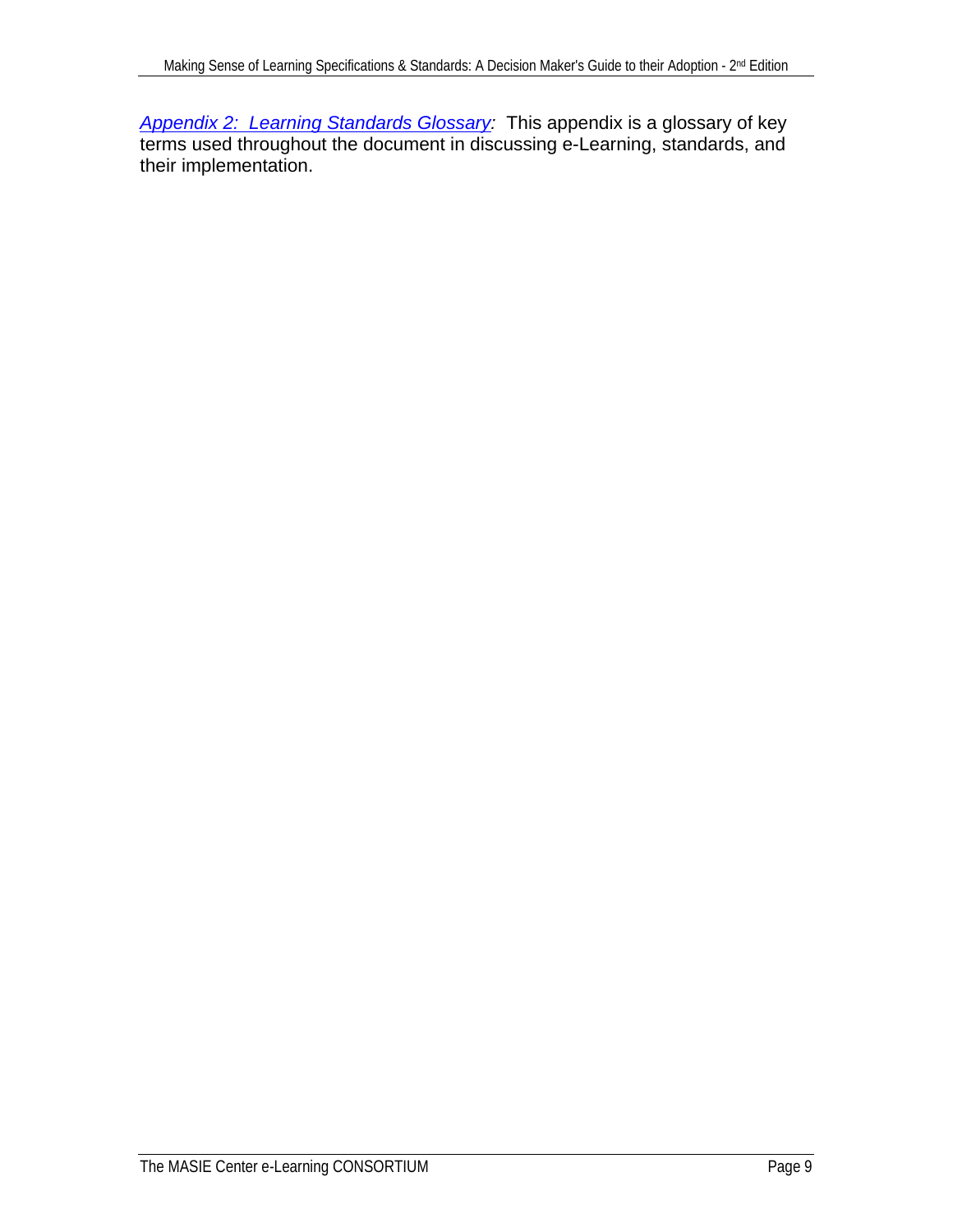## **Section 1: Primers**

#### <span id="page-9-0"></span>**What is e-Learning and the e-Learning Industry?**

A simple working definition of the term [e-Learning](#page-72-0) is "learning or training that is prepared, delivered, or managed using a variety of learning technologies and which be deployed either locally or globally." The promise of e-Learning is that it provides leadership with powerful new tools for improving capability, development, speed, and performance whether an organization operates in one geography or many. Just as the rise of information technologies fundamentally changed the nature of how work gets done in organizations, the emergence of learning technologies is fundamentally changing the nature of how people learn to do that work.

It is important to note that the fundamental learning model has not changed. Learning professionals still help others learn how to do things they could not do before. In non-academic settings, this means they remain focused on providing leadership with the ability to build organizational capacity and improve performance. Learning technologies are simply a sophisticated new tool that enables each learning professional to be more productive at helping others learn.

#### **Understanding the Standards Concept**

As we have seen historically with battles over such things as railway track gauge, telephone dial tones, video tape formats, email protocols, and the platform battles between Microsoft, Apple, Sun, IBM, and others, companies often start out with proprietary technology that will not work well with others. However, these technologies often do not meet the needs of end-users, and thus, the market typically drives the various leaders from business, academia, and government to work together to develop common ["standards.](#page-78-0)" This allows a variety of products to co-exist. This convergence of technologies is very important for the consumers of these technologies because products that adhere to standards will provide consumers with wider product choices and a better chance that the products in which they invest will avoid quick obsolescence. Likewise, as mentioned previously, common standards for things such as content [metadata](#page-75-0), [content packaging](#page-71-0), content sequencing, [question and test](#page-67-0)  [interoperability](#page-67-0), learner profiles, [run-time interaction](#page-77-0), etc., must be in place and widely accepted for the knowledge economy and the future of learning to realize this vision. The first versions of these standards and specifications have now arrived. The question is this: How are we to integrate these standards into our plans for the future as well as into our current projects?

As mentioned in the [Vision Statement](#page-3-0), standards help to ensure the six "abilities" which protect and even nurture e-Learning investments. They are:

#### • [Interoperability](#page-74-0)

- $\circ$  mix and match content from multiple sources and within multiple systems
- o multiple systems communicate, exchange, and interact transparently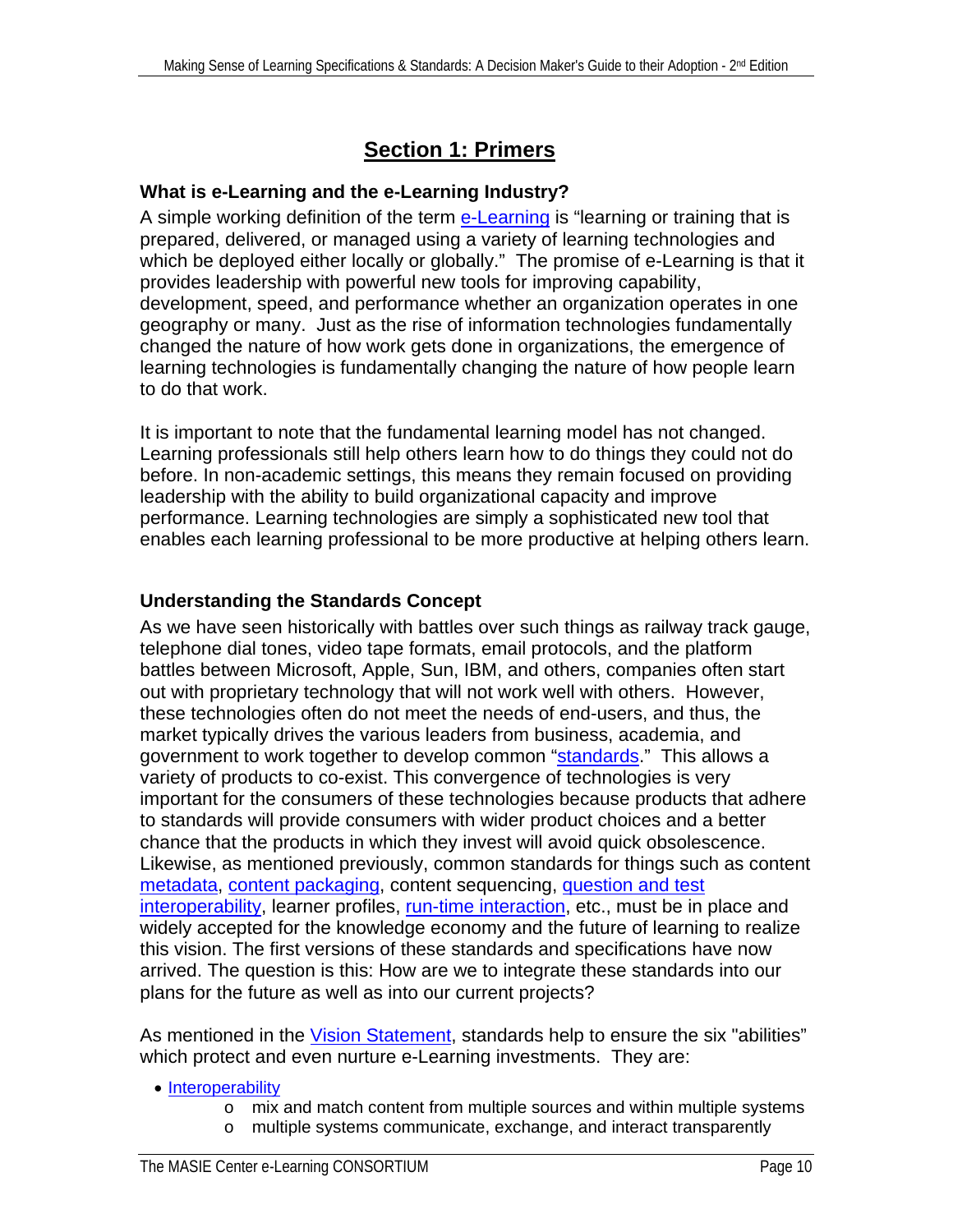#### <span id="page-10-0"></span>• [Re-usability](#page-77-0)

- o content and code can be assembled, disassembled, and re-used quickly and easily
- o content objects can be assembled and used in a context other than that originally designed
- [Manageability](#page-75-0)
	- o systems can track the appropriate information about the learner and the content
	- o management of the complex selection and assembly of "just the right" stuff
- [Accessibility](#page-70-0)
	- o a learner can access the appropriate content at the appropriate time on the appropriate device
- [Durability](#page-72-0)
	- o buyers are not "trapped" by a particular vendor's proprietary learning technology
	- o no significant additional investment is required for re-usability and interoperability
- Scalability
	- o learning technologies can be configured to have expanded functionality to serve broader populations and organizational purposes
	- o an organization's return on investment in e-Learning products can increase if they can be leveraged beyond their original scope
- Affordability
	- o ensure that our learning technology investments are wise and adverse to risk

#### **How Standards Are Formed**

In the learning world, long before the phrase ["e-Learning](#page-72-0)" appeared, many organizations all around the world began working diligently to create [specifications](#page-78-0) for learning-related technologies, and needs such as [metadata,](#page-75-0) learner profiling, content sequencing, Web-based courseware, and computermanaged instruction. This early work was done by such groups as **ARIADNE** in Europe, the [Dublin Core,](#page-64-0) [IEEE,](#page-65-0) the Aviation Industry's CBT Committee [AICC](#page-63-0), and the EDUCAUSE **IMS** Consortium. At first, these groups focused on different areas of the standards, working simultaneously but not in coordination. The U.S. Department of Defense has taken a leadership role in bringing the work from all the disparate standards organizations together into a common and usable "Reference Model" now known as the ["Sharable Content Object Reference](#page-78-0)  [Model,](#page-78-0)" or SCORM. SCORM is a unified set of core specifications and standards for e-Learning content, technologies, and services. Today, these various specification and standards bodies are working together and collaborating on SCORM, both in its current and future forms. SCORM has proven that the existing specifications and standards are able to deliver on the promises of interoperability, re-usability, etc., and provide the foundation for how organizations will use learning technologies to build and operate in the learning environment of the future. Ongoing work in this area promises to convert even more of the potential into reality.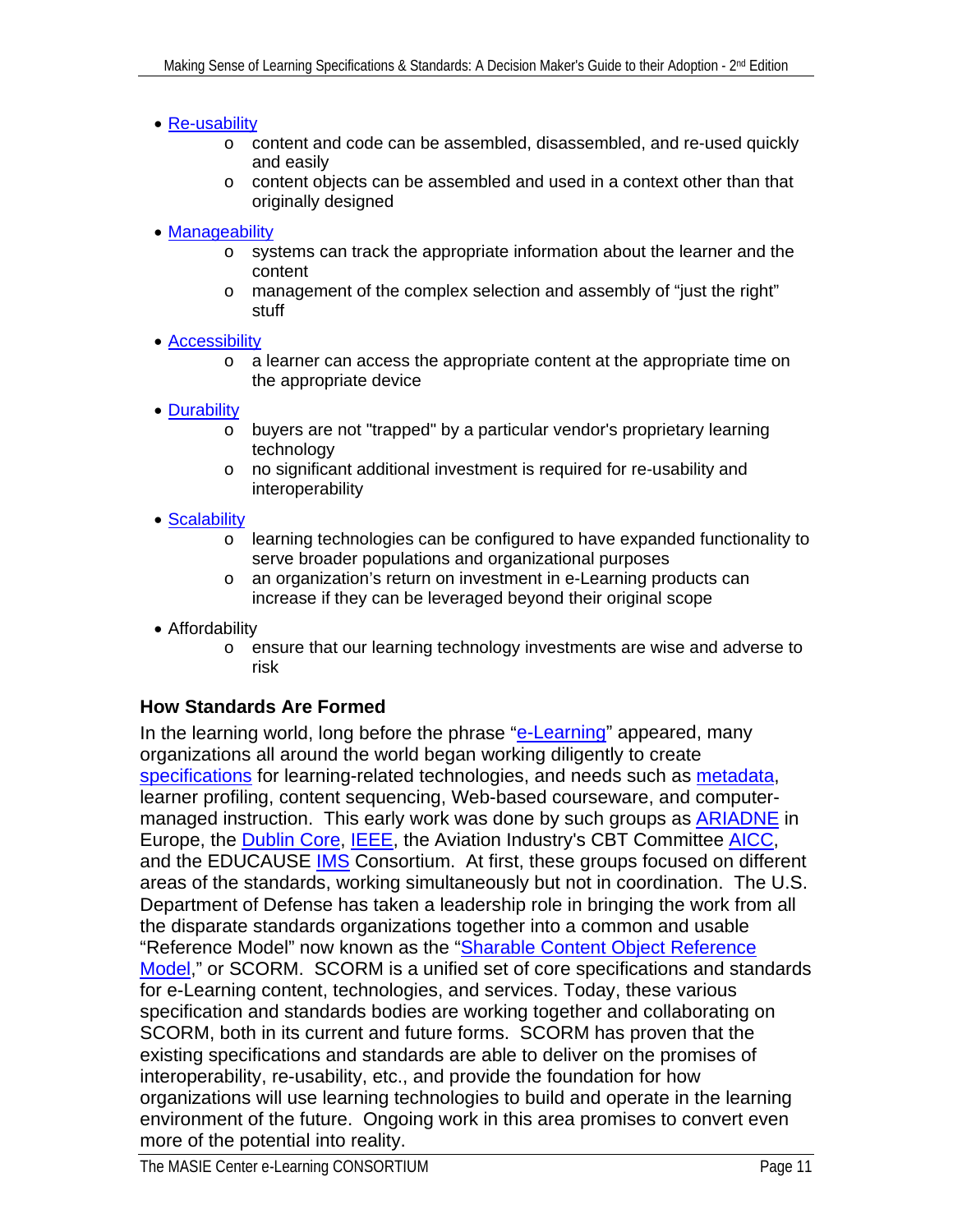To understand standards, it's important to understand the following key terms that relate to the evolution of standards.

#### **Specification**:

Similar to the common use of the word, a *specification* is a detailed, exact statement of the functional requirements and particulars for something to be built, installed, or manufactured. Some specifications are further developed to the status of an accredited standard, which means they have received the stamp of accreditation after having proceeded through the four stages outlined below. In some industries, something cannot be sold until it receives a stamp of approval by conforming to a given standard (i.e., electrical devices are accredited by IEEE).

#### **Standard**:

There are two types of standards*:* 

• **de jure** Standards**:**

[By right; of right; by law; often opposed to "de facto"] The designation or certification of a specification's status by an accredited body such as IEEE LTSC, ISO/IECJTC1/SC36, or CEN/ISSS (European).

• **de** facto **Standards:**

[Existing in fact whether with lawful authority or not] Typically, when a critical mass or majority choose to adopt and use a specification. For example, TCP/IP, HTTP, HTML, etc., are all "de facto" standards based on their common use by the majority of us.

The ideal state is when a *de jure* standard is also *de facto*! (i.e., HTTP).

Specifications evolve and become standards over time and go through several phases of development before they become widely adopted or become *de facto*. While there is no absolute process in the creation of *de jure* standards, one can abstract an overall and highly iterative process model where the following four stages are typical: (See graphic below as well.)

1. R&D: Research and development is conducted to identify possible solutions.

*Examples: The Learning Federation, overall research at universities, corporations, consortia, etc.*

2. Specification Development: When a tentative solution appears to have merit, a detailed written specification must be documented so that it can be implemented and codified. Various consortia or collaborations, such as AICC and IMS, dedicate teams of people to focus on documenting the specifications.

*Examples: [AICC](#page-63-0), [IMS](#page-67-0), and [ARIADNE](#page-64-0) (Europe).*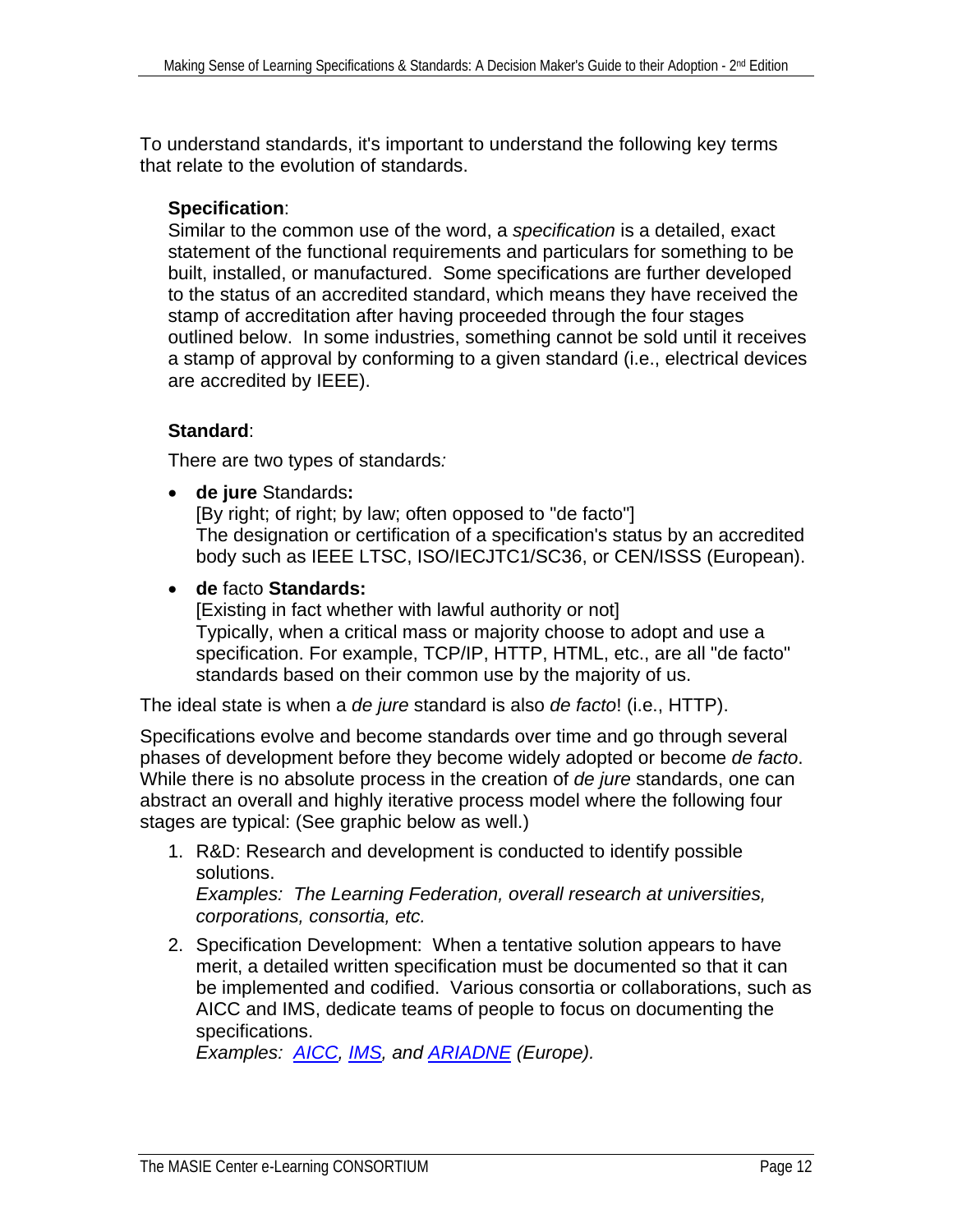3. Testing/Piloting: The specifications are put into use either in test situations or pilots to determine what works, what doesn't, what is missing, customer reactions, etc.

*Examples: ADL SCORM plugfests or co-labs.*

4. Accredited and International Standard Status: The tested and roughly complete specifications are reviewed by an accredited standards body and then made broadly/globally applicable by removing any specifics of given industries, originators, etc., and taken through an open, consensusbased process to produce a working draft which is then officially balloted. If approved, the specification receives official certification by the accredited standards body and is made available to all through this body. *Examples: IEEE Learning Technology Standards Committee (LTSC) ([http://ltsc.ieee.org\)](http://ltsc.ieee.org/); ISO/IEC JTC1/SC36 (Joint Technical Committee 1 / Sub-Committee #36) [\(http://jtc1sc36.org\)](http://jtc1sc36.org/); CEN/ISSS/LT-WS Learning Technology Work Shop [\(http://www.cenorm.be/isss/Workshop/LT\)](http://www.cenorm.be/isss/Workshop/LT).* 



#### *Standards Concept*

Most notably perhaps, the graphic and process above shows how the different organizations and groups cited as examples here are not in any conflict or competition with each other, as is often misunderstood. Instead these various organizations have different roles and responsibilities in a very complimentary and holistic model. Each of the standards organizations has specific milestones and project schedules for their initiatives. We recommended that you visit their particular [Websites](#page-62-0) for details on their planned deliverables.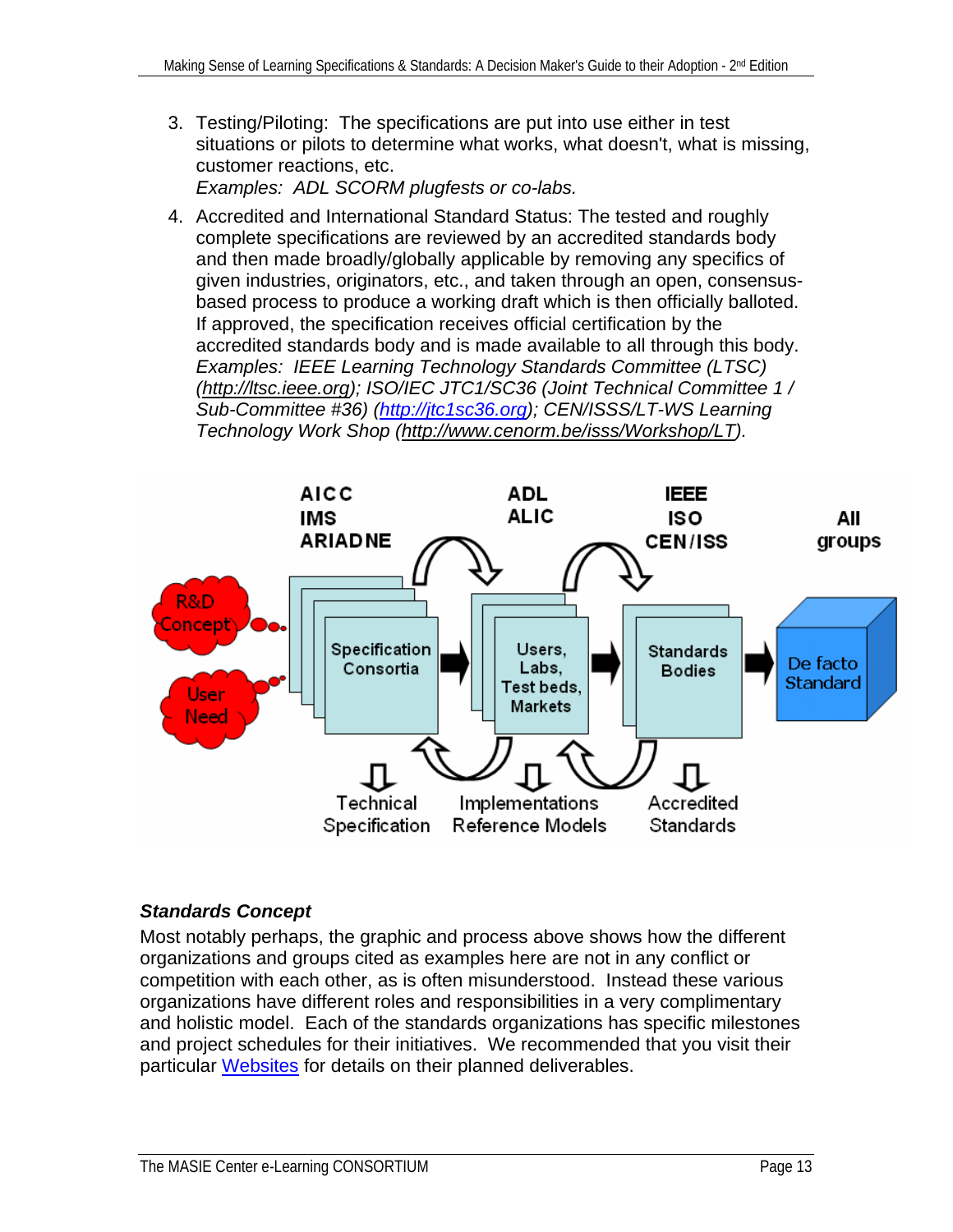#### <span id="page-13-0"></span>**What is SCORM?**

The U.S. Department of Defense and its partners initiated the Advanced Distributed Learning Initiative to ensure that all branches of the US military could use, exchange, manage, track, and re-use their learning technologies, content, and data no matter the source or application (Hodgins, 2000). Their current documentation is called the [Sharable Content Object Reference Model,](#page-78-0) or SCORM. SCORM provides a foundational reference model upon which anyone can develop models of learning content and delivery. For example, systems should be able to "share" data about how learners access courses, their progress in the course, and their pretest/posttest scores. Through the application of the specifications and standards from the [various groups,](#page-62-0) SCORM provides the framework and detailed implementation reference that enables content, technology, and systems using SCORM to "talk" to each other, thus ensuring [interoperability](#page-74-0), [re-usability,](#page-77-0) and [manageability.](#page-75-0)

SCORM is *not* a standard itself, but rather a reference model that serves to test the effectiveness and real-life application of a collection of individual specifications and standards. SCORM works with standards bodies such as [AICC,](#page-63-0) [IMS,](#page-67-0) and [IEEE](#page-65-0) to integrate their specifications into a cohesive, usable, holistic model, and defines key interrelationships between the standards. SCORM is, in essence, a *[de facto](#page-78-0)* model since this group was not chartered as a standards-approving body, but rather a model that governments around the world, as well as the learning industry as a whole, have voluntarily adopted.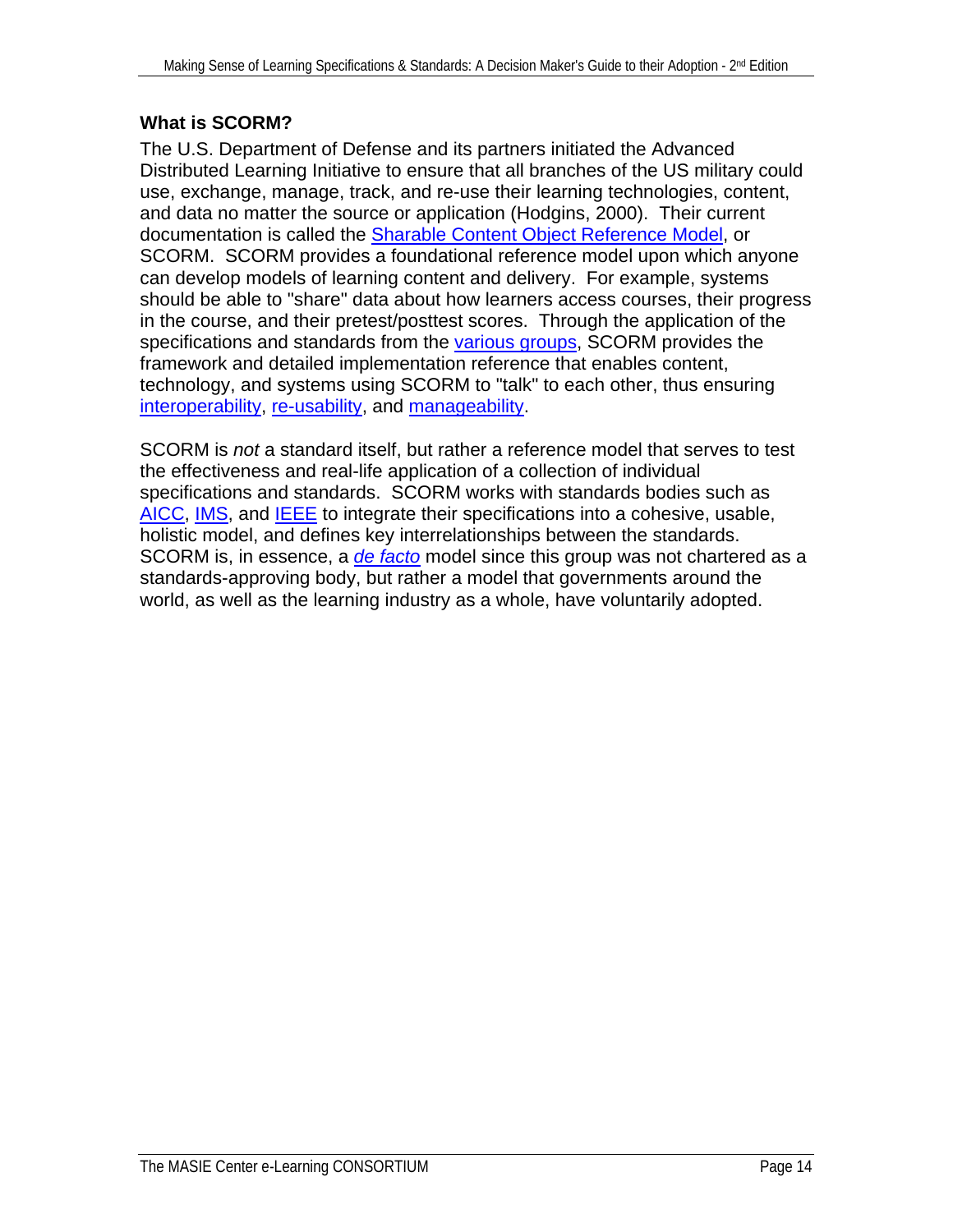

The integration of these industry specifications is depicted below:

Source: ADL Technical Team

The first version of [ADL's \(Advanced Distributed Learning\)](#page-63-0) SCORM documentation centered on Web-based learning content and was intended to enable the following:

- the ability for a Web-based [Learning Management System](#page-74-0) (LMS) to launch content that was authored through tools from different vendors and to exchange data with that content
- the ability for Web-based LMS products from different vendors to launch the same executable content and exchange data with that content during execution
- the ability for multiple Web-based LMS products/environments to access a common repository of executable content and to launch such content
- the ability to move an entire course from one LMS to another (course interchange)

Now that [e-Learning](#page-72-0) technology vendors have begun to adopt standards when designing their products, and now that consumers of these technologies are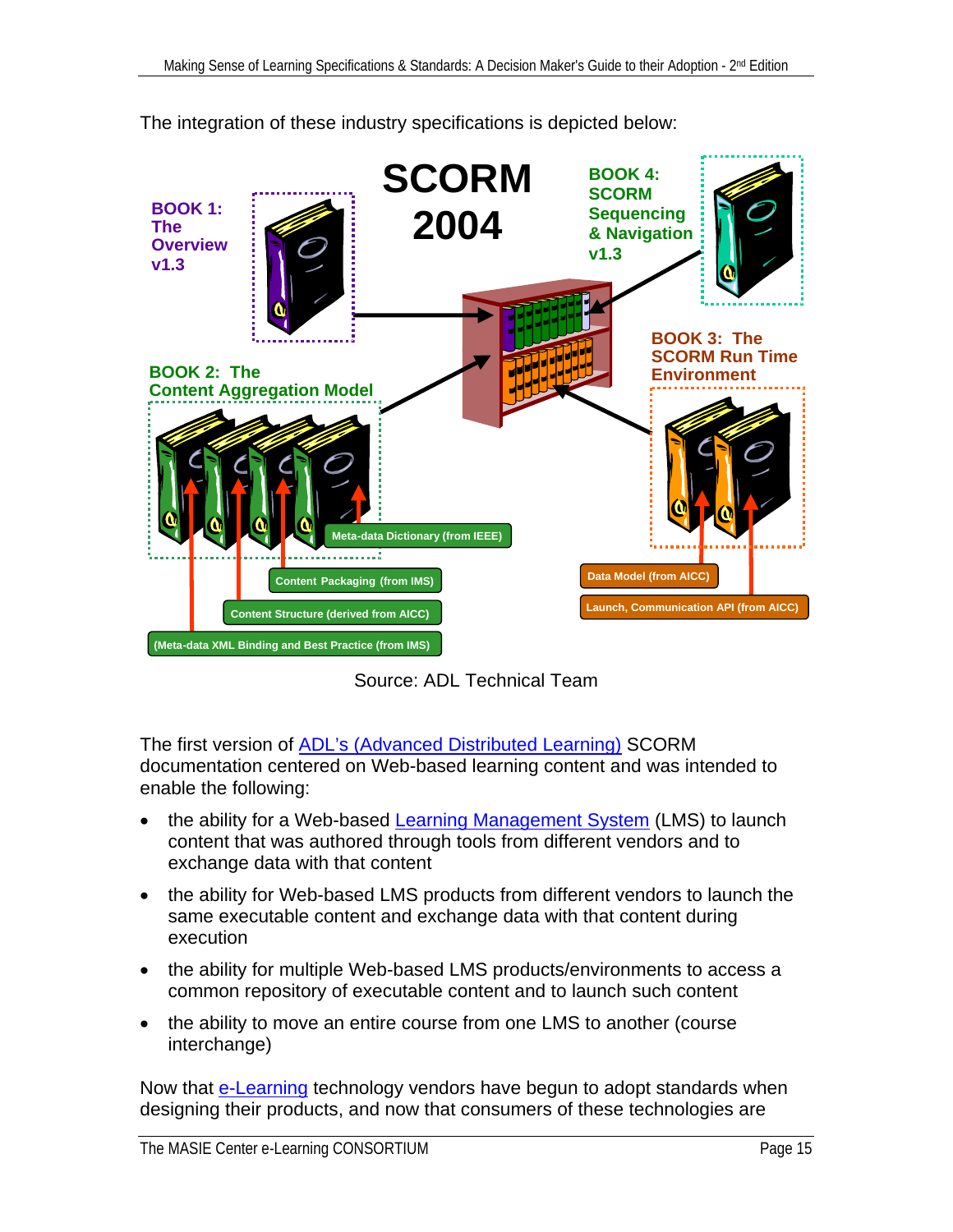<span id="page-15-0"></span>insisting that the products they buy conform to these emerging standards, the e-Learning industry will begin to see the proliferation of compatible, sharable Web-based content among a variety of learning technologies. This will allow the industry to move towards providing learners with the chunks of learning they need and enable organizations to track the usage of these [Learning Objects.](#page-74-0)

#### *Definition of a SCO as defined by SCORM*

A [Sharable Content Object](#page-77-0) (SCO) represents the lowest level of [granularity](#page-73-0) of a learning resource that can be tracked by a **Learning Management System** (LMS). A Sharable Content Object (SCO) is a particular implementation of learning content that conforms to the [SCO Reference Model](#page-78-0) (SCORM). Thus, a SCO meets the following criteria:

- contains one or more [asset](#page-70-0) (electronic representations of media, text, images, sound, Web pages, assessment objects, or other pieces of data that can be delivered to a Web client).
- can locate an LMS API adapter (Learning Management System Application Profile Interface)
- contains the following minimum API calls: (LMSInitialize("") and LMSFinish("")
- cannot launch other SCOs since SCOs are sequenced by the LMS and do not "know" about when they are to be launched. (The LMS knows).

(The complete SCO specification can be found in the latest version of the SCORM documents [\(http://www.adlnet.org\)](http://www.adlnet.org/)).

To be [re-usable](#page-77-0), a SCO by itself should be as independent of learning **context** as possible so that it may be re-used in different learning experiences to fulfill different learning objectives. A SCO can be described with SCO [metadata](#page-75-0) to allow for search and discovery within online repositories, thereby enhancing opportunities for re-use. In addition, SCOs can be aggregated to form a higherlevel unit of instruction that fulfills higher-level learning objectives. SCOs that are context specific are often required to make re-used content make sense. In particular, with the implementation of sequencing, not all SCOs will necessarily be context free; some are scaffolding for other content.

#### **Avoiding SCORM Misuse**

Much of the confusion surrounding SCORM stems from misunderstandings of when to use SCORM and when it can be effectively adapted. When implementing SCORM, it is important to understand that:

• **SCORM does not address everything, but it doesn't limit other things.**  In other words, SCORM has proven to meet the needs of many (but not all) groups, requirements, and situations. Therefore, the recognized best practice is to use SCORM as the baseline and maximize its capabilities. When you identify needs or requirements that are not covered by SCORM capabilities, create temporary extensions and custom solutions. However, do so knowing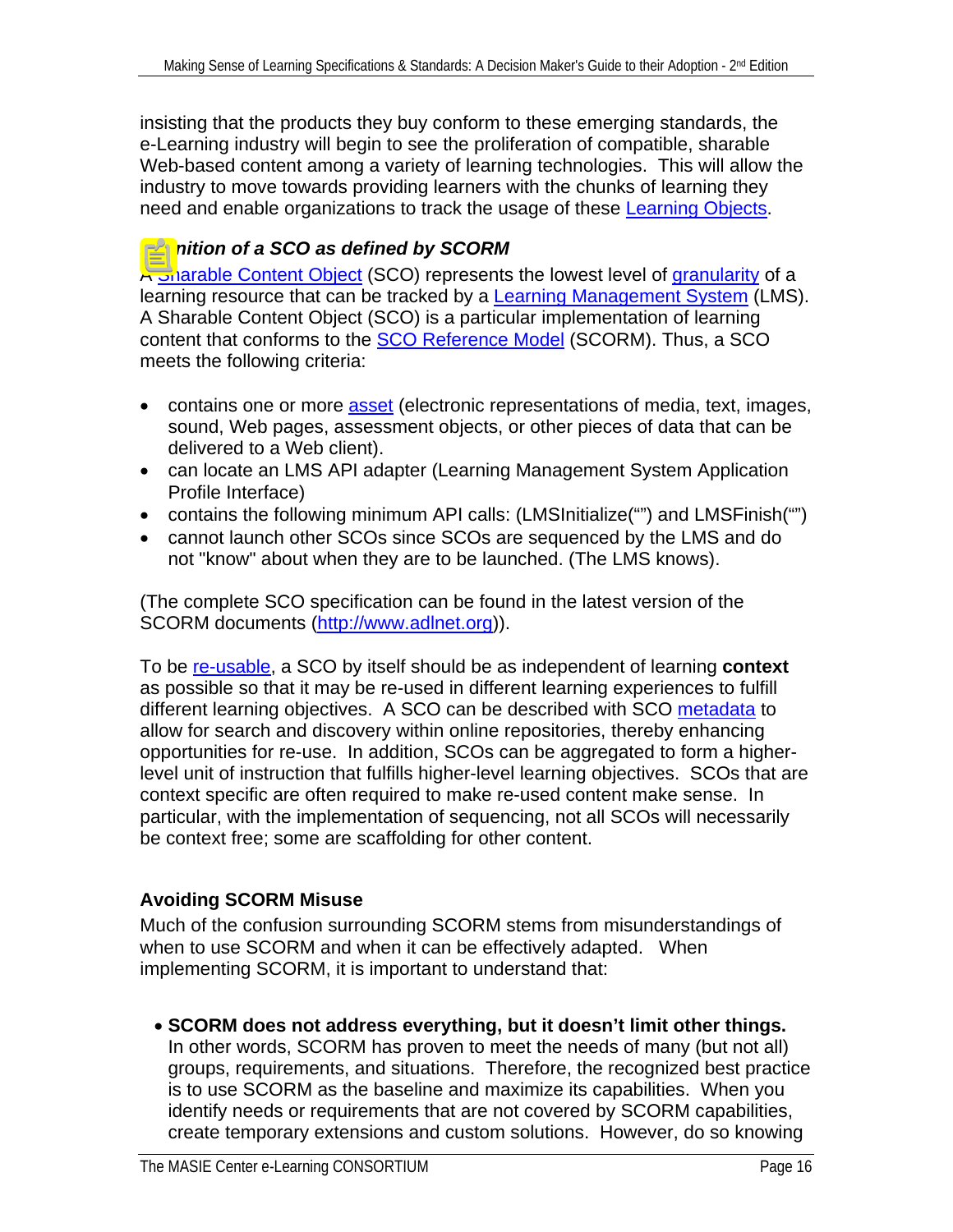<span id="page-16-0"></span>what the risks are and base the decision on the balance between needs or requirements and understand the risk of developing without a supporting standard.

• **Use the standards and specifications within SCORM as far as they will go.** 

If your needs require functionality which is not yet covered by **SCORM**, and if these needs are critical to solving your priority problems, create additional solutions either yourself or with the help of others in determining the return on investment. Do so knowing the calculated risk of doing a custom or nonstandard implementation.

- **SCORM assumes System Directed Learning**. It is intended for, and assumes, implementation and management within an IT system such as an [LMS](#page-74-0) or [LCMS](#page-74-0) or other management systems such as [ERP.](#page-73-0)
- **SCORM uses the Web browser as its delivery platform**.
- **Individual components of SCORM may be used (e.g. packaging) while disregarding others.**

SCORM is a comprehensive reference model made up of a series of integrated individual components. It is specifically designed to be modular in that each individual component can be implemented individually or in multiple combinations. The implementation of ALL components of SCORM is not likely or needed by most.

Implementers of SCORM will find the best SCORM-related resources on the ADL Website at [http://www.adlnet.org.](http://www.adlnet.org/)

#### **SCORM Frequently Asked Questions**

#### *When will SCORM be "done"? It seems to keep changing.*

[ADL](#page-63-0) is nearing the final release (January 2004) of what will be known as SCORM 2004 (previously referred to as version 1.3). This release adds sequencing and includes bug fixes and updates from the previous version 1.2 and will consist of four parts:

- SCORM Overview
- SCORM Content Aggregation Model v1.3
- SCORM Run Time Environment v1.3
- SCORM Sequencing and Navigation v1.3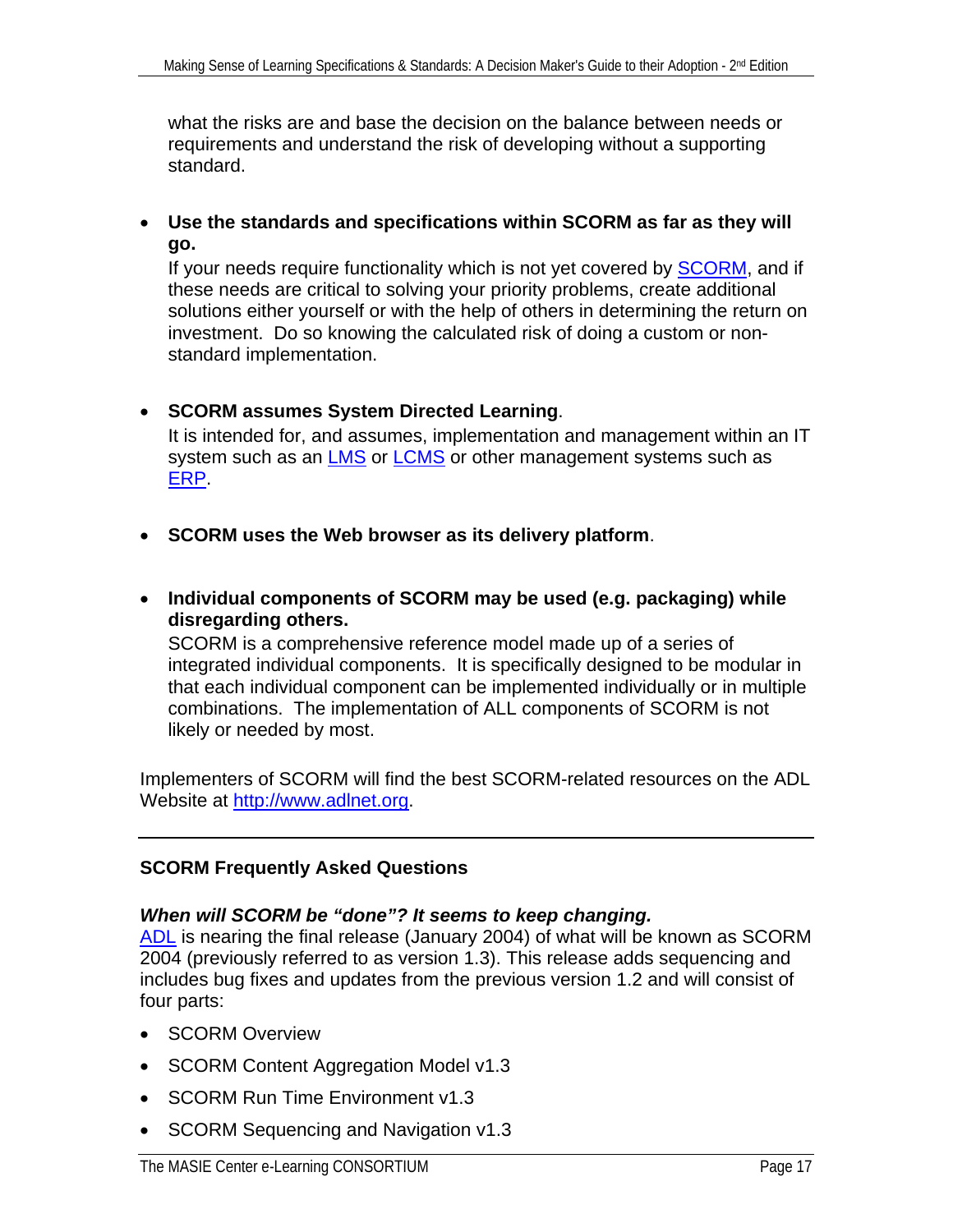These will evolve separately as required over time. The Overview Book will be updated as required to point to the current versions of the other books as bug fixes, improvements, and updates to IEEE are required. If a big change occurs (due to Web services, for example), there may be a second release of SCORM 2004. Extraordinarily big changes might render the publication of SCORM 2005. None are planned at this time.

ADL believes that SCORM 2004 will be stable for some time to come. Therefore the primary focus of ADL will shift from developing the reference model specifications to assisting with the implementation of SCORM 2004 on a global scale. This will include the provision of more examples of successful implementations, sample code and tools, publishing guidelines for various groups of implementers, etc. To encourage and accelerate the adoption and adaptation of SCORM 2004 and the specifications it embodies, no new major additions are currently planned.

#### *Is SCORM 2004 the end of SCORM?*

No! While the update of the books to v1.3 marks the delivery of a stable reference model and one which meets the initial technical requirements, ADL is based on a 20 year vision for learning and performance improvement. Therefore, there are many more phases required to realize this long range vision. The decision to focus on implementation of SCORM 2004 for the next phase, rather than on the development of new versions, is a very purposeful one. Maintenance and extension are ongoing tasks for ADL. People underestimate what this takes, especially with test suites and sample open source code.

Furthermore, the development of new versions of SCORM aim to be in response to true community demands and requirements and these will best be obtained through the implementation of SCORM 2004. ADL and the growing community of implementers will be very active in gathering and compiling these new requirements to create the base for new versions of SCORM and additional new reference models needed to more fully realize and meet the Initiative's vision*: provide the highest quality education and training, anywhere and anytime.* 

#### *Is SCORM 2004 the end of ADL?*

No! In fact the ADL initiative has recently been reviewed and as a result a whole new and even stronger commitment was officially announced in September of 2003. This includes the official appointment of Dr. Robert Wisher as Director of ADL and the reaffirmed commitment to the Advanced Distributed Learning Initiative by Mr. Dan Gardner, Director, Readiness and Training Policy & Programs, Office of the Secretary of Defense. Mr. Gardner reaffirmed the Department's commitment to the Advanced Learning (ADL) Initiative and pledged the DoD's continued cooperation with the Initiative's founding co-partners (the National Guard Bureau and the Department of Labor) and industry. He further noted the plans to move ADL forward as a tenet of the Training Transformation (T2) Program. "We will continue to reach out and work with our government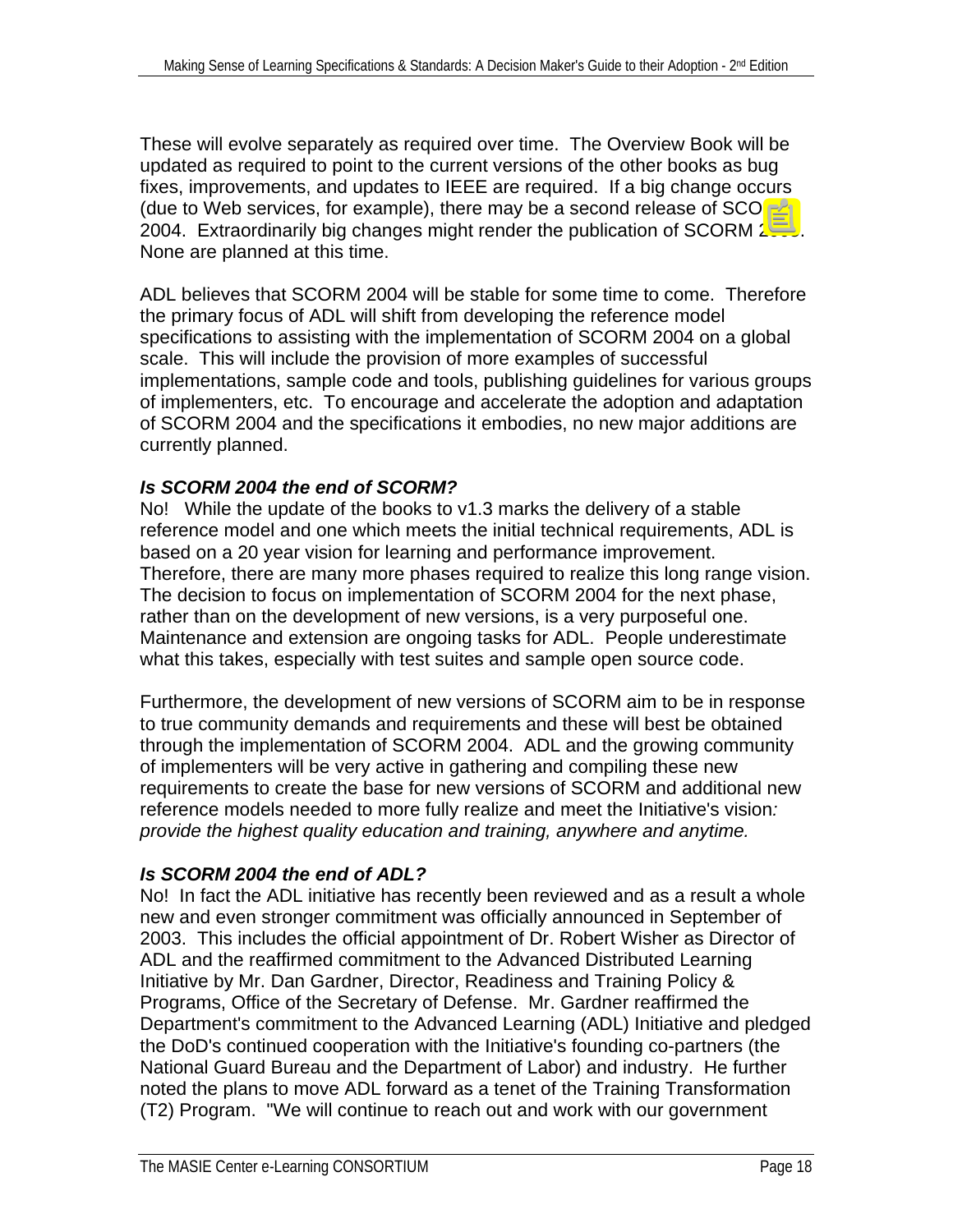partners and look for innovative ideas from our industry partners to achieve a global standard," Gardner said. For the full story, visit: <http://www.adlnet.org/index.cfm?fuseaction=newsstory&newsid=145>.

#### *Is SCORM 2004 the only thing that ADL is working on?*

No! There is a great deal of other work ADL is pursuing that will result in guidance, policy, and technical specifications that build on SCORM. There will be additional specifications which will be published to work with SCORM under different names. Another exciting example is in the area of "Handles" or Digital Object Identifiers to unite widely distributed repositories for search and resolution services, among many other things.

There are also a number of Research & Development areas ADL is working on that are at about the same stage SCORM was 5+ years ago. These will likely become a big part of ADL going forward. Near-term work is in gathering requirements for next generation architectures and tracking Internet technology evolution, as was also done in 1998.

#### *How can I get my LMS and/or content tested for SCORM conformance?*

ADL offers free test software for [Learning Management Systems](#page-74-0) and for content that you can download for free and run yourself. Examples are included, including a sample LMS in which you can run your own content. Use this software to self-test for SCORM [conformance](#page-71-0).

To obtain third party certification, go to [http://www.adlnet.org](http://www.adlnet.org/) and look under SCORM...Certified Products for current certification facilities. These facilities will test your product for a fee and provide independent verification of conformance to SCORM. Certification is not mandated, but may be useful in the marketplace.

#### *Do I need to be AICC, IMS, and SCORM conformant?*

No. SCORM is a collection of specifications from these other sources that shows how they should work together. SCORM has additional extensions and guidance for how to make all of these specifications work properly. Therefore, if you become SCORM conformant, you are using specifications from the other groups by definition.

#### *Aren't AICC and SCORM conformance the same thing?*

No. SCORM contains things that [AICC](#page-63-0) does not, such as [metadata](#page-75-0) and content [packaging.](#page-71-0) Also, SCORM uses a communications mechanism (now an [IEEE](#page-65-0) standard) for tracking learners that is different from, and incompatible with, the AICC communications mechanisms. This means that AICC content might not be able to be imported or run in a SCORM-conforming [LMS](#page-74-0). It is true, however, that parts of SCORM were derived from AICC's CMI specifications, but they have since evolved and expanded.

#### *Aren't IMS and SCORM conformance the same thing?*

No. Some parts of SCORM are based on some **IMS** specifications, others are not. In most cases the parts of IMS specifications that are in SCORM have been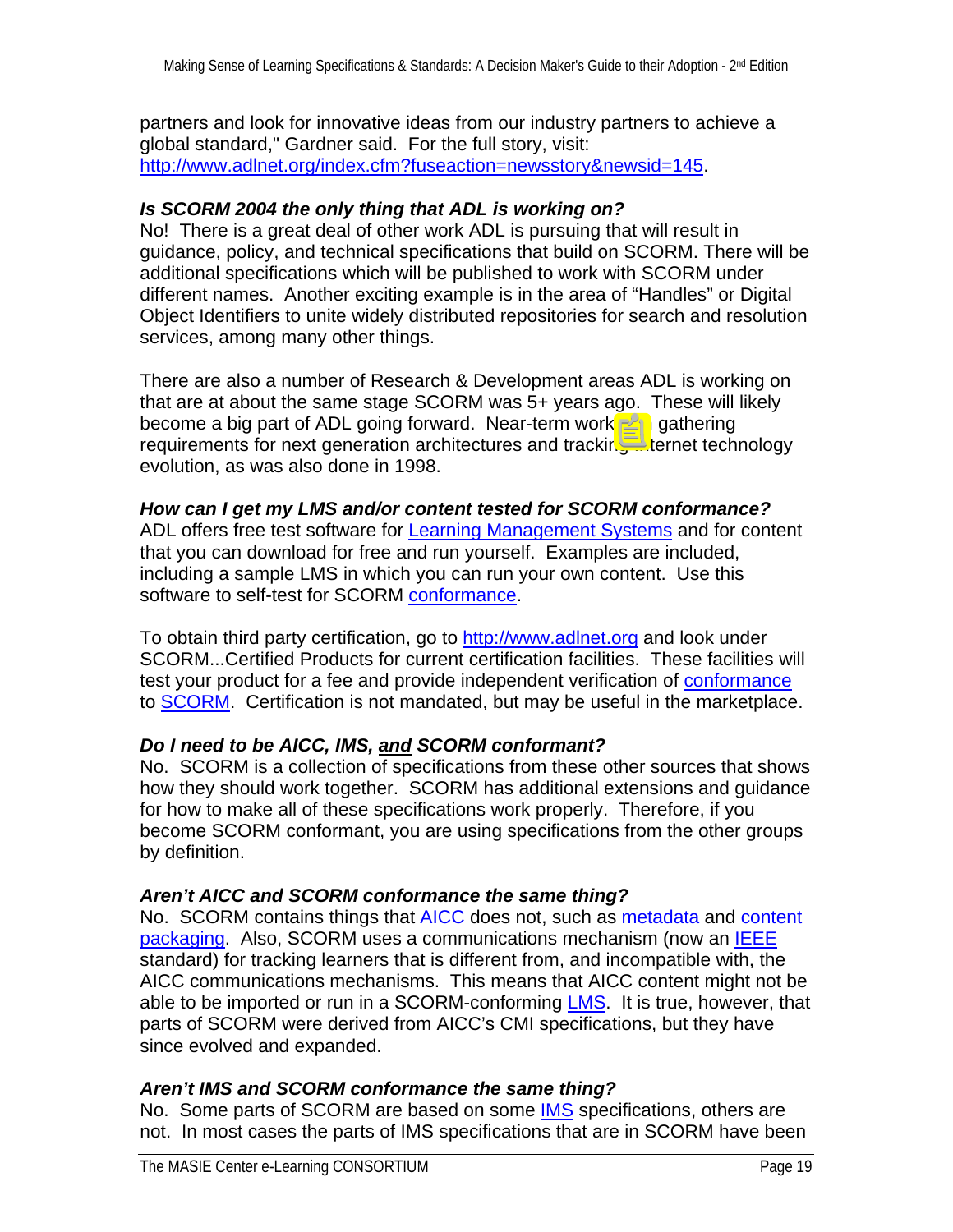<span id="page-19-0"></span>extended and modified to work with other specifications, so conforming to IMS specifications isn't enough for compatibility with SCORM.

#### *Will ADL add other IMS specifications into SCORM? When?*

There are no immediate plans to integrate other specifications from IMS into SCORM beyond IMS Simple Sequencing, which is in SCORM 1.3.

#### *How expensive is it to support SCORM?*

It depends, but many have reported that the additional costs were less than anticipated and in a few cases a drop in costs was reported. The costs of supporting full SCORM 1.3 in LMSs vary according to the architecture and design of the system, and whether the development has been informed by specifications development over the past five years.

Content development usually has minimal costs to convert if the content is already in separate "chunks" suitable for tracking learner mastery or progress.

#### *Does everyone need to become SCORM conformant?*

No, but many will benefit from at least some parts of **SCORM**. Some Examples:

- If you wish to track learner progress and mastery, and use rules to determine the learner's path through content, you will want to use SCORM "Run Time Environment" and "Sequencing."
- If you don't need to track the learner but do want to export your content to other SCORM learning management environments, you will want to use Content [Packaging](#page-71-0) in the "Content Aggregation Model" part of SCORM as an interchange format.
- If you want your content to be searchable and usable in particular contexts, you will probably want to use the [metadata](#page-75-0) part of the "Content Aggregation Model" for tagging your content.

There are many possible ways to use the parts of SCORM.

#### **Using Standards in your Organization**

It's all well and good to be aware that standards are defined and that e-Learning vendors are conforming to those standards, but what does this mean within an implementing organization? First, understanding the standards can assist in selecting a vendor that has staying power within a constantly changing marketplace. Second, setting standards within an organization can ensure sharing and *interoperability* even within an organization.

Often, a company may own one, two, or even more **Learning Management** [Systems](#page-74-0) (LMS), several libraries of Web-based, off-the-shelf content, and custom courseware authored in a variety of different tools. Figuring out how to make all of this work together and share information through a common database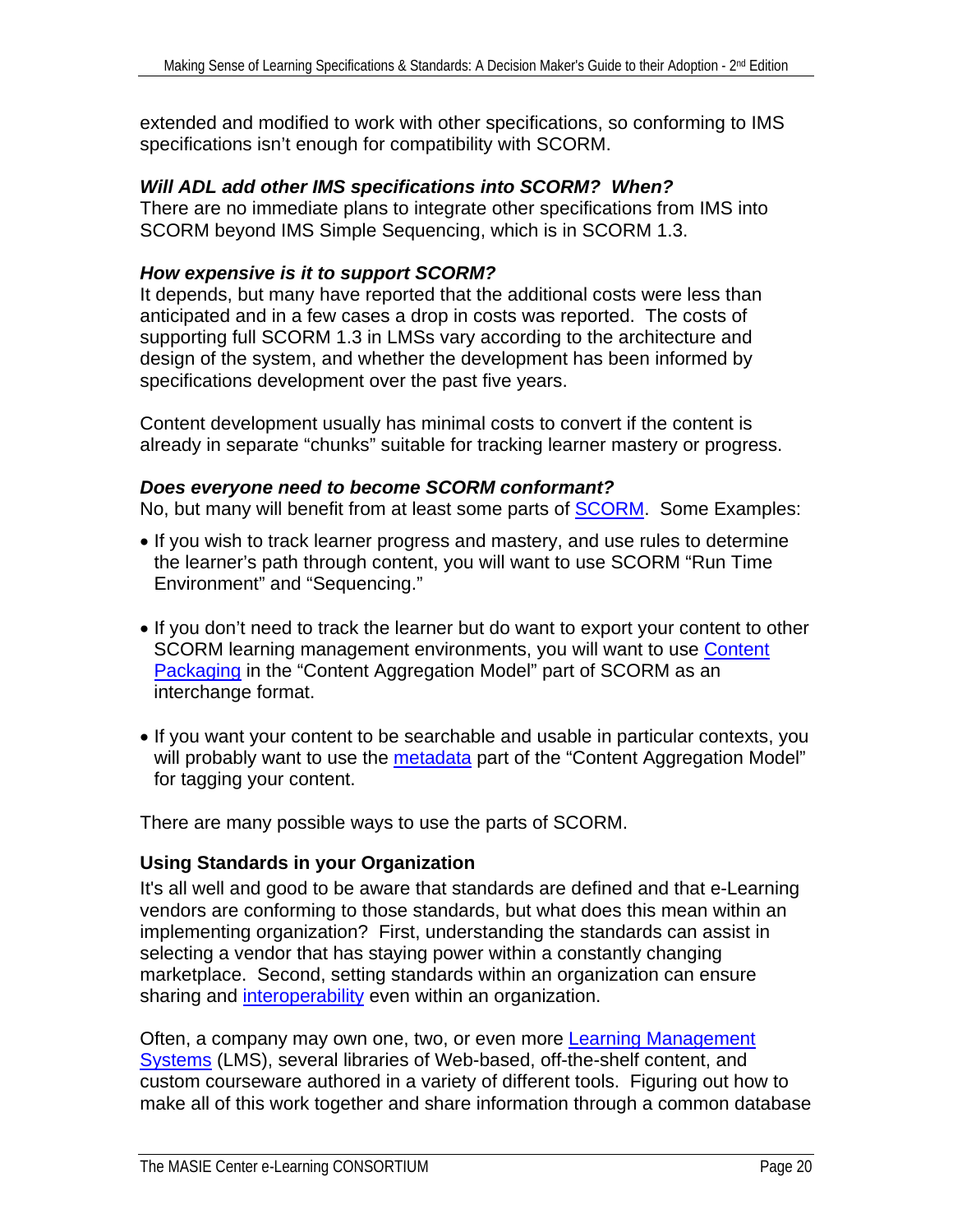<span id="page-20-0"></span>can be challenging. Furthermore, trying to integrate this data with an  $ERP$ system like PeopleSoft or SAP can be daunting. Consider the questions below:

- How do learning metadata standards relate to other metadata standards that may exist within the company? You may want to consider developing a metadata schema specifically for your company. What taxonomy structures does your organization need to help organize and related learning content? (For more information about metadata, see *[Section 3](#page-29-0)).*
- What are the minimum requirements within the organization concerning what data needs to be captured about each learner?
- Should all custom content be authored in the same tool or at least conform to a certain set of design and [metadata tagging](#page-75-0) standards?
- Should the organization have a common repository for all content, and if so, what rules will govern how the system is used?
- Will any governance structures be needed to help ensure adherence to standards within an organization? Can these be monitored and implemented by the systems and infrastructures?

When implementing [standards](#page-78-0) within a company, to ensure [interoperability](#page-74-0) of Web-based courseware and systems, you must gain support from senior levels of the organization. Think about whether standards need to be adhered to across the organization from the outset or whether areas within an organization should be phased into **[conformance](#page-71-0)** as the need for interoperability increases. Sometimes it's easier to gain support for standards after some benefits can be shown, rather than trying to enforce standards on all areas all at once. Keep in mind that this is a long-term and strategic approach that will evolve and develop over a long period of time.

#### **Talking Standards with e-Learning Suppliers**

Quite often, [e-Learning](#page-72-0) implementers know that they should be aware of standards but are not sure exactly which standards they should know about and how standards should be addressed with potential e-Learning suppliers. A conversation between an e-Learning consumer and supplier might go like this:

- Consumer: "Does your system conform to the industry standards?"
- Supplier: "Yes. We conform to all the latest standards."
- Consumer: "Do you conform to **SCORM** and **[AICC](#page-63-0)?"**
- Supplier: "Our product is 100% compatible with SCORM and AICC standards. We haven't had any issues integrating with any other product."

Consumer: "Oh, well... great!"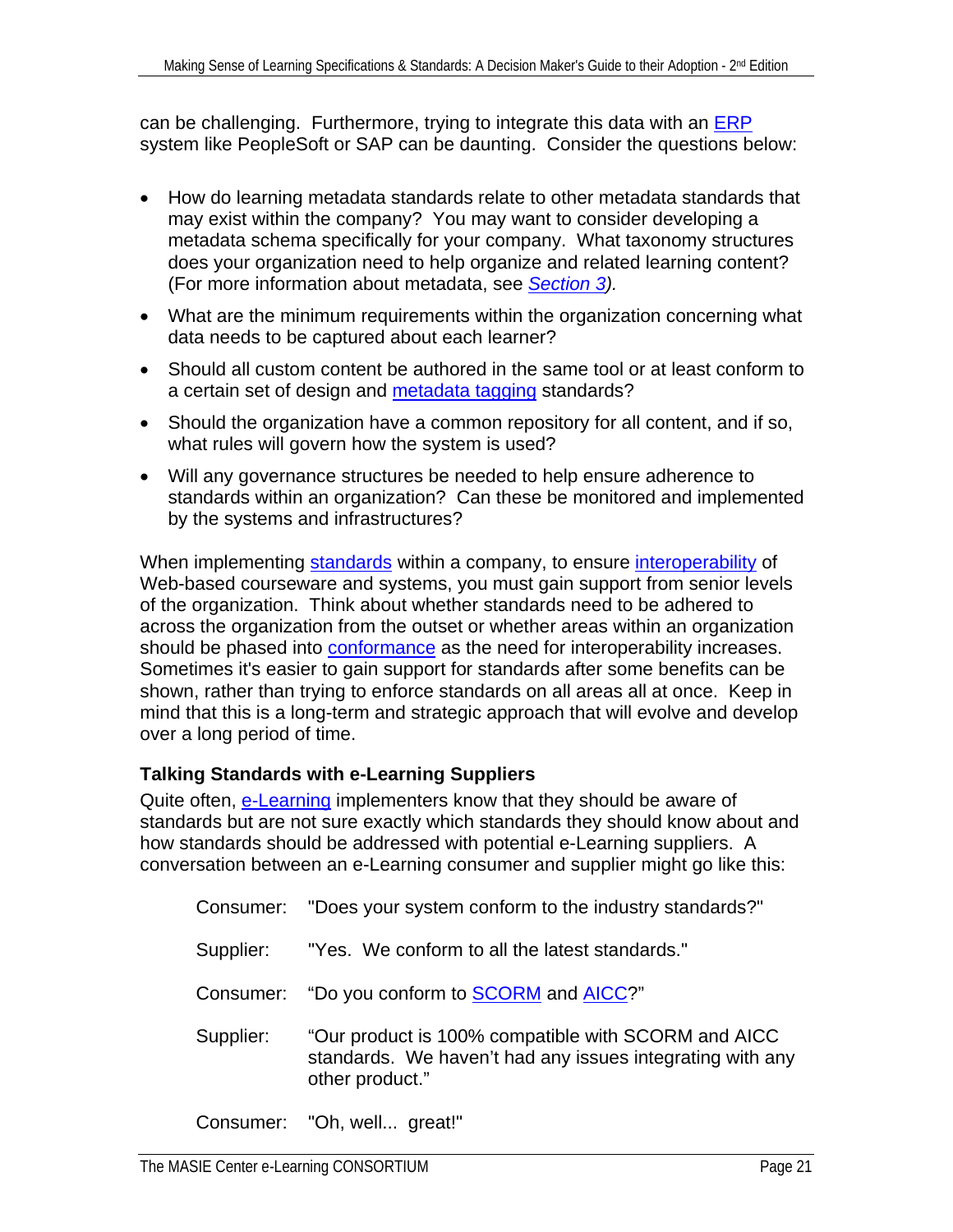Too often, consumers don't feel that they know what questions to ask or even what answers they should expect to hear. Even if you haven't memorized each and every SCORM specification, you should still question vendors about their ability to integrate and ensure interoperability with other products. Some good questions include:

- "What level of involvement do you have with the various standards activities?"
- "Is anyone from your organization on any of the standards working groups? If so, what have they contributed?"
- "What are your plans for conforming with the accredited standards and the [specifications](#page-78-0) as they emerge? Which specific standards or specifications does your product conform to (i.e., content [metadata,](#page-75-0) [content packaging,](#page-71-0) etc.)?"
- "Can you give me an example of a client who has successfully implemented your content within their [LMS?](#page-74-0)"
- "Which companies are your strategic partners that offer flawless [interoperability](#page-74-0) with your product? What versions of the specifications do they support?"
- "How can your company assist with our transition strategy if new standards make your existing product obsolete?"

*We strongly recommend that you require vendors to spell out exactly how they will provide the functionality that you seek and require that they identify the exact specification that is associated with enabling that specific functionality. Listen closely to the supplier's answers and look for examples of how they have incorporated emerging standards into their existing product. And, if at all possible, arrange to see a demonstration of how the vendor's technology accomplishes the functionality specified by the standard. In this way, you will be able to see their level of [conformance](#page-71-0) with the specification that affects the functionality you need.* 

It's important to remember that these standards are about the interaction of *content* itself and the system used to *manage and report* on that content. Therefore, the best way to determine if these components interact correctly is to actually try it. You should be prepared to demand a demonstration of interoperability. Asking either or both of these two questions will quickly flush out any ambiguity in the mix:

- 1. Does the management system vendor have a defined content certification process which certifies that a given vendor's content will run correctly on their application?
- 2. Can the content/authoring tool vendor provide test content for evaluation?

If you already have content and are evaluating the system piece, give the vendor representative content that you actually use—or will be using—and have them show you that all the pieces work as the standards specify. If you're evaluating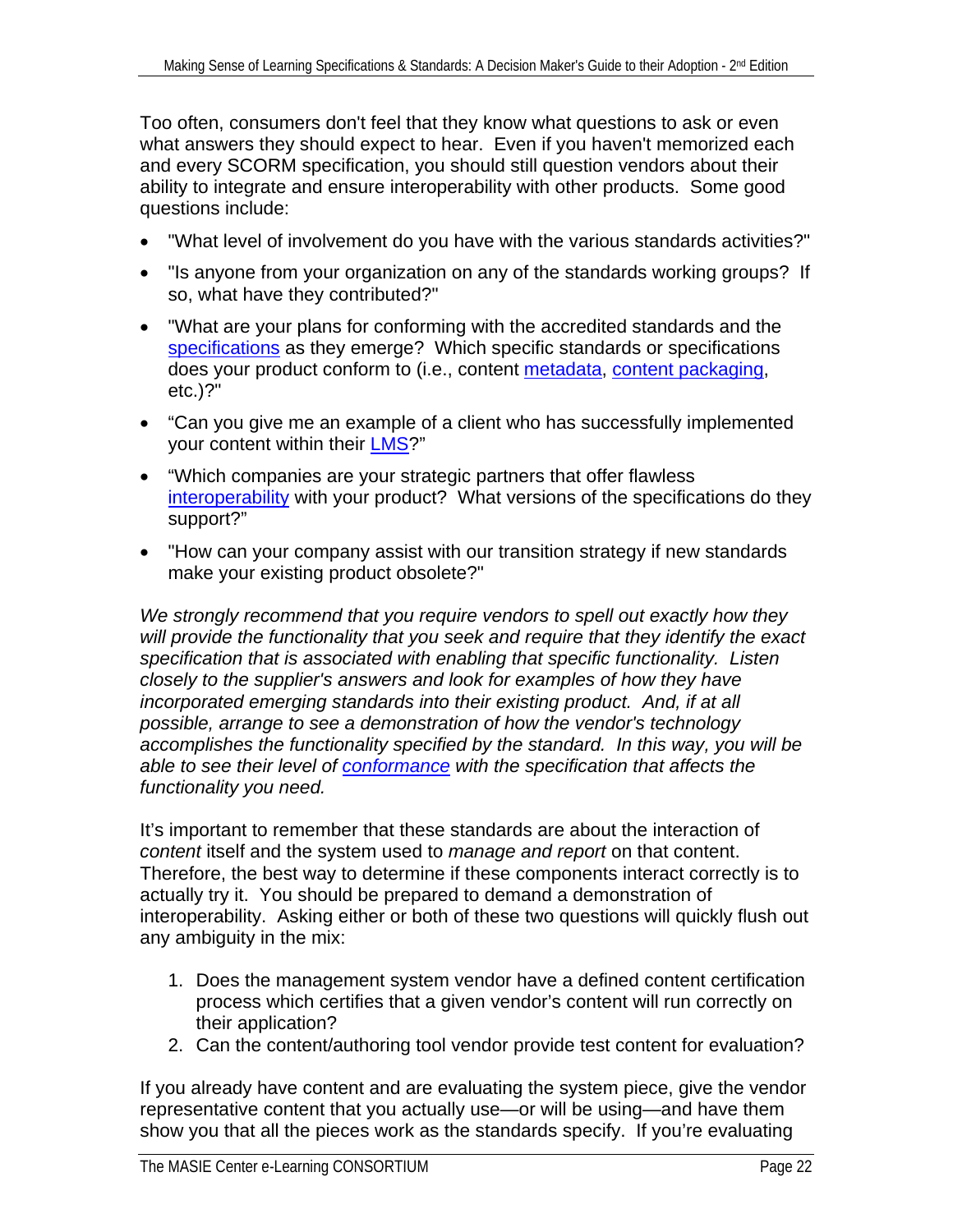<span id="page-22-0"></span>content, make the vendor run some samples on *your* implementation of the management system. All standards have some room for interpretation in them; it's the nature of the beast. Vendors can be totally sincere, yet still develop different "flavors" of a standard, which can result in industry confusion and problems for implementers. When it comes to standards, it is important to pay attention to how a vendor labels a system's level of alignment with the various standards. Three terms often used are [compliance](#page-70-0), [certification,](#page-70-0) and [conformance](#page-71-0). To understand the differences between these terms and which term to use, please refer to *[Section 2: Understanding Conformance](#page-25-0)*.

#### **Trends**

#### *Standards Radar Screen*

This diagram is intended to provide a summary view of some trends of which you should be aware. Not all of these will be important in your implementation activities, but awareness is a good thing. The radial scale is relative and there is no claim to absolute accuracy here. Many have also found that this format is useful to develop internally within their organizations and as a tool to stimulate and capture discussions on relevant trends and directions.

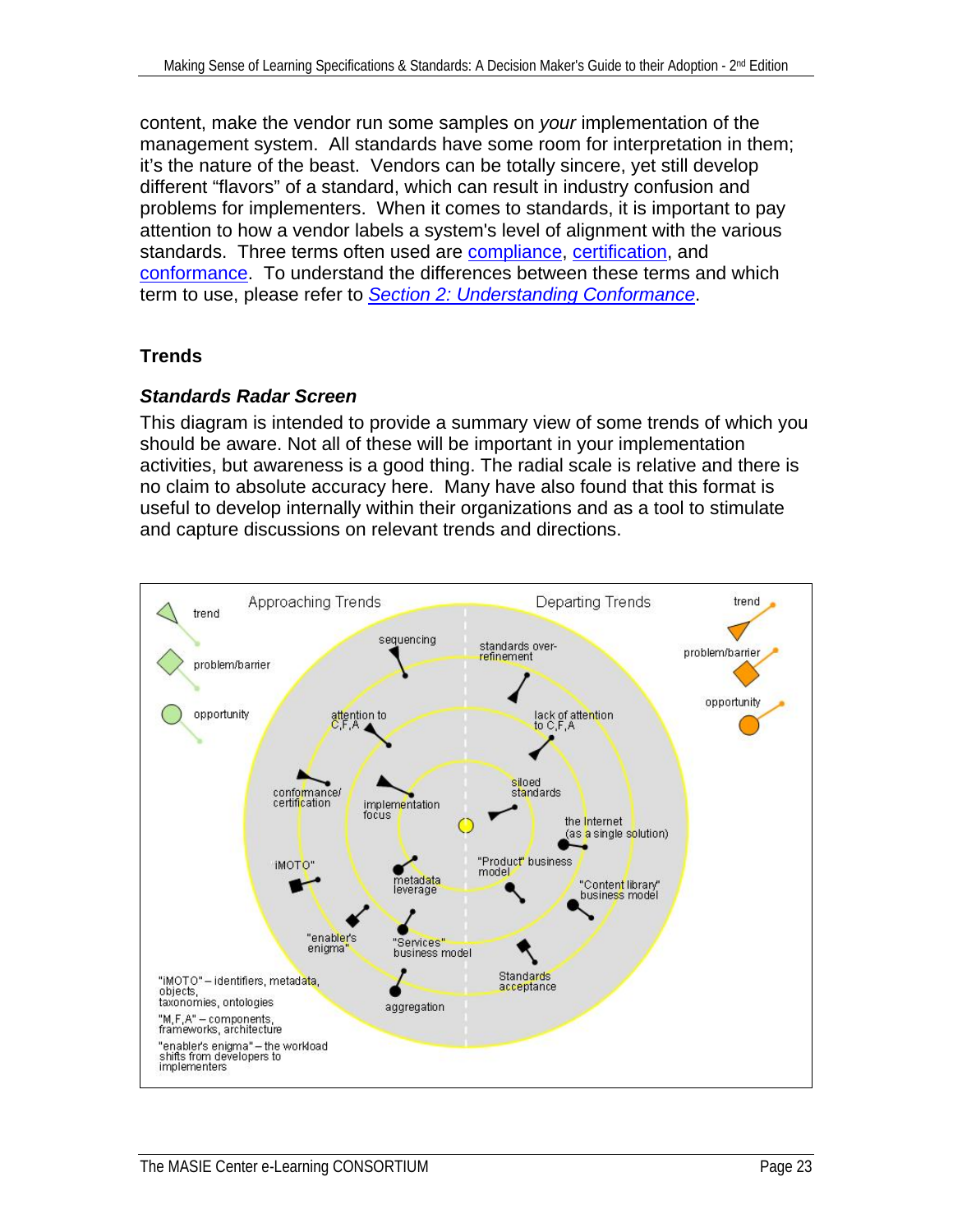<span id="page-23-0"></span>The Enabler's Enigma, [iMOTO](#page-23-0), and [CFA](#page-25-0) (*Components, Frameworks*, *and*  Architecture) are three "approaching trends" on the **Standards Radar Screen**. The following three sections are primers on these concepts.

#### *The Enabler's Enigma*

A major change since 2001 is the shift of focus from those developing standards to those implementing them. This is part of a much larger trend and a critical transition point between those responsible for creating what might be called enablers and those who are using and benefiting from these enablers. Enablers would include such things as technology, standards, and conceptual models that enable one to do something they could not do before due to lack of knowledge, skill, resources, budget, etc.

The critical point or "enigma" is that only the individual communities of practice, organizations, companies, and professions can and must take responsibility for this implementation. Therefore, the success of standards will be determined by how well and how broadly these enablers are voluntarily adopted and adapted. As such, we will see the accelerated transition to an overall consumer-centric and learner-centric future.

And just what do these communities of practice, companies, professions, and organizations, need to take responsibility for and work on? Where do you start? At the risk of introducing yet another acronym, "iMOTO" represents 5 categories, all of them related to metadata, which have proven to be the key focus points. iMOTO stands for identifiers, Metadata, Objects, Taxonomies, and Ontologies.

#### *iMOTO*

#### **Identifiers**

Sometimes referred to as GUID, these Globally Unique IDentifiers are independent, persistent identifiers for every "thing." This is comparable to having a unique part number for every item, assembly, or collection. Persistence is vital to ensure the identifiers will remain intact and accessible. This often requires a registry service to manage them. When you begin to consider enabling global access to these so that each "object" can be discovered, the importance and magnitude begin to become clear. In this context, it is critical that when implementing metadata standards there is a process and a capability to create and assign a GUID to every asset, no matter how large or small, that will be used or referenced for learning.

#### **Metadata**

This is perhaps the best understood of these 5 areas, as it has been the focus of standards and implementations for some time. [Metadata](#page-75-0) can be thought of as the subjective and objective data that describes the attributes and characteristics of not only content or "data," for which it most is often noted, but also people, places, and things. If you want to find it, refer to it, or use it, metadata is needed.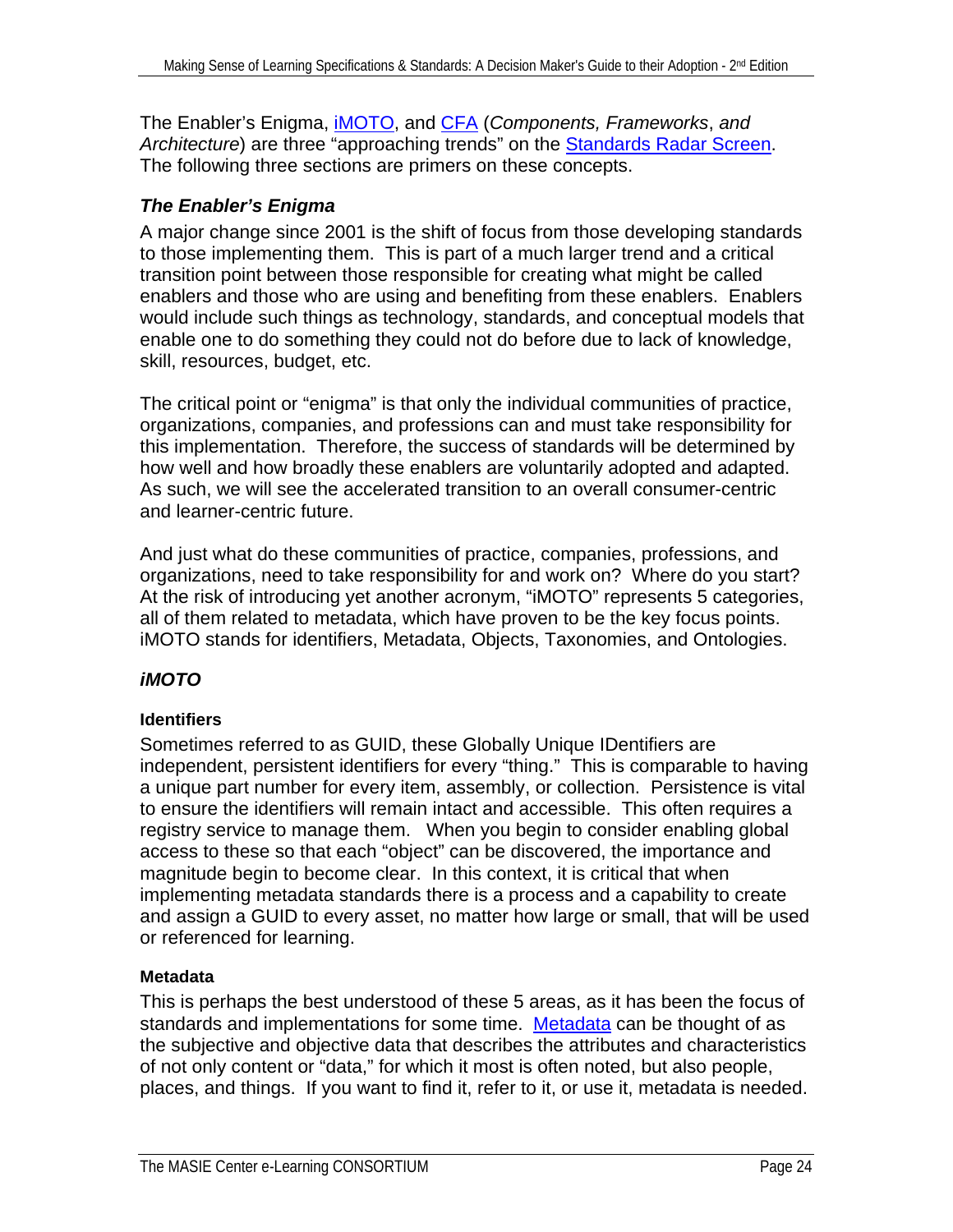As with many of these categories, it sounds deceptively simple. However, as is often the case, many challenges exist in the details of implementation. The lessons learned by those with experience implementing metadata include the following:

- Develop and publish a set of policies and procedures for the creation and management of metadata
- Involve as many different user communities in the development or review of these metadata policies
- Use existing cases and content to determine which metadata elements are required
- Go for the minimum possible metadata elements or fields
- Develop different metadata requirements for the different types and levels of assets the metadata is describing. With SCORM-based content, for example, there is a different set of required metadata for raw assets, [SCOs](#page-77-0) (Sharable Content Objects) and whole courses.

#### **Objects**

This is the smallest unit of text, image, sound, video, or data that is both useful and self-contained. Conceptually, "objects" covers any and all assets. These include people's skills, competencies, and knowledge, as well as such things as buildings and equipment. The critical point for implementers is to develop the conceptual models and frameworks for a modular-, component-, or object-based approach. Using content or [Learning Objects](#page-74-0) as the example, it is important to develop a model for the different levels of content [granularity](#page-73-0) above and below Learning Objects. What is the lowest or smallest level of granularity? What is the next layer above this and how is that layer assembled? Refer to Section 3 on Learning Objects for more details.

#### **Taxonomies**

These are general principles of classification. For more details, see Taxonomies on page 32 in *[Section 3](#page-30-0)* and in *[Appendix 2](#page-79-0)*.

#### **Ontologies**

Ontologies are the relationships between items classified in taxonomy. They enable us to capture a representation of knowledge. Capturing these relationships between items in a taxonomy enables some extremely powerful capabilities such as inference. For example, metadata and taxonomies enable the capture of something such as, "Upon receipt of this PurchaseOrder message, transfer Amount dollars from AccountFrom to AccountTo and ship Product." However, this would not enable any reasoning outside of these parameters. Ontologies provide this ability by enabling a mechanism to conclude that because the **Product** is a type of Chardonnay it must also be a white wine.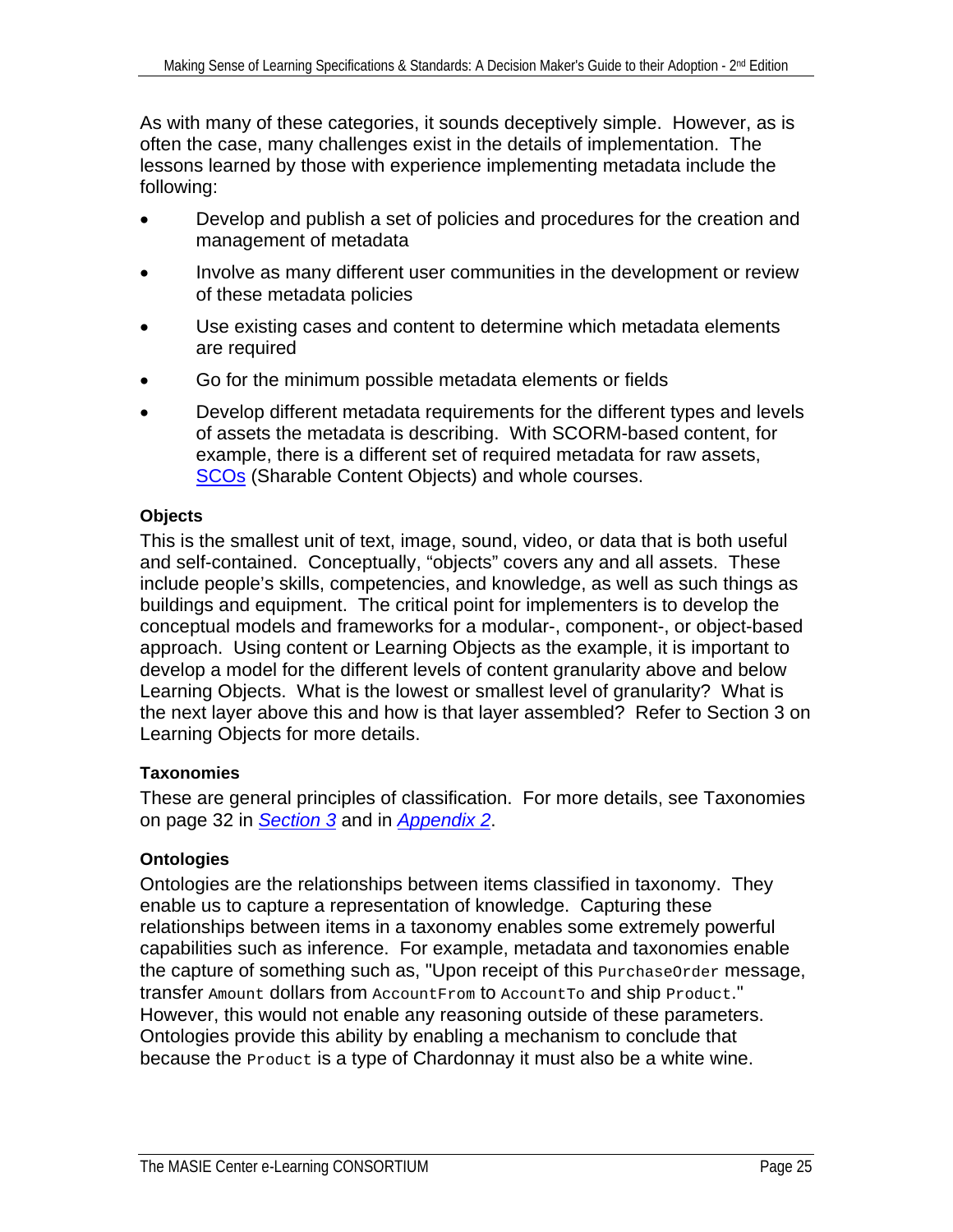#### <span id="page-25-0"></span>*CFA: Components, Frameworks and Architectures*

Using a building comparison, we can abstract three critical layers or levels that are proving to be equally helpful to standards implementers. These are characterized as Components, Frameworks, and Architectures (CFA). Benefits and uses for these levels include such diverse applications as differentiating the requirements for metadata, organizing teams to work on these requirements, determining required skills, and choosing which technology to apply to the different areas.

#### **Components**

Continuing the building analogy, this refers to the pre-built assemblies used in the construction of most buildings such as door assemblies, window units, lighting and bathroom fixtures, etc. While there is a level below these components such as the hinges and hardware in a window assembly or the parts within a toilet, this component level represents the lowest level of granularity that most people need to worry about and designers need to work with. Mapping this level of components over to a learning application, components would represent such things as paragraphs of text, illustrations, animations, and audio clips.

#### **Frameworks**

In the building analogy, frameworks would represent the rooms of a house or building, including kitchens, hallways, entrances, foyer, and bedrooms. Each room is a complete unit with its own requirements and consists mostly of a careful selection and assembly of the components level. It is worth noting that in the evolution of the building industry, it was once thought that these rooms would be the most common level to be standardized and there was much hype and promise for the so called "modular housing" approach. This model envisioned everyone designing their homes by selecting just the right individual rooms, prebuilt and shipped to the building site to be "snapped" together to create a finished home. However, this level proved to be too large and monolithic. Most people wanted to modify each room and thus found that none of the individual predesigned rooms was "just right" for them. Rooms would compare to lessons in the learning content comparison.

#### **Architectures**

To complete the context and utility of this overall model, the components and frameworks of rooms need to be put together into a complete home or building. In turn, this needs to be adapted to suit the building site, neighborhood, country, culture, etc. In the comparison to learning content, the same degree of wholeness, context, and fit are required in order to match the needs of the learner, the tasks they need to perform, their location, etc.

The main purpose of noting these three different layers is to assist standards implementers by enabling both a focus on the individual levels as well as their overall integration into a complete and well-functioning whole. Those who have experience in such implementations have said this type of delineation helped them organize their teams, specify their outsourcing, develop effective RFPs, and both understand and implement the different individual standards.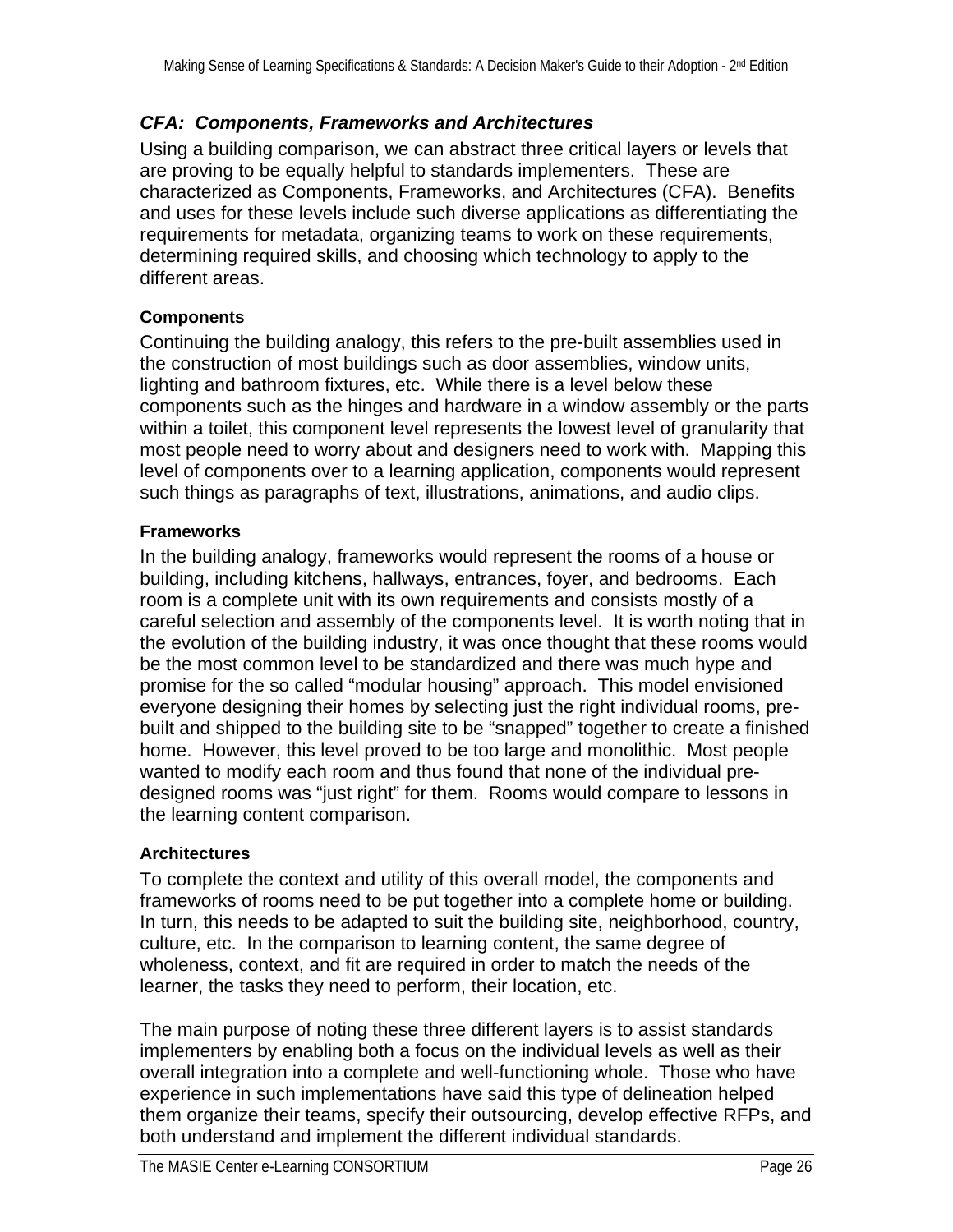## **Section 2: Understanding Conformance**

#### <span id="page-26-0"></span>**Which Term Should You Use – Compliance or Conformance?**

Most [Learning Management System](#page-74-0) or content vendors today claim some sort of [compliance](#page-70-0) or [conformance](#page-71-0) to the latest learning [standards.](#page-78-0) As a result, these terms are used freely, without a real understanding of their meaning, and to add to the confusion, are often used interchangeably. We recommend that conformance be the term used and that you avoid the use of the term compliance. This is both for clarity and accuracy as you read this section.

The term compliant (an adjective) means "conforming to requirements," but the real issue is "to follow a standard," as represented by the action verb "conform." Beyond this initial explanation, this section seeks to provide a clear and concise understanding of conformance and how it relates to a product's adherence to an individual specification or standard.

#### **Conformance**

Conformance is usually defined as testing to see if an implementation (i.e., product or application) meets the requirements of a standard or [specification](#page-78-0) [Gray, Goldfine, Rosenthal, Carnahan; NIST/ITL, January 2000]. *What* can *be tested is conformance to a specific version of a given standard or specification.*  Standards and/or specifications exist for content [metadata,](#page-75-0) [content packaging,](#page-71-0) content sequencing, [question and test interoperability,](#page-67-0) learner profiles, [run-time](#page-77-0)  [interaction](#page-77-0), etc. *It is important to realize that there is no such thing as conformance to a collection of standards or to a group such as [IEEE](#page-65-0), [IMS](#page-67-0), [AICC,](#page-63-0) [SCORM,](#page-78-0) or [ARIADNE.](#page-64-0)*

A buyer's or supplier's interest in conformance should be based on those requirements (content metadata, content packaging, content sequencing, question and test interoperability, learner profiles, run-time interaction, etc.) which are relevant to their needs. Just accepting (buyer) or claiming (suppliers) conformance is not enough. You need to focus on how a given standard or specification will meet your specific needs.

For instance, you might have determined that you need to be able to improve the success of your people in getting the content that will best meet their learning needs. Since "metadata" is the "information" on learners and content that will enable this need to be met, buyers and suppliers should focus their discussion on the degree to which tools, systems, or content that are under consideration "conform" to "metadata" standards and specifications.

#### **Conformance Testing**

[Conformance](#page-71-0) testing is a process of verifying adherence to a standard (not product quality). Conformance testing is generally affiliated with a formal conformance-testing and certification program. For example, consider the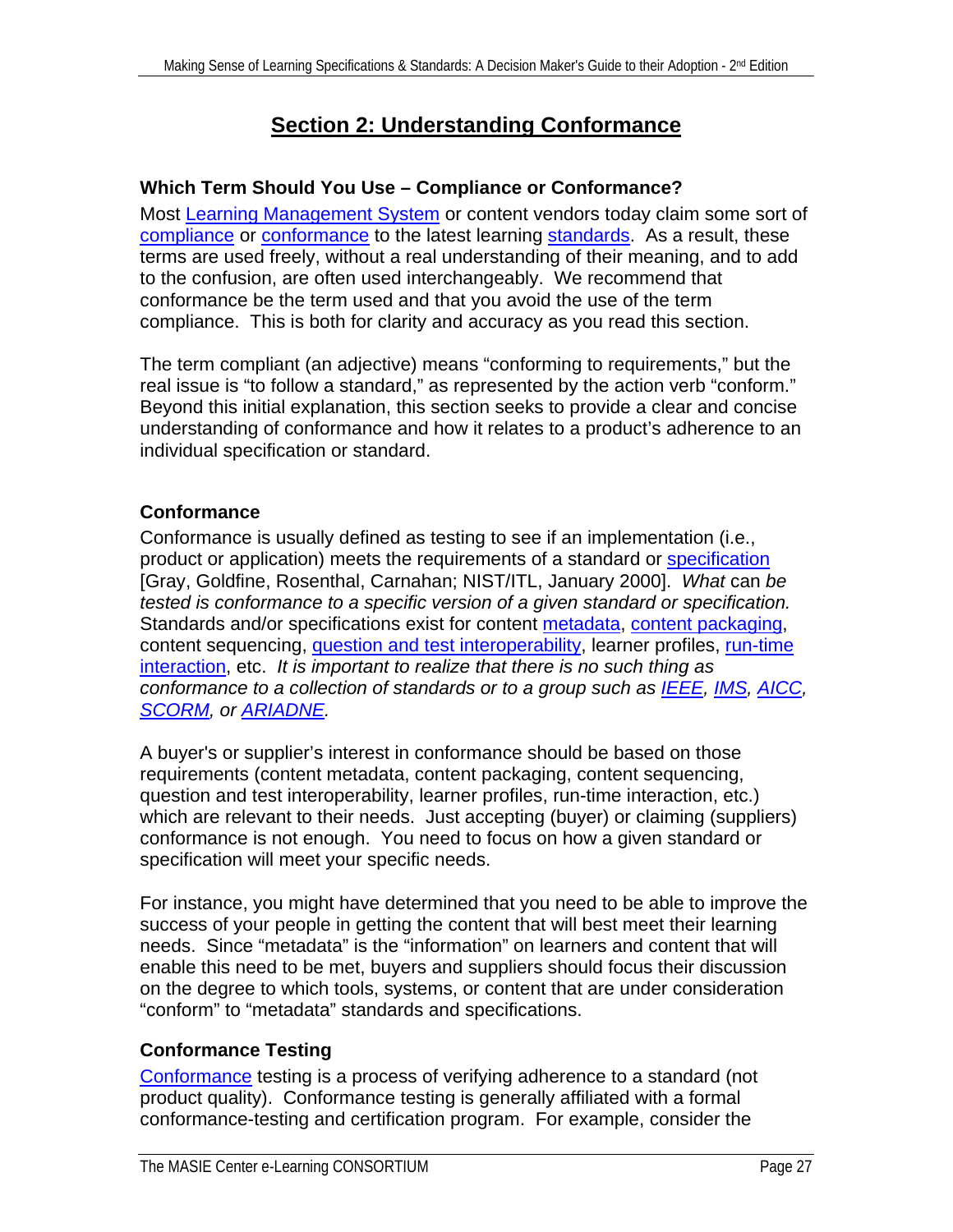<span id="page-27-0"></span>telephone; an FCC sticker indicates that it has been certified by the FCC as adhering to certain standards for telephones.

How do agencies test for conformance? A test suite, which is a combination of test software, test procedures, and test documentation, is used to check a product for conformance. The test software consists of a set of test files (i.e., data, programs, or scripts; it checks each requirement to determine whether the results produced by the product match the expected results. The test procedures define the administrative and technical processes for testing a product. The test documentation describes how the testing is to be done.

#### **Certification**

[Certification](#page-70-0) is the acknowledgment that testing has been completed and that the criteria of the specification have been met. Certification validates a product's conformance for interoperability and re-use. A certificate-issuing body is responsible for issuing certificates for products determined to be conformant. While there could be several certifying bodies for a specification, there can be only one sponsor, or "owner," of the conformance-testing program. The sponsor establishes and maintains the program and ensures that the necessary components of the program are in place.

There are two types of [ADL](#page-63-0) certifications for SCORM. One is for LMSs and the other is for content. The process is slightly different depending upon whether you are testing an LMS or content. There is currently no certification available for either a developer or for tools.

Complete information about the certification process is available at <http://www.adlnet.org/index.cfm?fuseaction=scormprod>.

#### **Product Self-Test**

A product self-test provides a less formal means for developers and users to assess for themselves the ability of their product to conform to the relevant standard. It allows them to identify and correct problems that may prevent the product from passing formal conformance testing as described above. These publicly available self-test suites are not affiliated with any formal conformancetesting and certification program. You can find some at [http://www.adlnet.org/.](http://www.adlnet.org/)

### **Stuff that Works!**

Conformance/certification only really matters to most people to the extent that it results in "stuff that works." In other words, "is the content consistently viewable and usable by the audience it is intended for?"

Certainly, achieving [certification](#page-70-0) is an ideal, but buyers must realize that not all technologies may be certified. This is especially true for e-Learning, as it is a relatively new industry and certification processes are not in place for all [standards.](#page-78-0) Furthermore, standards may not always remain the same, so a certification today may not be 100% guaranteed of future product viability. The previous example of the video industry applies here as well. Early on, two sets of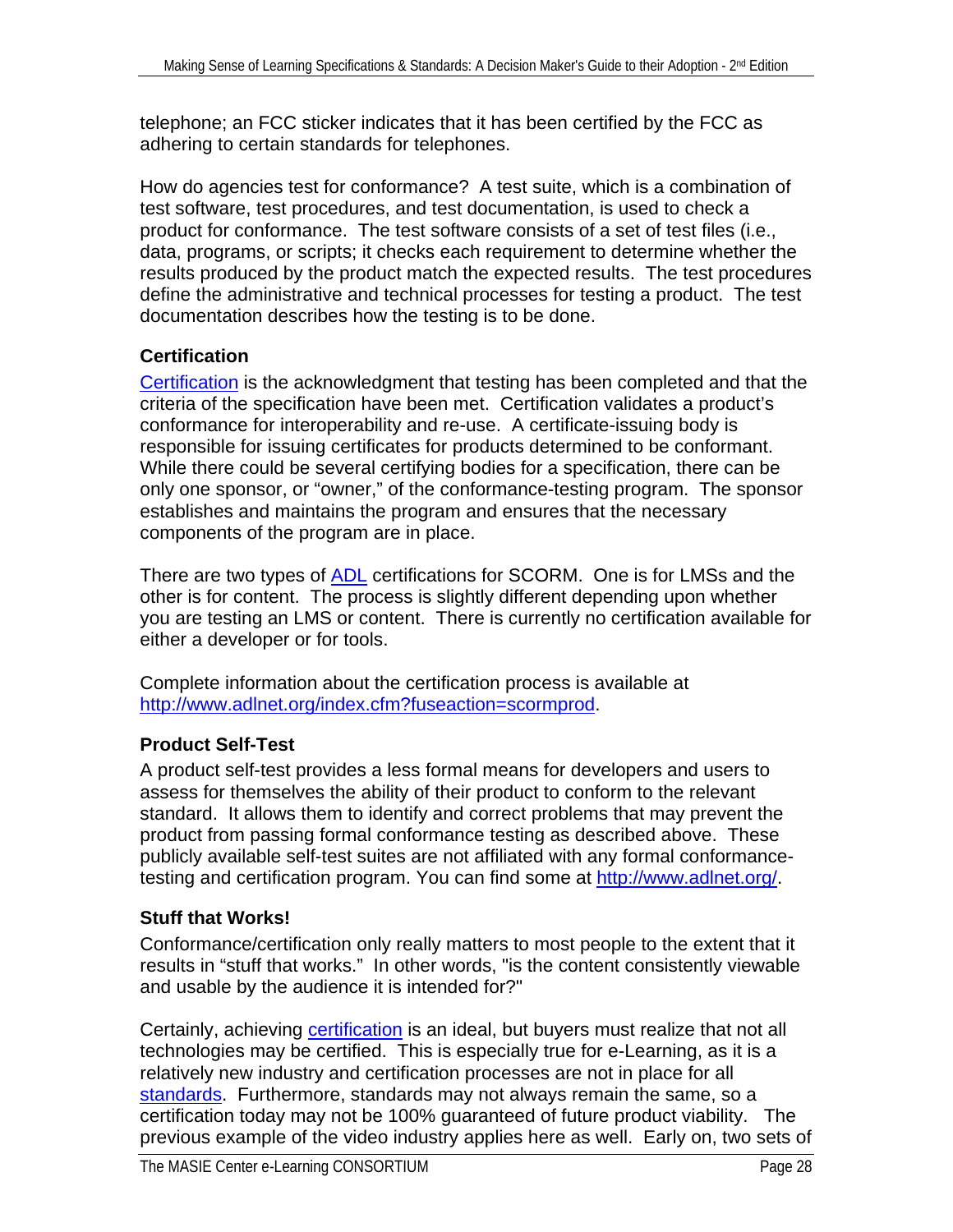<span id="page-28-0"></span>standards emerged: Betamax and VHS. Ultimately, VHS was more widely adopted and survived, while Betamax owners found their VCRs and tapes obsolete. VHS standards seemed fairly safe for some time, but then technology moved on, and now the adoption of DVDs are winning out over VHS technology and will soon render videotapes a thing of the past.

An "assertion of reasonableness" should be discussed between the e-Learning vendor and the consumer to agree upon a satisfactory level of understanding that content may be created to be in alignment with standards, but guarantees of certification or even [conformance](#page-71-0) may not be possible. As was noted in the "[Talking Standards With e-Learning Suppliers](#page-20-0)" section, there is no substitute for actually seeing it work. Therefore, in addition to all the due diligence around formal standards we have been discussing, be sure to require a real test of the real pieces that define your particular situation.

#### **Future Proof?**

How will a buyer know which standards are "safe bets"? Standards that focus on more human factors, or the needs of learners, will most likely remain more constant over time, while technology and the corresponding standards will tend to evolve over time resulting in newer versions. For example, the "need" to be able to record and view movies has remained the same, but the technology and thus the standards used to enable that need, have evolved.

#### **Enablers, Not Guarantees**

Lastly and perhaps most importantly, keep in mind that adherence to specifications and standards does *not* guarantee or imply that the results of learning from using these products and content will be better or of higher quality. Using the video analogy, we understand that while having the VHS standard has been a critical factor in what we now know as the video industry, VHS does not have much impact on the quality or effectiveness of what is contained on a videotape. Similarly then, all the work on standards and specifications will play a similarly critical role in causing the take-off of the learning industry, they do not, in and of themselves, look after ensuring the quality or effectiveness of learning.

Perhaps standards and specifications are best characterized as "enablers" in that they make the vision of increased effectiveness of learning and of personalization possible, but do not, in and of themselves, ensure it will happen. Learning must be built upon a foundation of common [de-facto](#page-78-0) standards. And, we must continue to focus on measuring and attaining increased effectiveness of learning and the increased human performance and productivity this produces.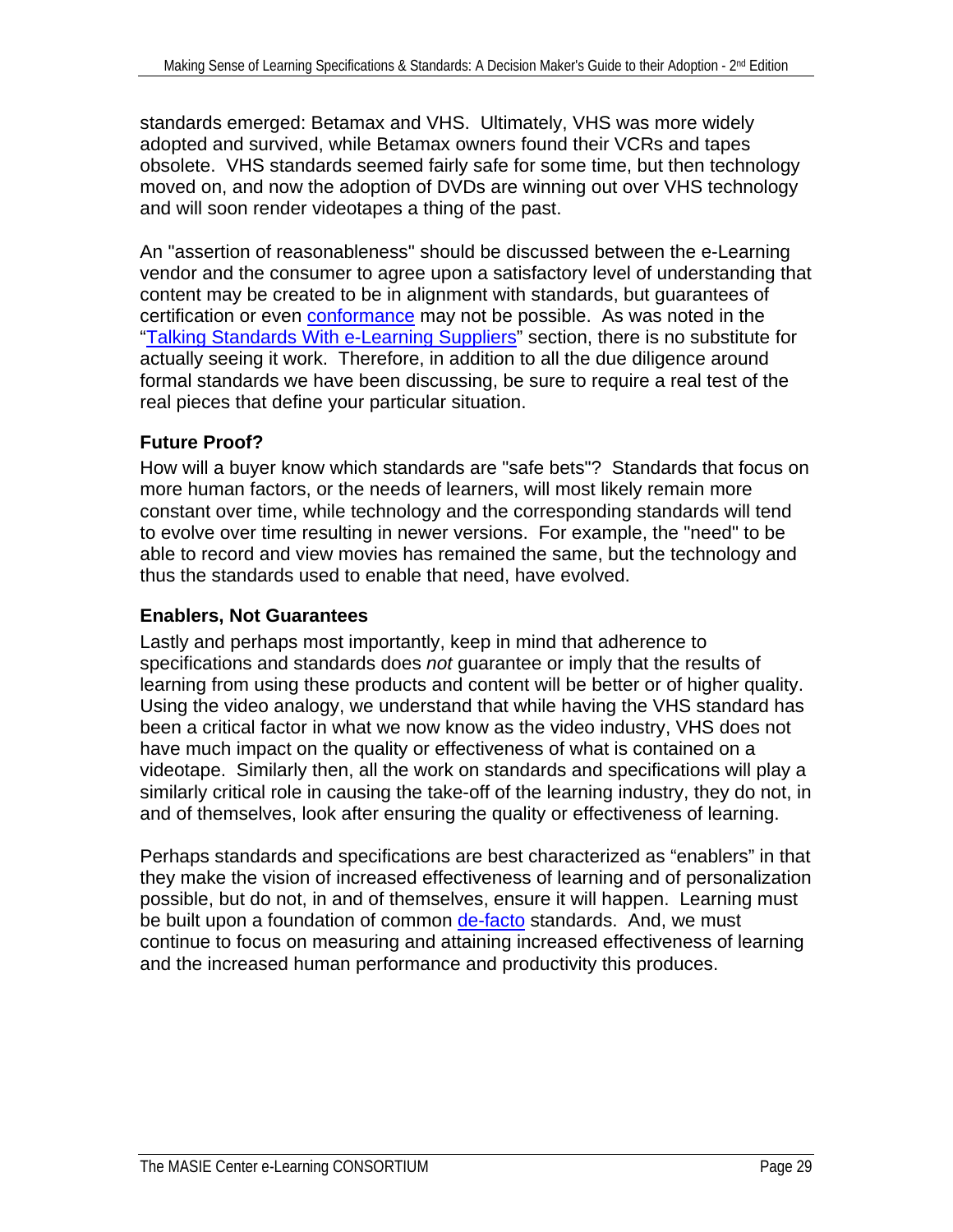## **Section 3: Metadata**

#### <span id="page-29-0"></span>**What is Metadata?**

The field of e-Learning is constantly growing, as are the vast sources of information available and appropriate for learning. Because of this, it is getting more and more difficult to find and assemble ["just the right"](#page-4-0) and relevant information. The purpose and usefulness of [metadata](#page-75-0) in e-Learning are that it provides the ability to richly describe and identify content so that we can find, assemble, and deliver the right content to the right person at the right time. While there is not sufficient space to cover it here, it is worth noting that metadata applies well beyond just content and includes literally any and all other resources such as software code, equipment, and even people and their competencies.

Simply defined, metadata is the data which describes things. It is "meta" because it applies to anything we want to reference, point to, locate, or re-use. As such, metadata is a wonderful example of the power of simple things. Metadata could be as objective and straightforward as the author of a book, the file size of an animation, or the location of a file in a database. It can also be as complex and subjective as the learning preferences or styles of an individual, the collective opinion of a group who has seen the same movie, or which quote is the favorite among those that capture a profound idea. Content is increasingly being broken down into smaller pieces so that it can be mixed, matched, and assembled into highly relevant and mass customized [Learning Objects](#page-74-0) tailored to match specific needs of specific individuals. Without metadata, we would drown in the chaos and inefficiency resulting from an overflowing sea of unidentified Learning Objects, content, code, and most other "things."

What should metadata mean to you? It is the means to fully describe and identify every piece of content and every resource useful for learning, and enable you to efficiently find, select, retrieve, combine, use, and repurpose these resources. Metadata is the key enabler for personalized learning experiences or, as stated in the introduction, for getting it "just right."

Metadata can, and ideally needs to be, applied to all sizes and types of content and resources used for learning, from the smallest piece of raw data, or [asset,](#page-70-0) all the way up to a complete course or curriculum. Using metadata this way allows each level of content to be easily searchable and re-usable. For example, it is just as easy to find and re-use one piece of text or illustration, one page in a chapter, one chapter of a course, or an entire course. But that's not all! Apply the same concept of metadata to people, places, and things, and the real magic begins! For people, this could include the attributes describing something as simple as their name, address, and phone number, to more complex characteristics such as their learning preferences, skills, and buying habits. All these are examples of metadata. You can start to imagine what happens when metadata is used to filter, select, and assemble just the right bits of learning content, personalized "just right for you" and delivered on just the right device in just the right way! This is the vision of truly personalized learning and living.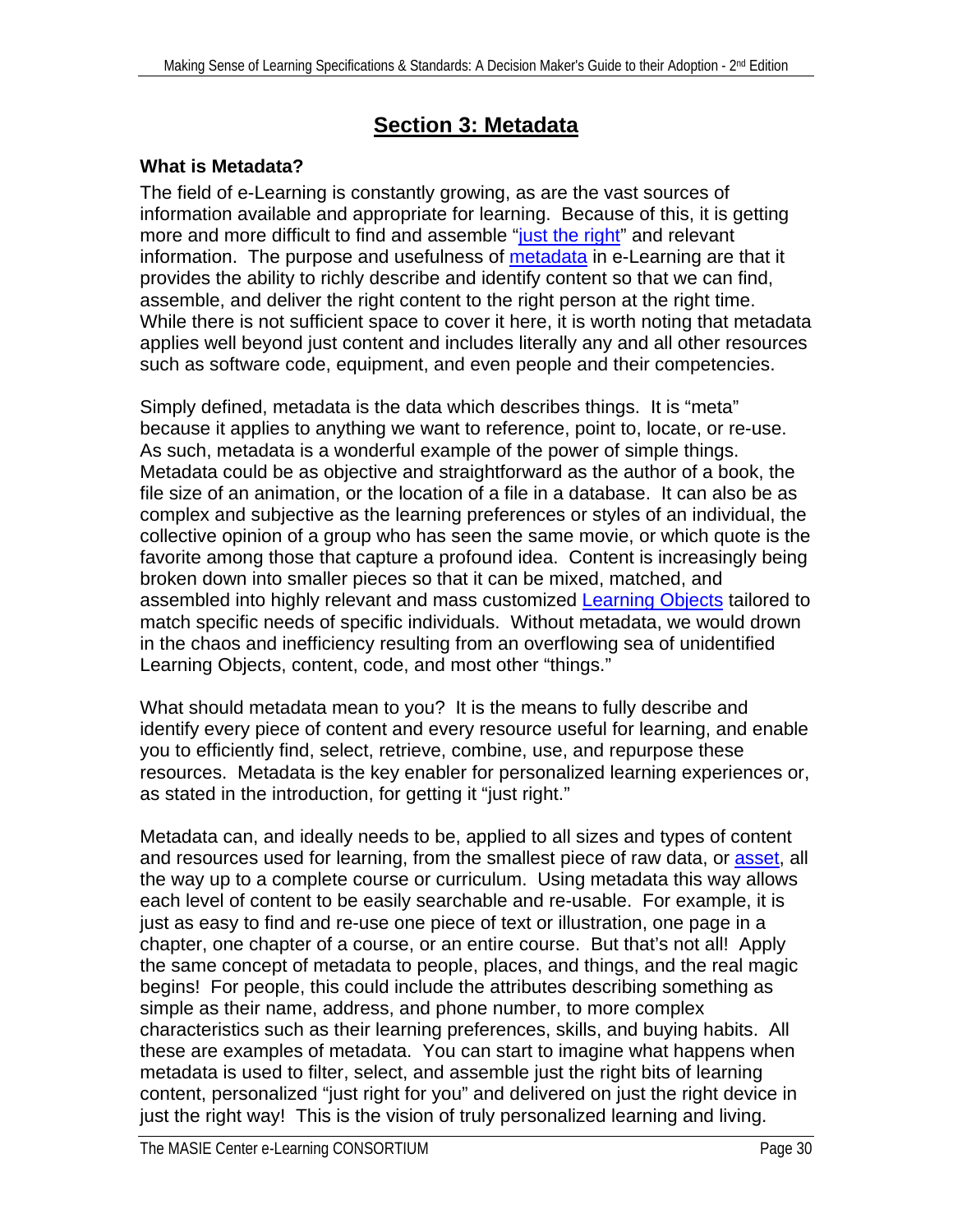<span id="page-30-0"></span>How does metadata work in the e-Learning world today? Four main uses of metadata point to its inherent value to individuals and organizations: Categorization, [Taxonomies](#page-79-0), [Re-Use,](#page-77-0) and Dynamic Assemblies. Each one enables reduced cost and significant timesaving as well as human performance improvement.

#### **Categorization**

One of the first and most common uses of [metadata](#page-75-0) comes when it is used to add value by organizing information into categories. Good examples are the Yahoo! search categories which make looking for information on the Web (i.e., autos, entertainment, health, etc.) much easier and faster. Finding information faster obviously saves time, money, and frustration. It also significantly improves productivity and job performance. However, doing this across different systems, organizations, countries, and disciplines can only be achieved when a common metadata standard is adopted and implemented.

#### **Taxonomies**

While it is useful to organize content into categories, it is even more powerful to structure and organize metadata categories into ordered groups of relationships known as taxonomies. Most of us learned about taxonomies in biology class when we studied the classification of plants and animals into a hierarchical structure of kingdom, phylum, class, order, family, genus, and species. As in biology, there are enormous benefits from having such a structure or taxonomy for metadata. It can organize the content and also capture the relationships between categories. In this way, metadata taxonomies allow different systems and structures to be recognized, [translated](#page-79-0), and understood.

Imagine that you are trying to explain the structure of the school system in your country to someone from a far away country who knows nothing about your system of education. You would likely refer to the hierarchical system of classes or grade levels or years (a taxonomy), and then use this taxonomy to compare, contrast, and "map" to their country's system. Can you start to see the power and value of taxonomies in understanding and translating different categorical systems? The same is true with learning content. If all of the attributes (metadata) about learning content are recorded in a common structure or taxonomy, both the metadata *and* the learning content can be integrated into universally searchable and virtually centralized catalogs and databases which span multiple systems, audiences, and countries.

#### **Re-Use**

As content and metadata become more structured and their granular size decreases, the re-usability of the content and the metadata begins to increase exponentially. It is not hard to see how this ability to create once and re-use multiple times can provide some of the highest multipliers and return on investment (ROI) imaginable. Once again, metadata plays a pivotal role.

Current impediments to sharing or re-using information across organizational boundaries are the high cost, time, and difficulty of reformatting, re-categorizing,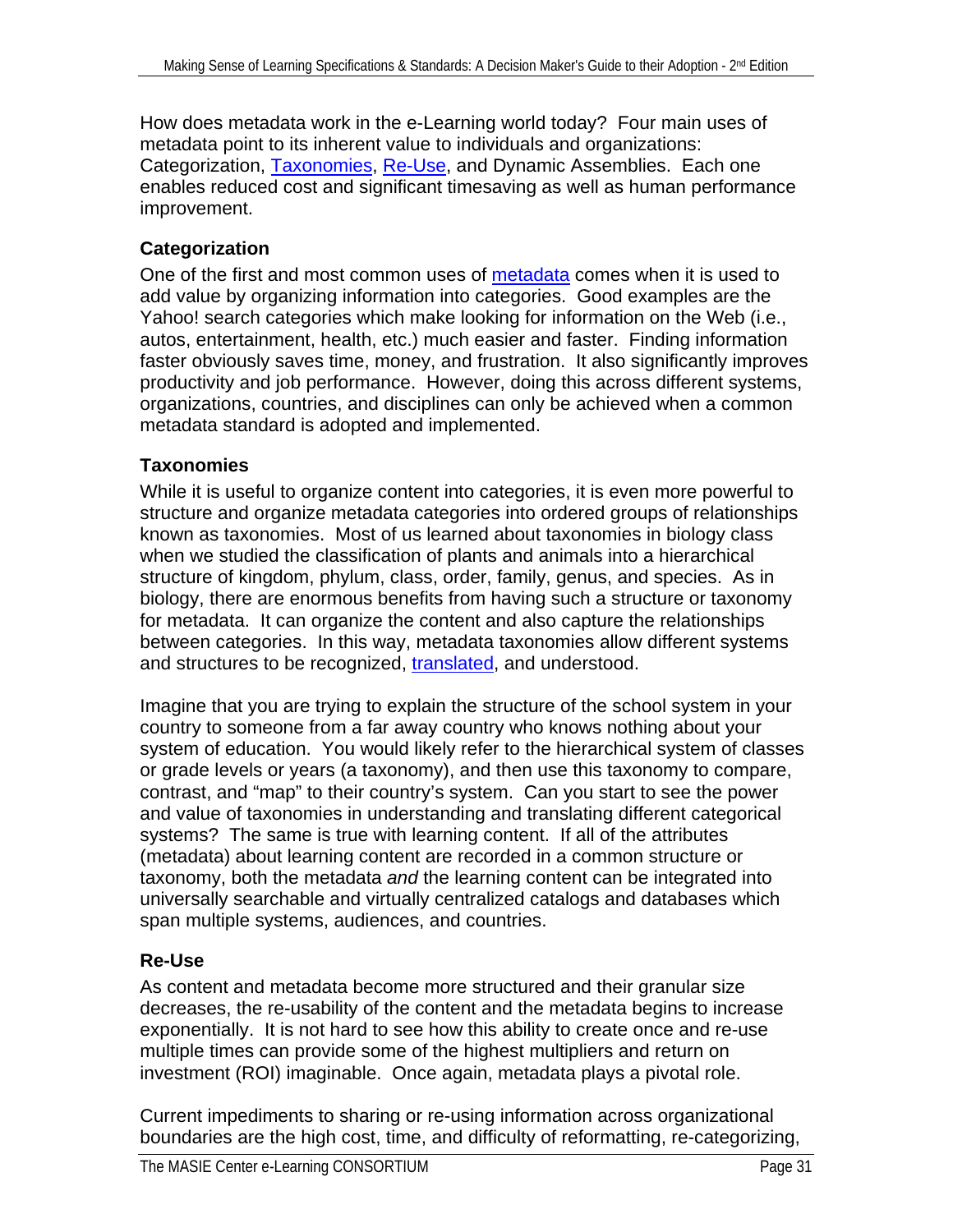<span id="page-31-0"></span>editing out examples that are irrelevant to the new audience, and integrating it all to match organization-specific circumstances, disciplines, and proprietary information. The key is to have structured data that is broken down into small individual blocks of information, each one tagged with appropriate metadata so they can be discovered and selected to match the requirements at hand and then assembled into a ["just right](#page-0-0)" package of content. This dramatically increases the ability to [re-use](#page-77-0) individual information blocks for completely different purposes or put them into different contexts by choosing just the ones needed and assembling them in the right sequence, to the right medium or device.

For example, an in-house course in business ethics might contain 80% nonproprietary content that could be sold and re-used by other organizations that combine it with their 20% proprietary or unique information on business ethics. In this case, re-use outside the initial organization would be difficult if this content were one contiguous course. However, if the course were an assembly of individual information blocks, the whole assembly could be "dismantled" and put back into the repository or warehouse with all the other information blocks. Then, a new assembly will have been created in response to a new set of criteria, which might be slightly or very different from the original.

#### **Dynamic Assemblies**

Let's put this all together, literally! Information can only be re-used to the degree that it can be flexibly and, best of all, dynamically assembled into "just the right stuff" for just the right person, in the right media format, in the right language, delivered to the right location, on the right device, at the right time. Let's look at an example of how an Electronic Document Management System (EDMS) or [Learning Content Management System](#page-74-0) (LCMS) could pick and choose just the right content and assemble it by applying rules to metadata. Let's say a civil engineer in a remote field location in England needs to learn how to survey. The field engineer is using a wireless device and needs her information in metric units. The system would select "just the right" bits of data for her, choose examples in metric units, match similar characteristics of that location and job, choose the content types that are ideal for small onscreen viewing only (animations, etc., rather than print), assemble this into one or more "just right" [Learning Object\(s\),](#page-74-0) and deliver them via satellite cellular connections to her wireless device. As the civil engineer uses these Learning Objects, metadata in the form of learner usage data is created and sent back to the repository in the EDMS or LCMS for future analysis.

In summary, the four main uses of metadata described above help to explain that while the ultimate goal of personalized, profoundly effective and scalable learning is not immediately upon us, it is within our grasp if we embrace standards-based metadata.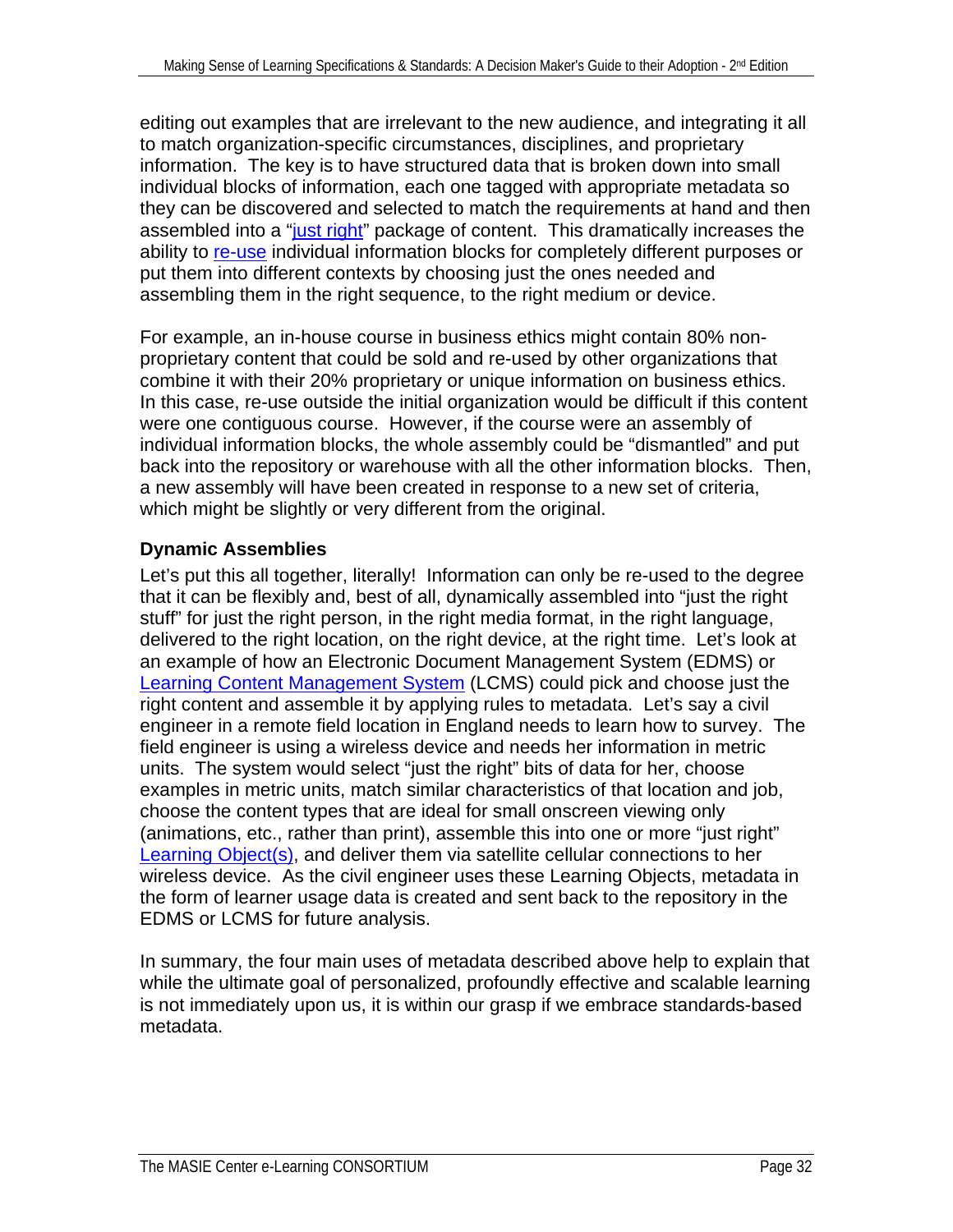#### *Metadata Example*

In the very simple example below, there are three metadata elements or "tags" used to describe a specific Learning Object. From this example, we know that the content's **status** is "in review," the **author** of this content is "John Q. Adams," and the **instructional designer** is "Louisa Jones." Notice that some meta-data attributes are pre-determined choices and others are manually entered. As seen in this example, one metadata element can carry multiple values. In some systems, meta-data attributes can be automatically populated with values that are associated with the person who modifies the Learning Object.

**NOTE:** The element numbering below is simply the numbering scheme used within the **IEEE Learning Object Metadata** (LOM) standard and **[SCORM](#page-78-0)** documents.

| <b>LOM</b><br><b>SCORM</b><br>Element# | element<br>name | metadata vocabulary                                                                                                                                                                                                                                                                           | metadata<br>value      |
|----------------------------------------|-----------------|-----------------------------------------------------------------------------------------------------------------------------------------------------------------------------------------------------------------------------------------------------------------------------------------------|------------------------|
| 2.2                                    | <b>status</b>   | - Draft<br>- In review<br>- Approved<br>- Effective<br>- Released<br>- Retired                                                                                                                                                                                                                | In review              |
| 2.3.1                                  | role            | - Author<br>- Editor<br>- Publisher<br>- Validator<br>- Project Manager<br>Instructor<br>- Quality Reviewer<br>- Legal Review<br>- Regulatory Review<br>- Graphical Designer<br>- Content Provider<br>- Script Writer<br>- Instructional Designer<br>- Subject Matter Expert                  | author                 |
| 2.3.1                                  | role            | - Author<br>- Editor<br>- Publisher<br>- Validator<br>- Project Manager<br>- Instructor<br>- Quality Reviewer<br>- Legal Review<br>- Regulatory Review<br><b>Graphical Designer</b><br>$\sim$<br>- Content Provider<br>- Script Writer<br>- Instructional Designer<br>- Subject Matter Expert | Instructional designer |
| 2.3.2                                  | entity          |                                                                                                                                                                                                                                                                                               | John Q. Adams          |
| 2.3.2                                  | entity          |                                                                                                                                                                                                                                                                                               | Louisa Jones           |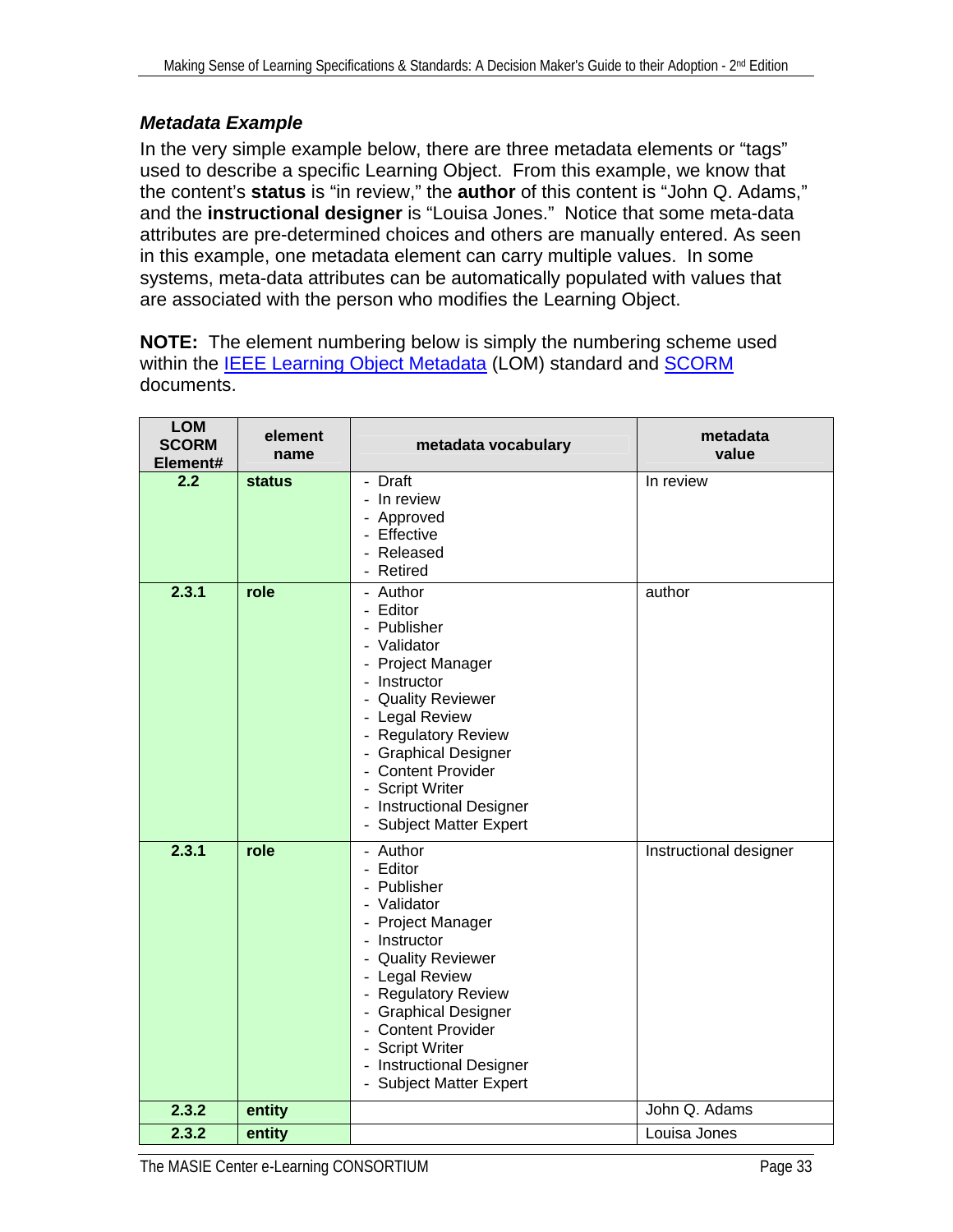#### <span id="page-33-0"></span>**Recommendations for Implementing Metadata**

[Metadata](#page-75-0) is one of those things which are as simple in concept as they are difficult to implement. As the saying goes, "The devil is in the details," and there are a myriad of details to deal with when implementing metadata. This is not meant to scare anyone away from doing so but to ensure that expectations are reasonable. As with creating a process or system, the investment in upfront design and care and attention when building the infrastructure pay huge dividends when the final product is up and running.

This section will provide some general recommendations on what to consider when getting started with metadata. Much of this has been gleaned from those who have gone before and their lessons learned.

#### *See also:*

- *1. For some high level considerations on metadata and some related categories to consider as you get going with metadata, please refer to the primer on [iMOTO.](#page-23-0) This will put metadata into a larger perspective and cover additional topics of globally unique identifiers, taxonomies, and ontologies.*
- *2. It is highly recommended to be familiar with the ["Metadata Principles &](#page-62-0)  [Practicalities](#page-62-0)" document for a list of founding principles shared by almost all metadata groups such as [Dublin Core,](#page-64-0) [IEEE](#page-65-0) [LOM](#page-66-0), [IMS](#page-67-0), [ARIADNE](#page-64-0), [GEM](#page-65-0), [EdNA](#page-65-0) and many more. This document also contains a very useful coverage of appropriate "practicalities" which any implementer would do well to take into full consideration.*

#### **Top Eleven Metadata Myths to Kill**

As with anything new and complex there are a number of misunderstandings and misconceptions about metadata which have emerged over the past few years. To assist with the smooth implementation of metadata, the following "myths" are worth noting and understanding so as to prevent unnecessary distractions and misdirection.

> *Please note that no meaning is implied by the order. Numbers are assigned for reference purposes only.*

#### *Myth I: Some metadata elements are required or mandatory.*

This is not true in terms of the standards themselves, such as the **IEEE Learning** [Object Metadata](#page-66-0) standard, however it is often true as a *policy* of a given community. Surprising to many, there are NO mandatory or required elements in the LOM standard. This is most deliberate on behalf of the standards committee in order to ensure maximum flexibility of the LOM standard and thus encourage maximum adoption. Deciding which elements to use (see also Myth II) and which, if any, to make mandatory, is only appropriate for those who will create and use the metadata. Equally, as LOM is intended to describe the attributes of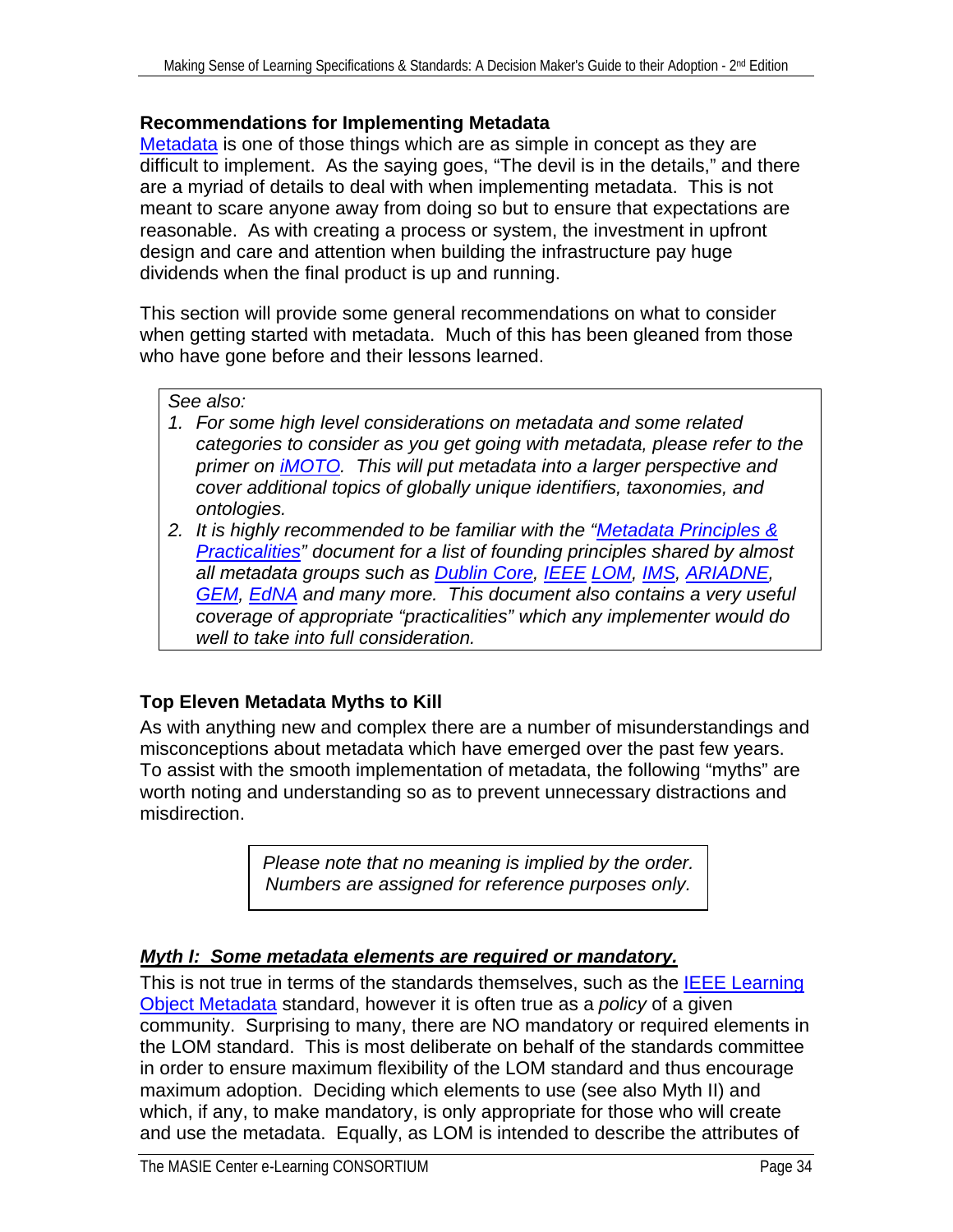literally any "thing" that can be used or referenced in learning, this degree of flexibility is critical. For example, the metadata required to describe a single illustration would be much different from that needed to describe a whole course. Therefore each community of practice will want to make its own decisions as to which elements to use and which ones to make mandatory or optional. Examples of this setting of mandatory metadata elements can be seen in [SCORM](#page-78-0) as well as further decisions from groups such as [CanCore](#page-64-0) and [IMS](#page-67-0).

Furthermore, it will be necessary to determine groupings of the resources for which metadata will be developed. It will be likely necessary to create specific metadata requirements and policies for each group or level. SCORM, for example, differentiates between the metadata for courses, distinct from the metadata for content and metadata for raw assets.

#### *Myth II: If you use LOM, all elements must be used.*

Counting every single metadata element or "leaf" in the [LOM](#page-66-0) standard, there are almost 80. With multiples allowed of many of these, the number can easily climb to over 100. This has caused more than one group to either give up or never begin.

However, there are *no* mandatory elements as far as the LOM standard is concerned. As per the previous myth about required elements, there are none here. Each group must either adopt or develop its own such list. Therefore, there are implementations of metadata which range from using 5 to almost 100 elements. Perhaps even more important is to note that both the number of elements used and *which* elements are used is critically dependent upon *what*  the metadata is describing. A paragraph of text will require very different attributes or metadata elements than would a book.

#### *Myth III: You must choose one metadata standard.*

While this is clearly desirable in terms of developing a metadata strategy or implementation plan, the benefit of standards is that even when there are multiple standards for similar purposes, it is possible to "map" or convert from one to another. While not ideal, this will likely be the reality for some time to come. It is therefore possible and sometimes necessary to do what is sometimes called "cross walking" from one standard to another. Such cross-walks have been developed to assist in traversing metadata from such groups as [Dublin](#page-64-0)  [Core,](#page-64-0) [MARC,](#page-68-0) and [LOM](#page-66-0).

#### *Myth IV: Every resource has one metadata record (set of elements).*

Actually, quite the opposite is true. Theoretically there could be an infinite number of metadata records for the same individual learning resource. This is necessary and caused by the multitude of different perspectives, uses, and types of learning resources and the subjectivity of many elements. Even something as apparently straightforward as *typical age range* could vary considerably. For example, what is the "typical age range" of the learner for one of Van Gogh's paintings?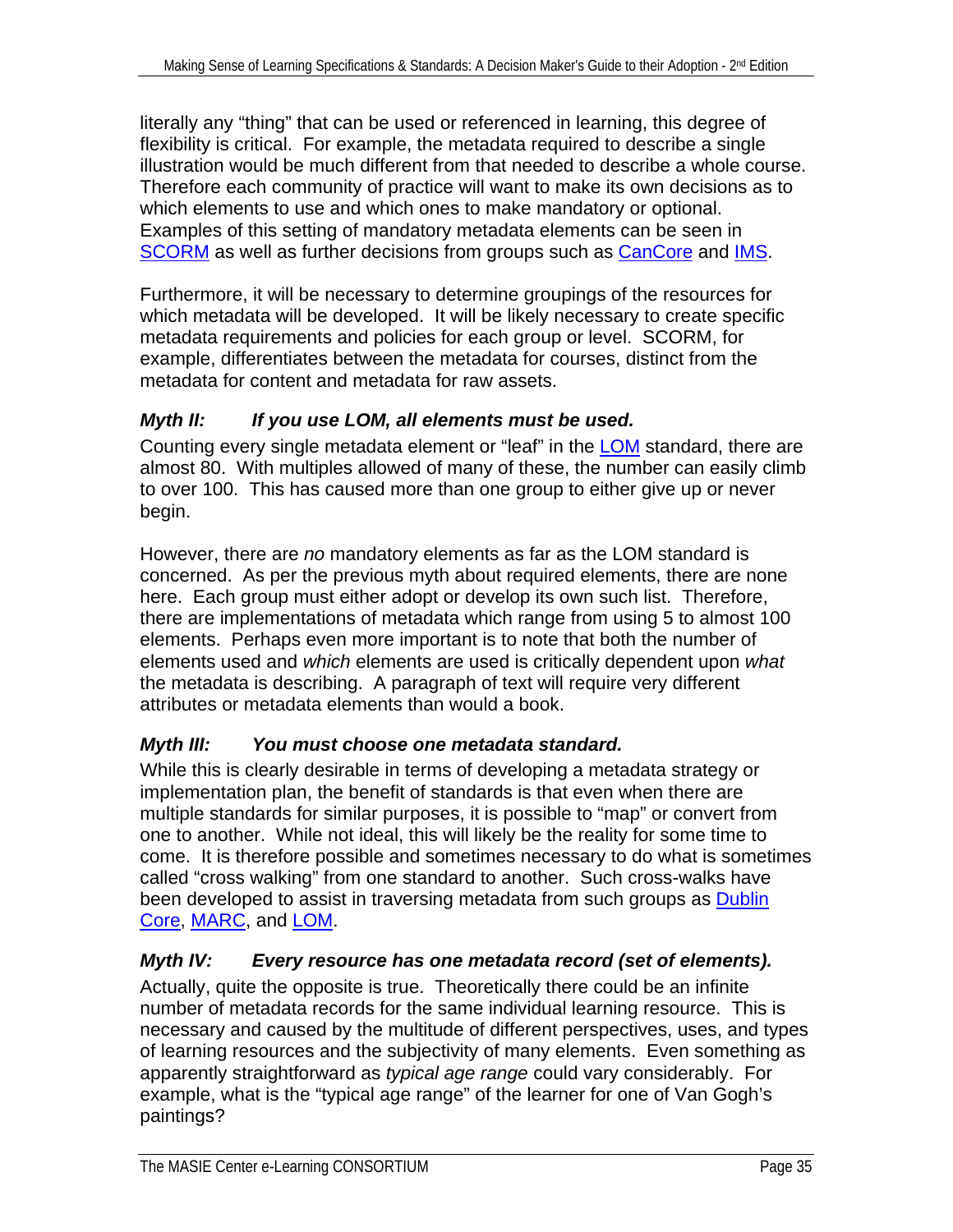#### *Myth V: All metadata must come from a single record.*

This myth is likely the result of the common comparison of library cards as an example of metadata. It is also related to the mistaken assumption that all metadata is objective (Myth VI).

Resource discovery is one of the fundamental benefits that metadata can provide. Therefore, it is important to be able to gather or "harvest" metadata from *any* source of metadata elements. When a query is made (looking for some number of specific metadata elements), it is important that elements can be found in multiple metadata collections or repositories. This is important to both facilitate the discovery of the best resource that matches the query and to enable the largest possible discovery of resources.

Take a simple example of a query to find the most recent version of an illustration of the human heart that is in color and suitable for 14 year olds who are doing their first anatomy course. When the query successfully returns "just the right" illustration, it could well be that it did so by finding EACH one of the metadata elements in the query (illustration – most recent – human heart, etc.) in a different metadata record stored in a different repository of metadata records and created with different metadata standards [\(MARC](#page-68-0), [Dublin Core](#page-64-0), [LOM](#page-66-0)). Each one of these metadata records and elements is pointing to the exact same illustration. However, the ability to query each of these metadata repositories and find at least one of the specified metadata elements, confirms that this one illustration matches all or most of the total elements in the query.

This type of searching and these types of metadata repositories which can consist of multiple individual repositories are often referred to as "[federated](#page-73-0)."

#### *Myth VI: Metadata is all objective.*

Many of the metadata elements are very objective in that they define characteristics which are objective such as the title, author's name, date created, etc. Equally, however, many metadata elements are very subjective in that they are based on an opinion or perspective relevant to the community using the resource. A triangle could be used mathematically, graphically, or artistically. Relative to improving learning, it is often the more subjective metadata that proves to be the most important in finding the best resource for a given student or learning objective. What would be most valuable in helping you find a good book to read: the objective metadata about author, style of writing, genre, etc. or the opinion of the value of this book by a group of your peers?

In no way is this meant to imply that subjective is "better" or more important than objective metadata. Rather, it is meant to highlight that metadata applies to the full spectrum and that both are likely necessary.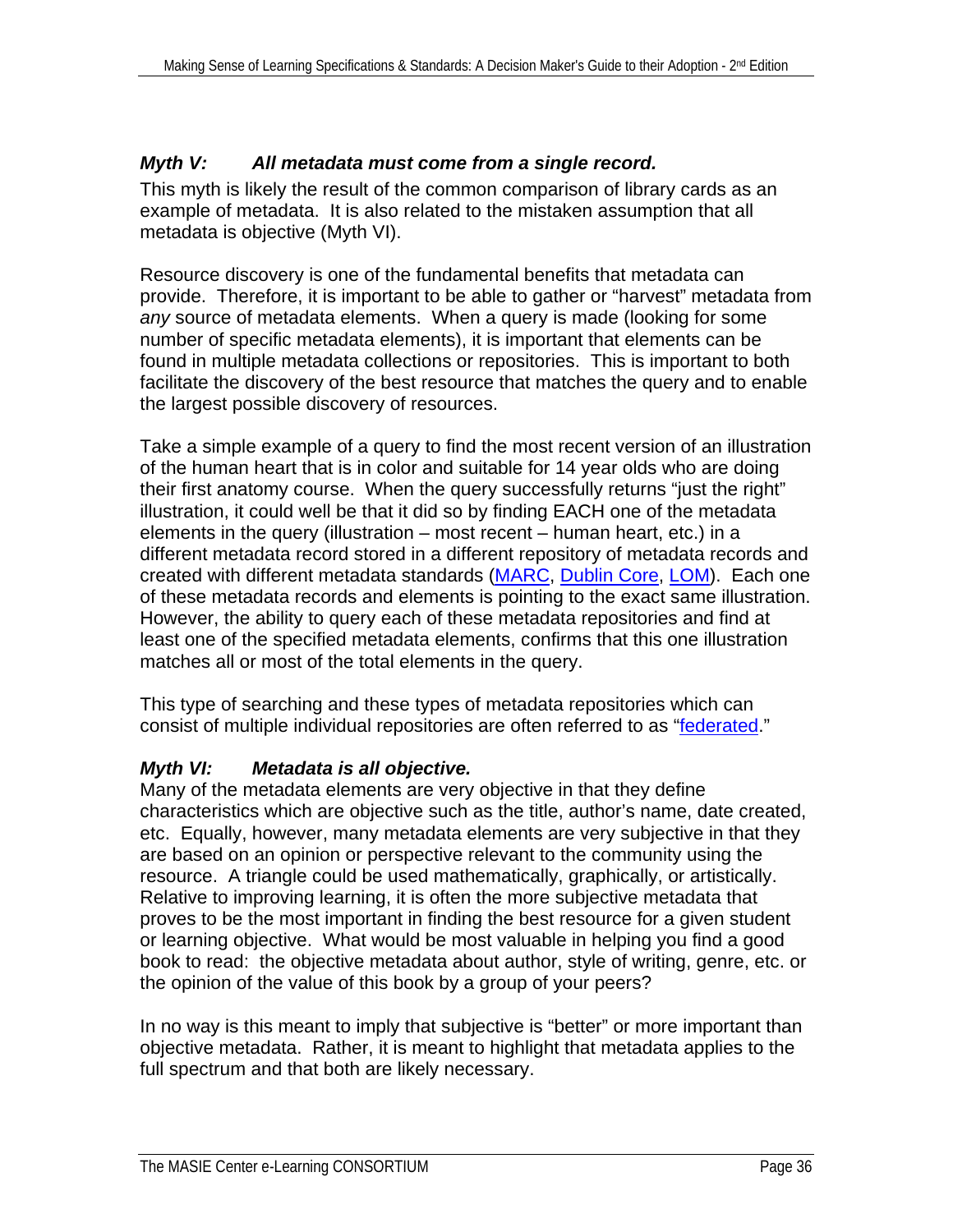# *Myth VII: Authors must create the metadata.*

The source of metadata is also something that will vary dramatically. The presence of a broad range of individuals and groups contributing to the available metadata for a given learning resource will likely improve the metadata's quality in terms of usefulness. It is often mistakenly assumed that it is the responsibility of the original resource creators (such as authors) to also supply the metadata. Others might think that this is the domain of librarians or indexers. While all of these groups are likely to be able to contribute significantly to the metadata elements available for a given resource, so too would many other groups such as teachers, managers, publishers, associations, and learners themselves!

# *Myth VIII: All metadata must be manually entered.*

One of the longest standing and widely held myths, this is critical to "kill." If not, the metadata gathered and available will be severely constrained. Much metadata has been and will continue to be created manually but there is no reason for this to continue and it is evident that this method does not scale well and typically creates many errors and low-quality metadata. Therefore, steps must be taken towards minimizing manual metadata generation and maximizing automatic methods.

Quoting from the "[Metadata Principles & Practicalities](#page-62-0)" paper cited in the box on page 35:

 "Web search engines harvest and index a significant portion of the Internet and provide low cost index access to it, generally in an advertiser-supported model. Such indexing can be thought of as a kind of metadata, and for many information needs, it provides a surprisingly cost effective solution to resource discovery.

Between these two extremes (manual and automatic) lies a broad range of metadata creation that can be automated to some degree, and which can be expected to grow in importance as advances in such areas as natural language processing, data mining, profile and pattern recognition algorithms become more effective.

Content creation applications (word processors, electronic paper such as PDF, and Website creation tools) often have facilities for author-supplied attributes or automated capture of attributes that can simplify the creation of metadata. As these facilities grow more sophisticated, it will be easier and more natural to combine application-supplied metadata (e.g. creation dates, tagged structural elements, file formats and related information), creator-supplied metadata (keywords, authors, affiliations, for example) and inference-based metadata (classification metadata based on automated classification algorithms, for example). Combining attributes from these approaches will increase the quality and reduce the cost of metadata descriptions."

# *Myth IX: Forms are the way to create metadata.*

It is typical to use fill-in-the-blank type forms or pull-down lists to gather metadata from those creating it. Although this works, eliminating or minimizing such formbased and overall manual metadata entry will greatly improve the quantity and quality of metadata. Two of the most effective ways to attain this goal are to focus on necessary metadata rather than "just in case" metadata and to seek every possible way to automate metadata creation.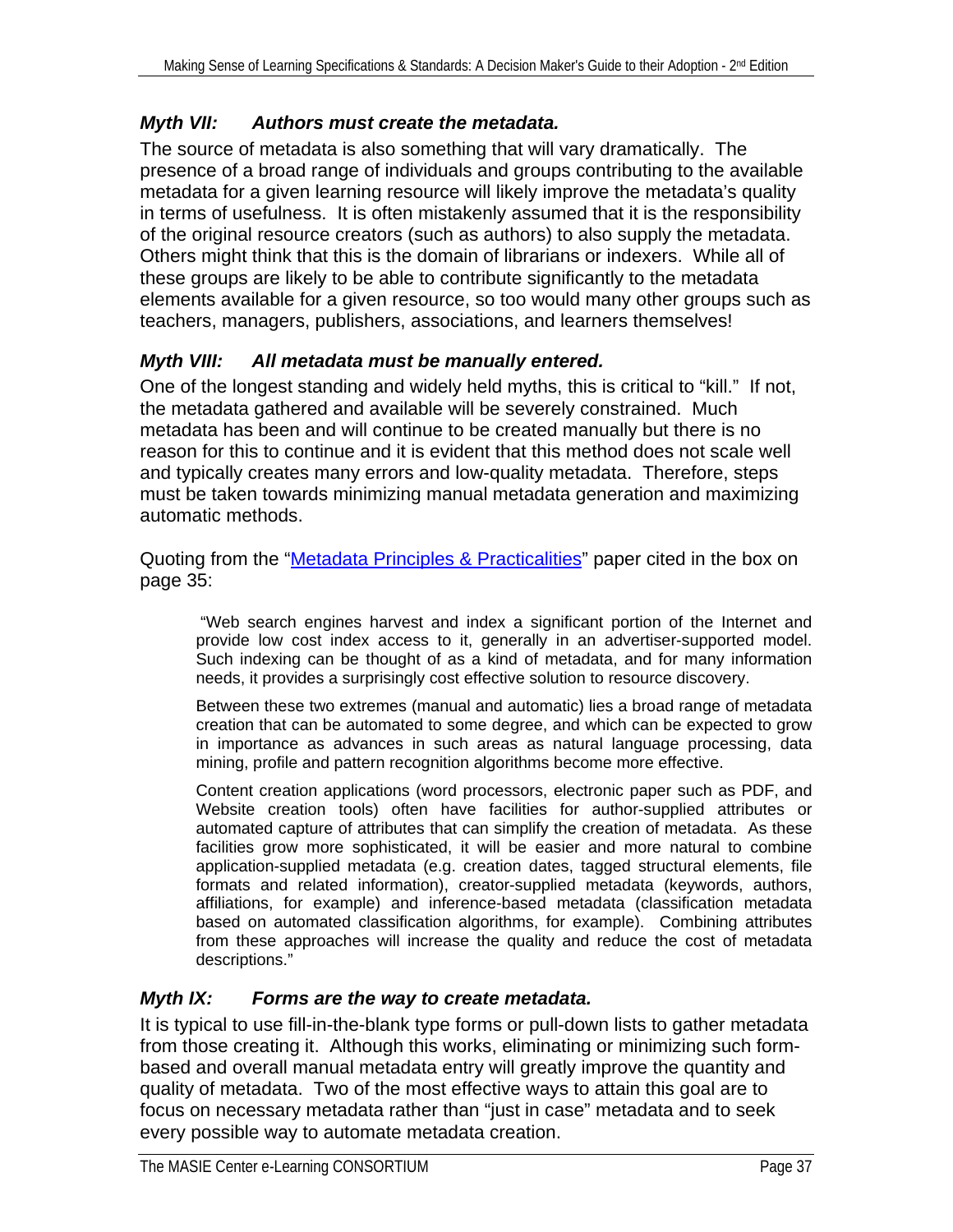# *Myth X: If you use LOM, you must use LOM element names.*

This myth also vies for top billing on the list and is similarly important to eliminate. Two points in particular are relevant here: First, the LOM standard and its language is intended to provide guidance and specifications for groups such as tool developers. Second, the terms used for each metadata element are only "tokens" and are intended to be replaced by words meaningful to those using them. It is unlikely that **LOM** element names such as "semantic density," "interactivity level," or "intended end user role" are appropriate labels for most communities creating or using metadata contained within these elements. Instead, the intent of the LOM standard is to have each community of users determine the terms or tokens that make sense to them and use these. As a result, [interoperability](#page-74-0) is maintained because the meaning or semantics of the element are maintained; just the term used to reference this element is changed. As this is a specifically-known LOM element, the term or token used makes no difference to the system which manages the metadata, but matters a great deal to the users interacting with the system or the metadata and content.

# *Myth XI: Changing element vocabulary breaks the standard.*

Actually, quite the opposite is true. LOM was designed to be extendible and adaptive. More accurately, every organization or community needs to decide on the terms and vocabulary to use within many of the elements.

# **Lessons Learned: Practical Suggestions for Implementers**

Thanks to some **CONSORTIUM** members who were willing to share their experiences with implementing metadata, here are some pragmatic recommendations and suggestions worthy of your consideration as you develop your plans to implement metadata in your organization. Some of these groups have significant amounts of experience.

> *Please note that no meaning is implied by the order. Numbers are assigned for referencing purposes only.*

# *General Recommendations*

- 1) For developing and implementing [metadata](#page-75-0) within an organization, set expectations to the degree of difficulty and duration:
	- a. It will be more of a marathon than a sprint and should be viewed as the development of a process model and policies for long-term use rather than simply a project. Many experiences show that it has taken a year for organizations to define metadata for their needs. They are still "tweaking" because it is necessary for their metadata to be integrated with such things as their [LMS](#page-74-0) or [ERP](#page-73-0) systems and for content repositories to exchange (meta) data.
	- b. As the number of implementations continues to increase, this collective experience will reduce the time it takes for new adoptions and implementations. We are already seeing a significant increase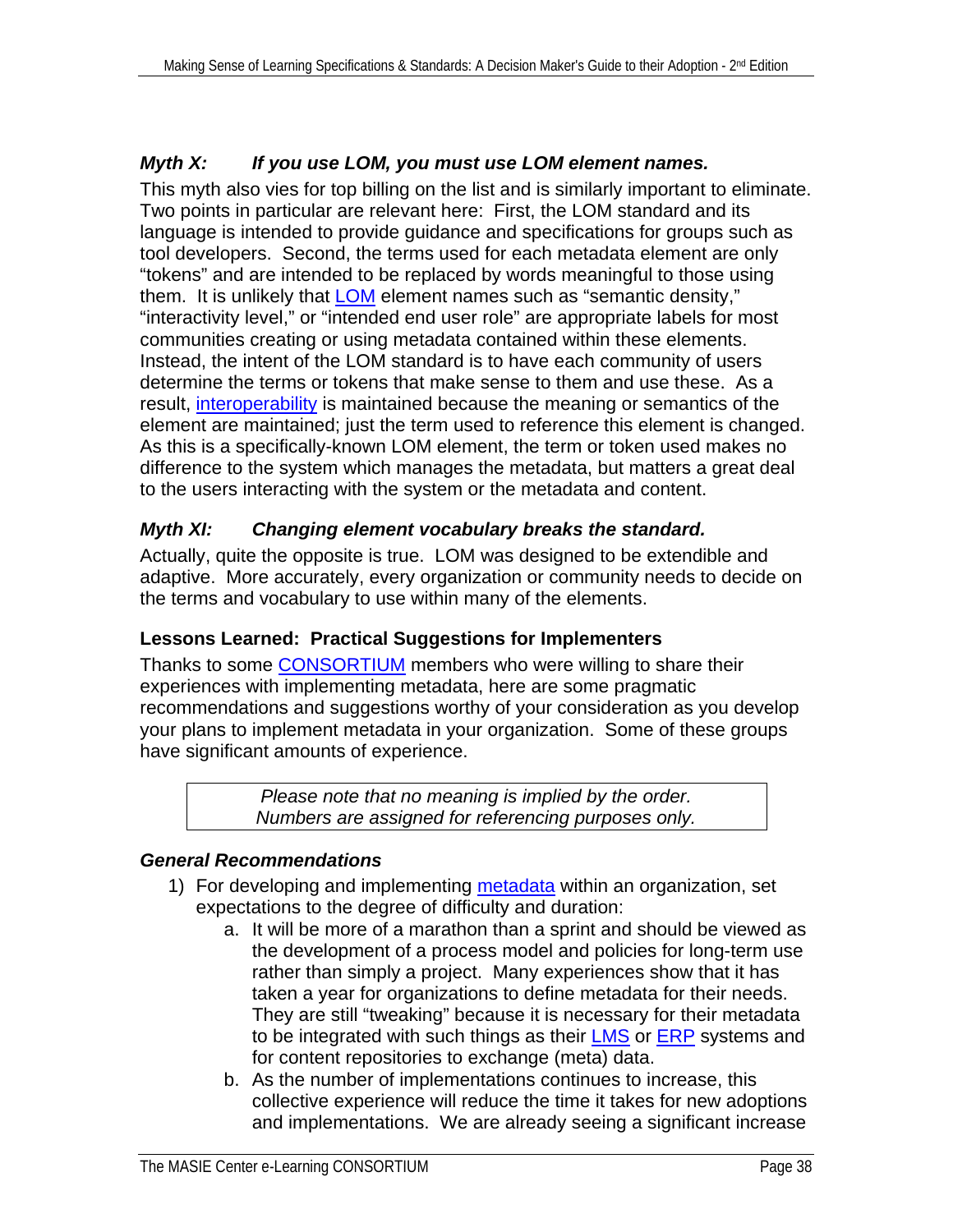in the number of "lessons learned" published or presented at conferences and in the number of guidelines and examples available to assist new implementations. See the [Additional](#page-79-0)  [Resources](#page-79-0) for further reference.

- 2) Some of the key success factors within an organization include:
	- a. Having executive level championship. (Interest or approval will not likely be sufficient).
	- b. Clear articulation to the organization about the benefits of using [metadata](#page-75-0), including direct ties to organizational goals and ROI. This should not be confused with pedagogical or other reasons those involved might tend to emphasize.
	- c. The commitment of the organization (and standard procedures) to a process which all "content managers" employ appropriately.
	- d. All content managers must comply with mandatory [tags](#page-75-0), though some systems may not be able to enforce this.

# *WHO?*

- 3) Use a collaborative approach:
	- a. If there are multiple learning groups within your organization, involve them in the decision-making process, especially if content can be leveraged between multiple learning groups.
	- b. Many organizations may already have metadata that is used somewhere within their organization—most likely it would be associated with a group that manages documents.
- 4) Make the implementation of [Learning Object Metadata](#page-66-0) an integrated effort between learning management and IT or the group that manages metadata. This is especially important if pre-existing metadata tagged documents become [Learning Objects](#page-74-0) to be delivered through your [LMS](#page-74-0) and/or managed via your [LCMS](#page-74-0).
- 5) Involve those who manage metadata, such as IT or the library department, because [Learning Object Metadata](#page-66-0) has to fit into the broader metadata schemata within your organization. This work may include the "mapping" of metadata tags across multiple taxonomy structures.
- 6) If at all possible, involve someone with metadata and taxonomy experience who can guide the learning group through its decision-making process.
- 7) Think of the life-cycle of a Learning Object (from original creation to modification to retirement) and who has to "touch it." They can provide information regarding what kinds of attributes they would like to store within a metadata scheme.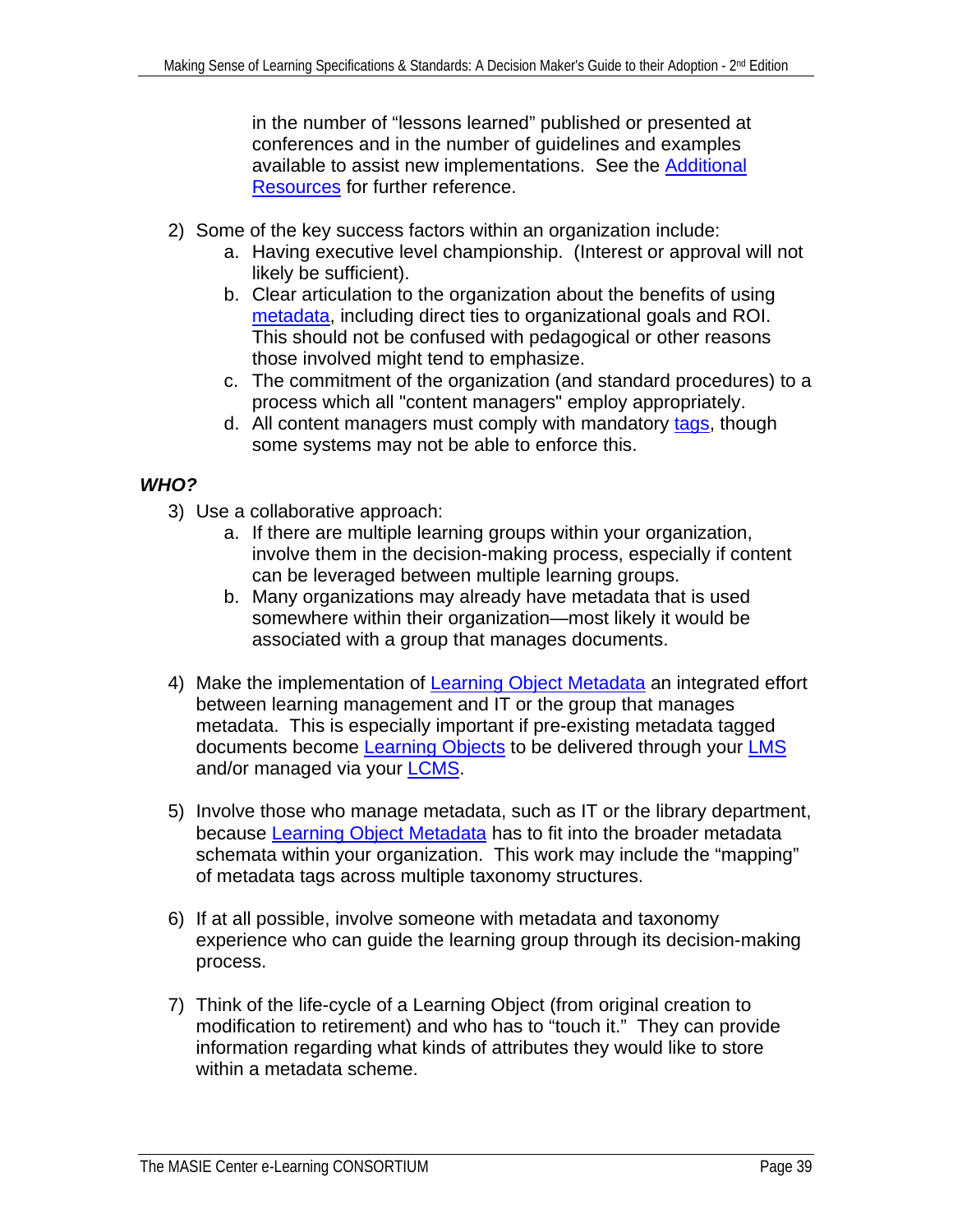# *HOW?*

- 8) Develop plans and procedures for the assignment of metadata as part of the authoring, review, editing, quality assurance, etc., workflow stages of the Learning Object:
	- a. The entry of metadata might be best served by a "shared" entry workflow process amongst multiple "content assemblers."
	- b. This involves defining routing and life-cycle management for your Learning Objects.
	- c. It also involves creating a system that recognizes roles for individuals who create, edit, manage, and aggregate Learning Objects.
	- d. Each role can be responsible for entry of specific [metadata tags](#page-75-0); this is more complex, but may be more efficient for your organization.
- 9) Give careful consideration to how metadata will be used throughout the life-cycle of content:
	- a. Include metadata values for creation, review cycles, multiple modifications, and ultimate retirement of [Learning Objects.](#page-74-0)
	- b. Many organizations need to keep a copy of all learning content for regulatory reasons.
	- c. Metadata can help synchronize versions of learning content to specific learning assignments for your learners and this can help ensure an accurate audit trail for training records.
- 10) It is strongly recommended to create standard operating procedures around content entry into a common content repository:
	- a. The implication is that you would have a common content [repository,](#page-72-0) which takes a great deal of planning, organizational commitment and investment.
	- b. This involves creating a taxonomy for the creation and management of Learning Objects.
	- c. This becomes the basis for such critical issues as metadata structures, system notifications, and security.
	- d. Take into consideration how different metadata taxonomies can help, yet complicate the matter. \*See also the primer on **IMOTO**.

# *Metadata Element Decisions:*

- 11) In choosing metadata elements/tags consider the following:
	- a. Most groups choose to adopt and use **SCORM** values, but they also add LMS-specific and company-specific metadata to their [Learning Object Metadata](#page-66-0) structures.
	- b. Related questions include:
		- i. How many fields are needed? (Differentiate luxury from necessity).
		- ii. Which are required vs. optional? (Keep "required" to a minimum).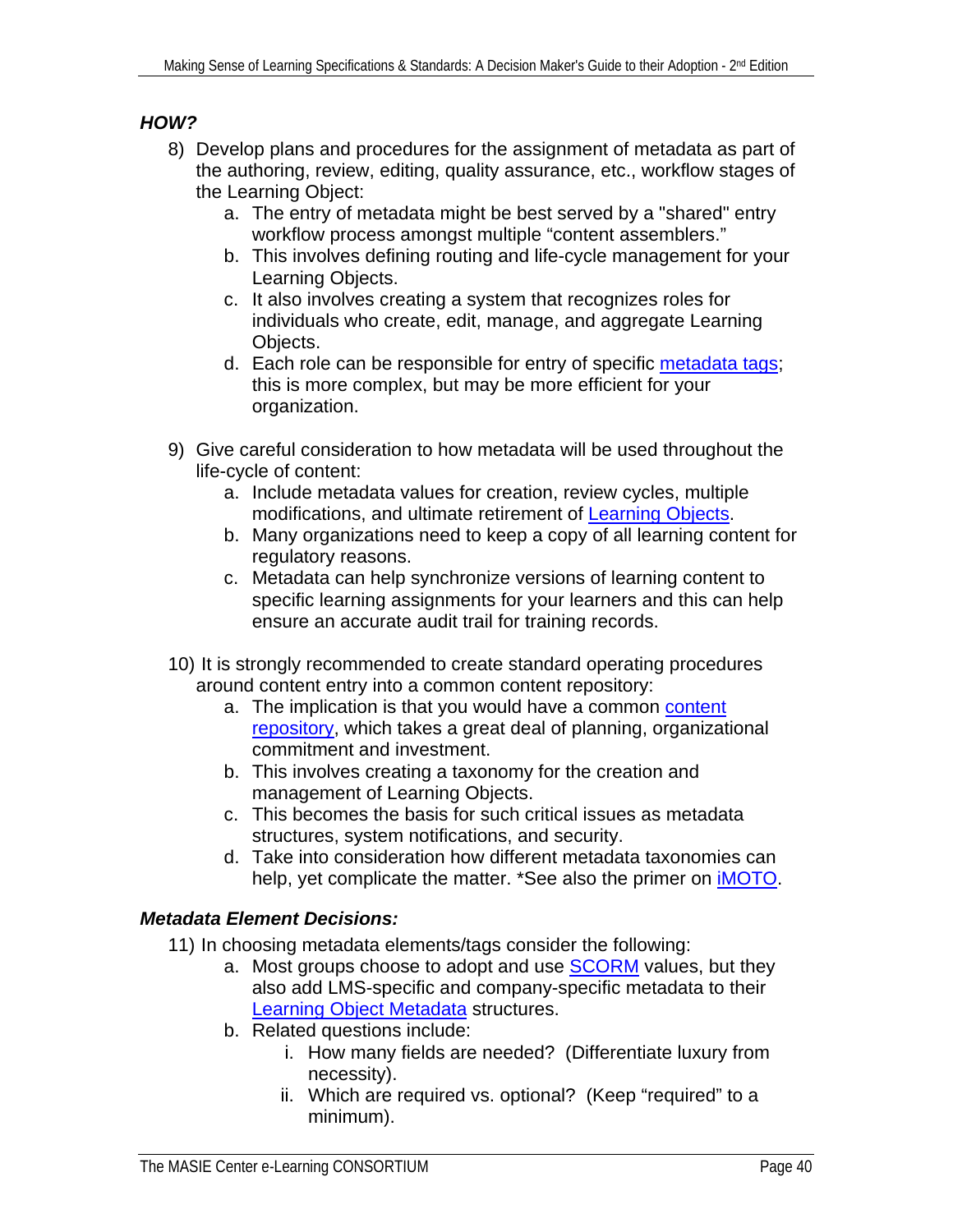- iii. Which, if any, apply to course level, module/object level, and raw media/asset level?
- c. Agreement of mandatory vs. recommended metadata is not easy and may vary from group to group.

This is much easier to accomplish if your underlying technology infrastructures, such as content management, can handle different "object types."

12) Your organization's metadata should include values from any other systems which will be integrated such as LMS, LCMS, ERP, CRM, KM, etc.

# **Yes, it is worth it!!**

In conclusion, while these recommendations clearly show that the task of metadata implementation within an organization is a daunting one, groups who have carried out the initiative report that the benefits of metadata are continuously expanding across their organizations. One only needs to conduct a Web search on recent metadata articles, news items, conferences, and tool developments for further evidence. Whether in academia, government, or the corporate world, metadata is emerging as one of the cornerstones of more effective learning as well as more efficient storage, retrieval, assembly, use, and overall strategic management of literally all resources and assets. It may not be fast, cheap, nor easy— but, it *will* be worth it!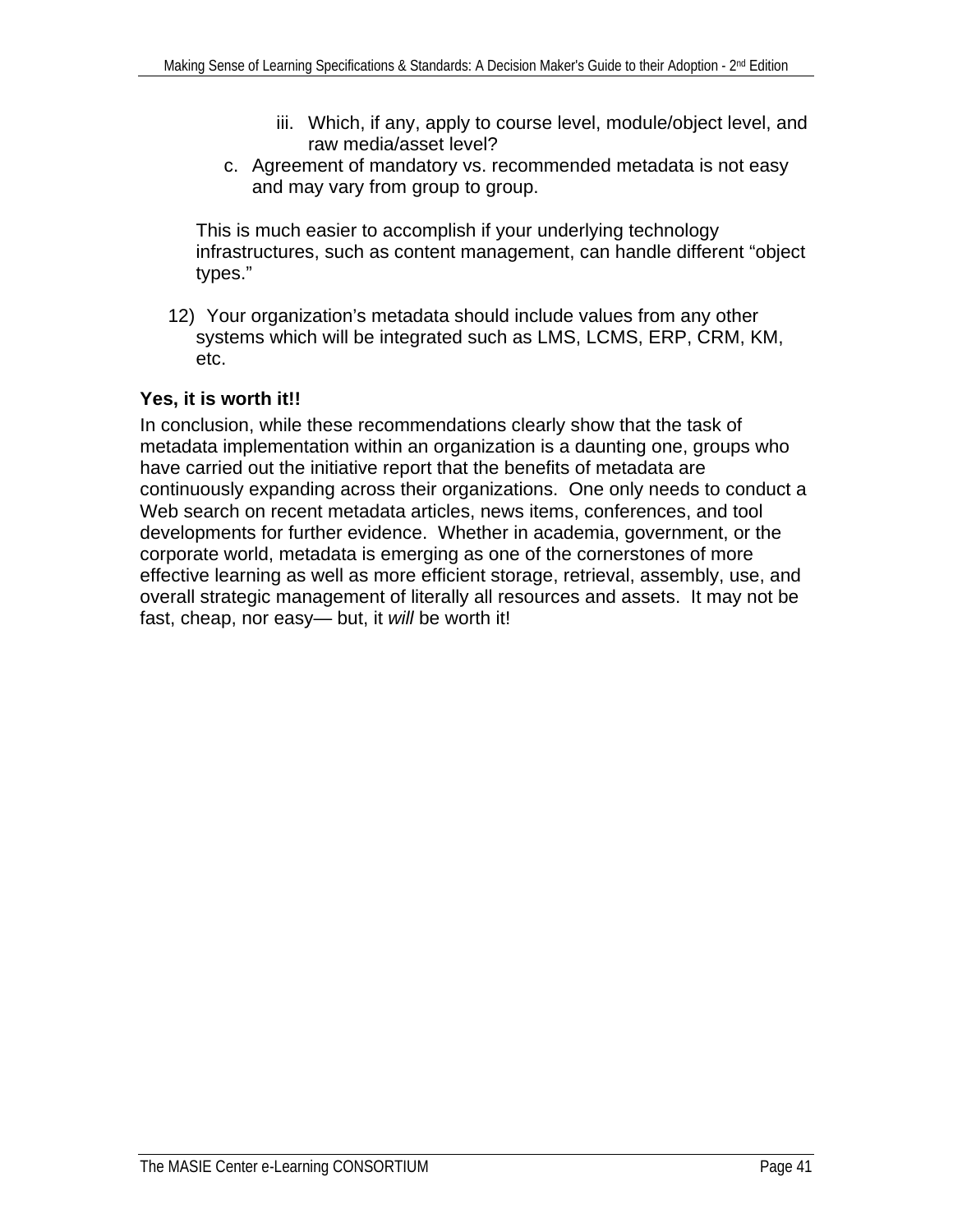# **Section 4: Learning Objects -- Building Blocks for Learning**

# **The Learning Object (LO)**

The emergence of learning technologies has significantly altered the way in which people acquire the knowledge and skills they need to do their jobs. One learning technology concept in particular, the [Learning Object](#page-74-0) (LO), has the potential to revolutionize the paradigm of learning. A Learning Object is a selfstanding, discrete piece of instructional content that meets a learning objective.

In the old paradigm, learning was organized into lessons and courses that met specific pre-defined learning objectives. In the new paradigm, content for learning is broken down into much smaller, self-contained pieces of informational content that can be used alone or can be dynamically assembled into Learning Objects to meet the "just enough" and "just-in-time" requirements of a learner.

# **Analogies for Understanding: Starting with LEGO™**

The analogy of LEGO™ blocks is often used when first introducing this new paradigm of modular content and Learning Objects, with the individual Lego pieces representing the smallest piece of raw content (e.g, text, graphics, audio, video).

| Photo         | <b>Scripts</b> |
|---------------|----------------|
| <b>Button</b> | Text           |

Asset: The raw objects, photos, scripts, button graphics, text all are assembled to create an Asset.

Raw objects can be used for different types of assets. For example, a photo could be used on a presentation screen but it could also be used in a multiple choice question.

These assets can be snapped together and pulled apart as needed, enabling almost infinite flexibility to create logical assemblies of individual content objects to meet the learning needs of individuals. The assets begin to take on properties and functionality and are then ready to be assembled into Learning Objects. In the [SCORM](#page-78-0) standard, these content objects are referred to a [Sharable Content](#page-77-0)  [Objects](#page-77-0) or SCOs.

# **From LEGO to Buildings: In search of a more powerful analogy for the object approach**

While useful in its simplicity, the Lego<sup>™</sup> example, often used to describe the modular or object-based approach, is sometimes too simple and limited. It belies the much richer and complex nature of the overall content model needed to show the relationships between content elements of varying complexity. The construction industry may provide a much more robust analogy. On average, 85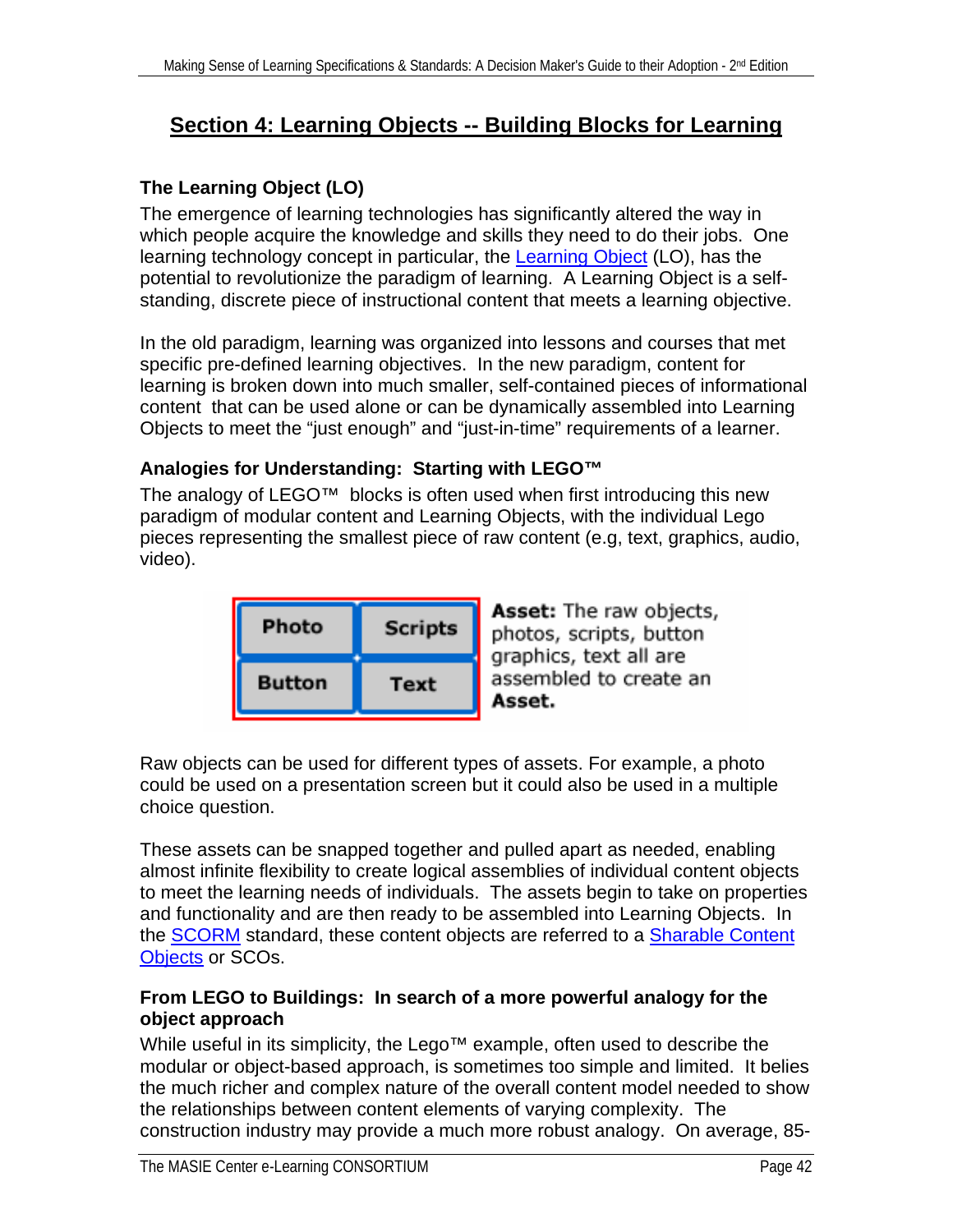95 percent of all materials in every building built in the past ten years, commercial and residential, are pre-built components. Things like doors, windows, cupboards, sinks, ceiling tiles, and light fixtures are all manufactured to meet specific standard dimensions and attributes. This means that almost all of the material in any building is pre-manufactured and sitting in a warehouse awaiting delivery *before* the building is conceptualized, designed, or built. In many respects, creating a new building is really a complex assembly project.

Although almost all the materials are pre-existing standard-based components, the process of conceptualizing and designing a structure offers tremendous opportunities for creativity and innovation, resulting in unique new buildings. These same component "building objects" can also create dull, uninspired, "cookie-cutter" housing or office buildings. This underscores the importance of architects, designers, engineers, plumbers, electricians, artists, craftspeople, and customers. Objects, like building components, enable enormous creativity. However, their effective use demands careful conceptualization, specification, selection, and assembly.

The more one considers the comparison between the building industry and the emerging content object economy, the parallels become more apparent. For example, standards such as building codes are necessary to ensure a minimal level of safety, functionality, and quality. Standards determine that electrical outlets in bathrooms or other wet places minimize the likelihood of accidental electrocution. It is quite clear that strict enforcement of building codes has little or no effect on the overall conceptual design of buildings. Conforming to standards does *not* mean that there will be nothing but standard buildings that all look the same. Similarly, having a great and ready supply of components does *not* produce products or results. Having all components conform to standards so they are fully interoperable or exchangeable does not mean that they magically can or will assemble themselves.

This component-oriented, object-based model provides the conceptual framework for creating economies of scale. It is largely because of the shift to component-based building construction that: occupying a home does not require having to build it oneself; we can have the volume of buildings we do; they can be constructed quickly, and; they are as affordable as they are. A similar picture for content is emerging: an object-based paradigm, supporting standards, supply chains of specialized components and professions, project based models, and so on. While there is certainly still a great deal of room for improvement within all of these points, the path ahead for content bears remarkable resemblance to the building industry. By using this familiar and relatively mature model as a reference, we can learn from it and accelerate the time it takes for the content equivalent of this model to be created, implemented, and improved.

Just as we have seen the approach to buildings evolve from a craft-based approach to its current highly component-based model, we will see the overall approach to content go through a similar revolution, and in a much shorter time. We will see whole new networks and channels of suppliers and specialty trades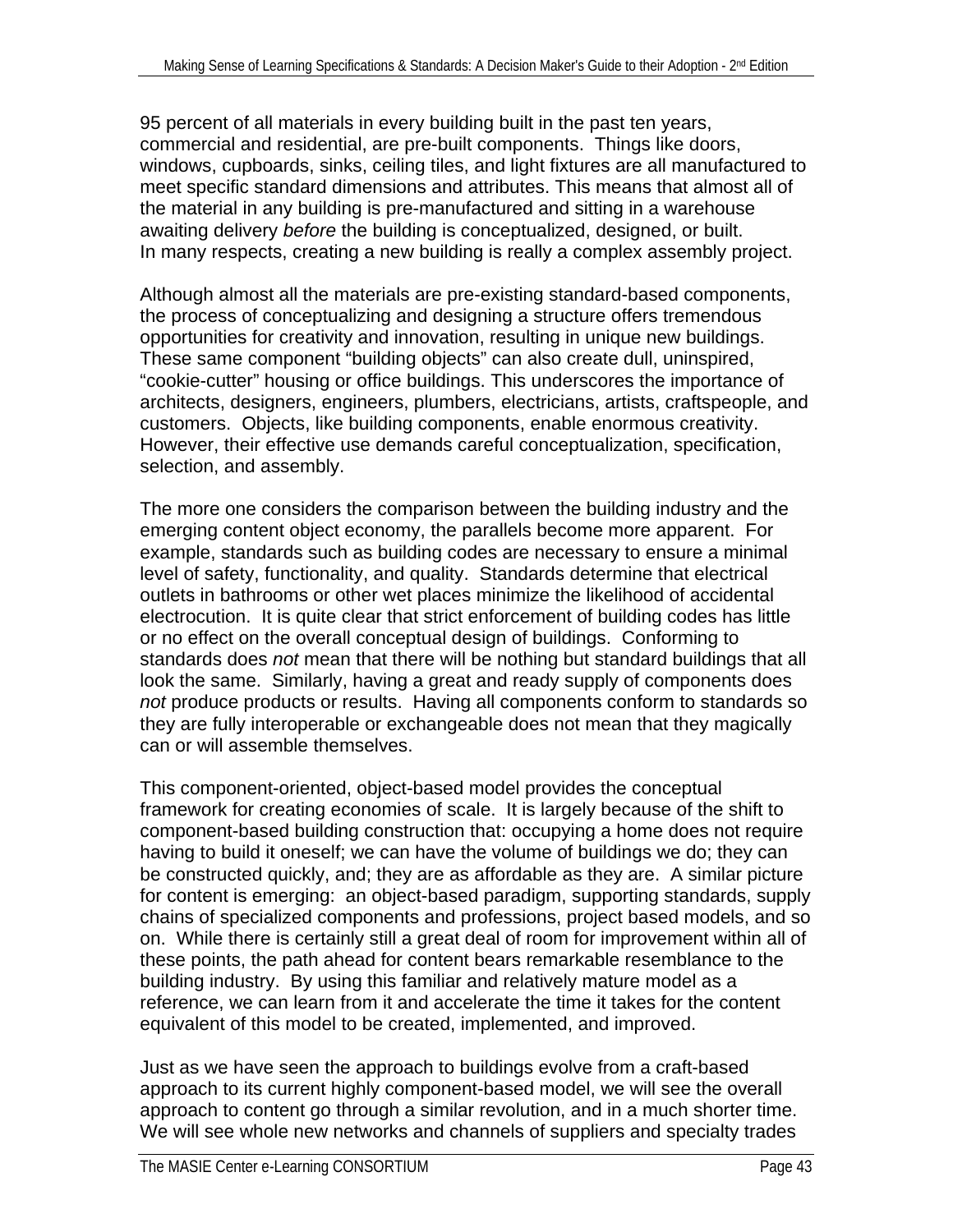emerge as businesses in themselves. The equivalent of door, window, and lighting manufacturers and the complete collection of diverse "trades" of skilled workers will grow and evolve.

# **Learning Objects: A Conceptual Content Model**

Establishing a common understanding and definition of Learning Objects has been a challenge. There are many definitions of Learning Objects, some of which you will see later in the case studies in this section. A common definition, used by many, describes a Learning Object as the smallest piece of instructionally sound stand-alone content. In this case, the Learning Object contains all the elements to cover a single learning objective, i.e., the objective, an introduction, the informational content to meet the objective, a summary, and, finally, an assessment.

However the best understanding of Learning Objects is when they are viewed within the context of an overall conceptual content object model that is based on a hierarchy of granular content. Within a series of levels of granular content, very small raw content assets (individual fact, principle, concept, example, procedure, etc.) can be assembled into a "just right" Learning Object. Each content asset is selected and assembled to match the unique needs of each person and situation, then presented just the right way, in just the right medium, at just the right time.

# *Content Object Model Characteristics:*

- a common component based approach
- structured content based on a common hierarchical data model
- metadata at each level of the content hierarchy
- a process methodology and
- a technical infrastructure for developing, assembling and managing re-usable granular content objects that are written independent of delivery media and accessed dynamically through a database.

The end result is database-managed repositories of re-usable information objects and metadata that can be used for all forms of learning and media delivery types. These include e-Learning, traditional instructor-led training, or blended learning solutions and media delivery types such as print, interactive CDs and Web venues.

# **More than "just" learning content**

It is worth noting that this same common content model is now being applied across many other content domains including, though not limited to, such areas as product support, technical publications, marketing, and localization. In some leading organizations this is being encapsulated as an enterprise wide "community of practice" and the development of an evolving corporate content strategy. Even more powerfully, this truly "enterprise wide" model extends all the way from employees through partners and channels such as re-sellers, training centers, consultants, developers and most importantly to customers.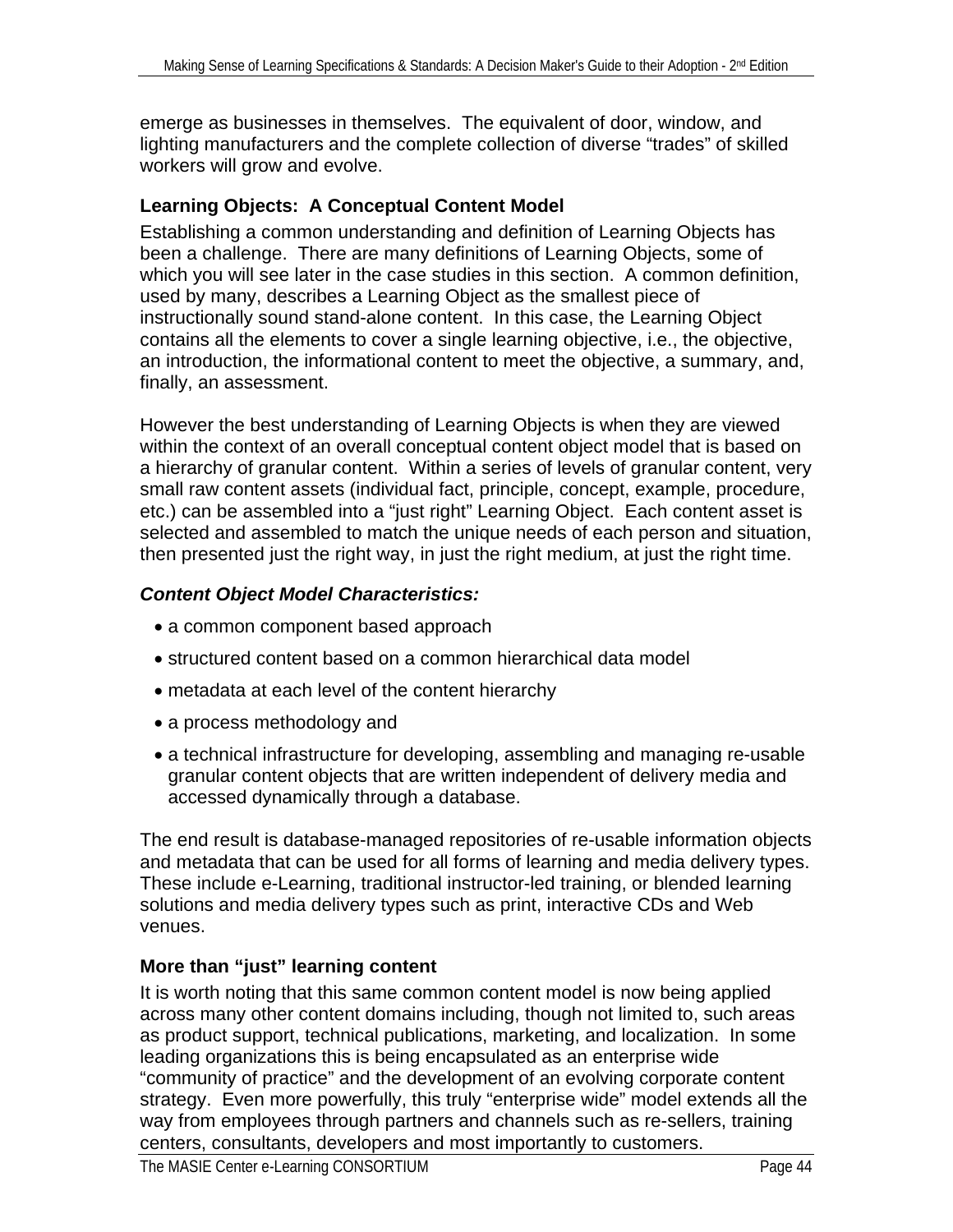## **Context + Re-usability are NOT Mutually Exclusive!**

It is particularly critical to note how this model delivers both a high degree of reusability *and* a high degree of context. Context and re-usability are extremely valuable; context being literally required and directly proportional to the effectiveness of the content for learning and re-usability being directly related to the return on investment in content. However these are typically seen as being mutually exclusive.

By themselves, there is little to no context in the raw content elements of information blocks as they are extremely small and devoid of any specific application. Context is provided by the design within which the small information blocks are assembled and the situation within which they are used. Thus, the previous dichotomy between re-usability and context is resolved.

The flexibility of the [Learning Object](#page-74-0) content model is in the ability to store, locate, and repurpose content as needed. Since Learning Objects themselves are rather large and contain a great deal of context, flexibility lies more in the ability to *create* a Learning Object by assembling a collection of just the right small pieces of raw content. Learning Objects and their [asset](#page-70-0) items are "tagged" with [metadata,](#page-75-0) allowing them to be easily located and assembled into more meaningful context. As the content gets smaller and lower in the content object model hierarchy, it becomes much more re-usable as it has less context. Similarly, as the smaller content assets are selected and placed into purposefully designed larger units as Learning Objects, they gain the context required for learning and lose their [re-usability](#page-77-0).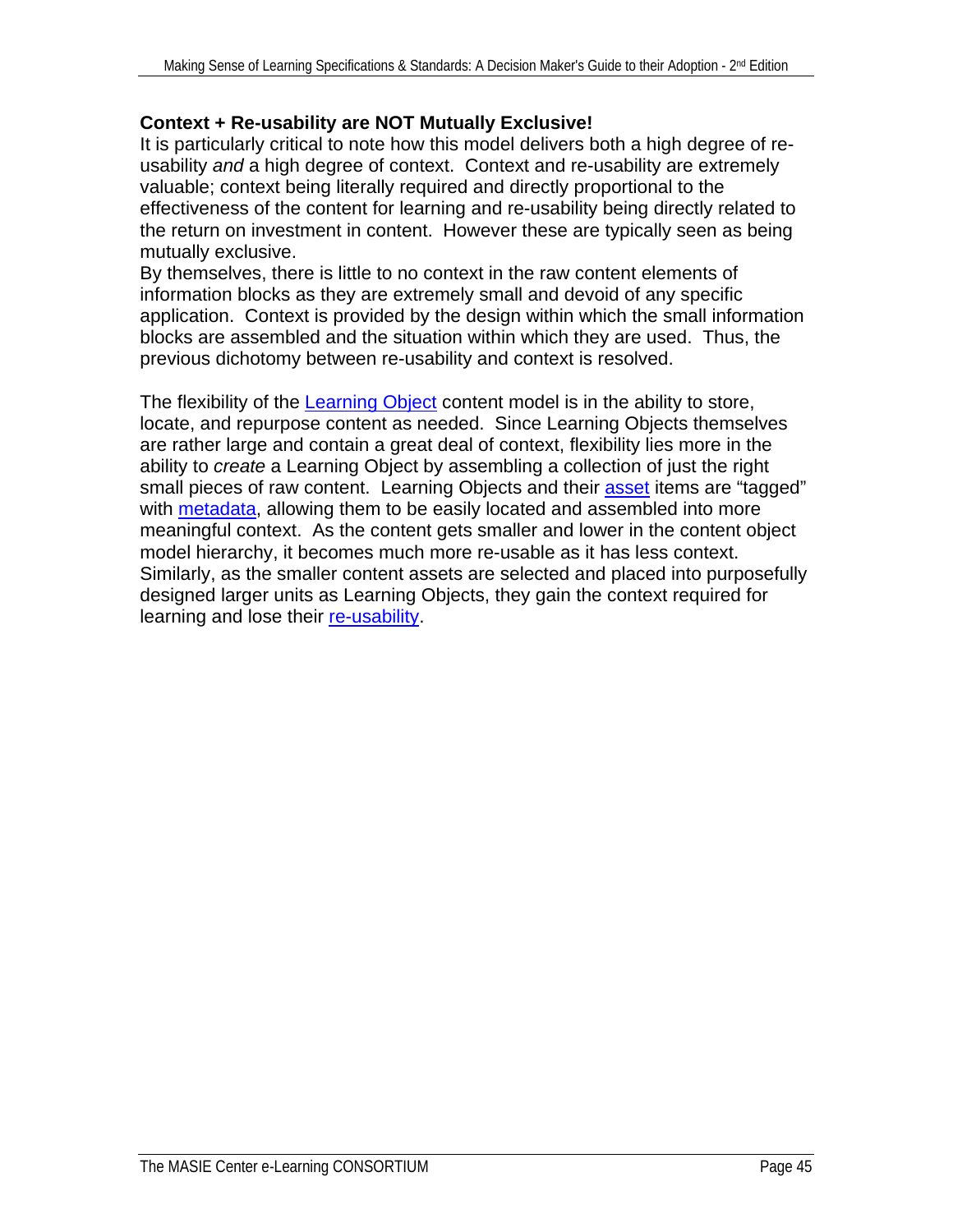This overall content object model and the inverse relationship between context and re-usability are illustrated in diagram that follows.



*© 2001 Learnativity.org*

# **Multi-Level Content Model Taxonomy**

Note that this generic hierarchy applies to multiple applications and that the first two levels are the same for all (enterprise-wide) and then become specific to "application profiles" such as learning, for the levels thereafter, as they move to the right.

While there can be any number of levels in this Content Object Model, the four main levels are as follows: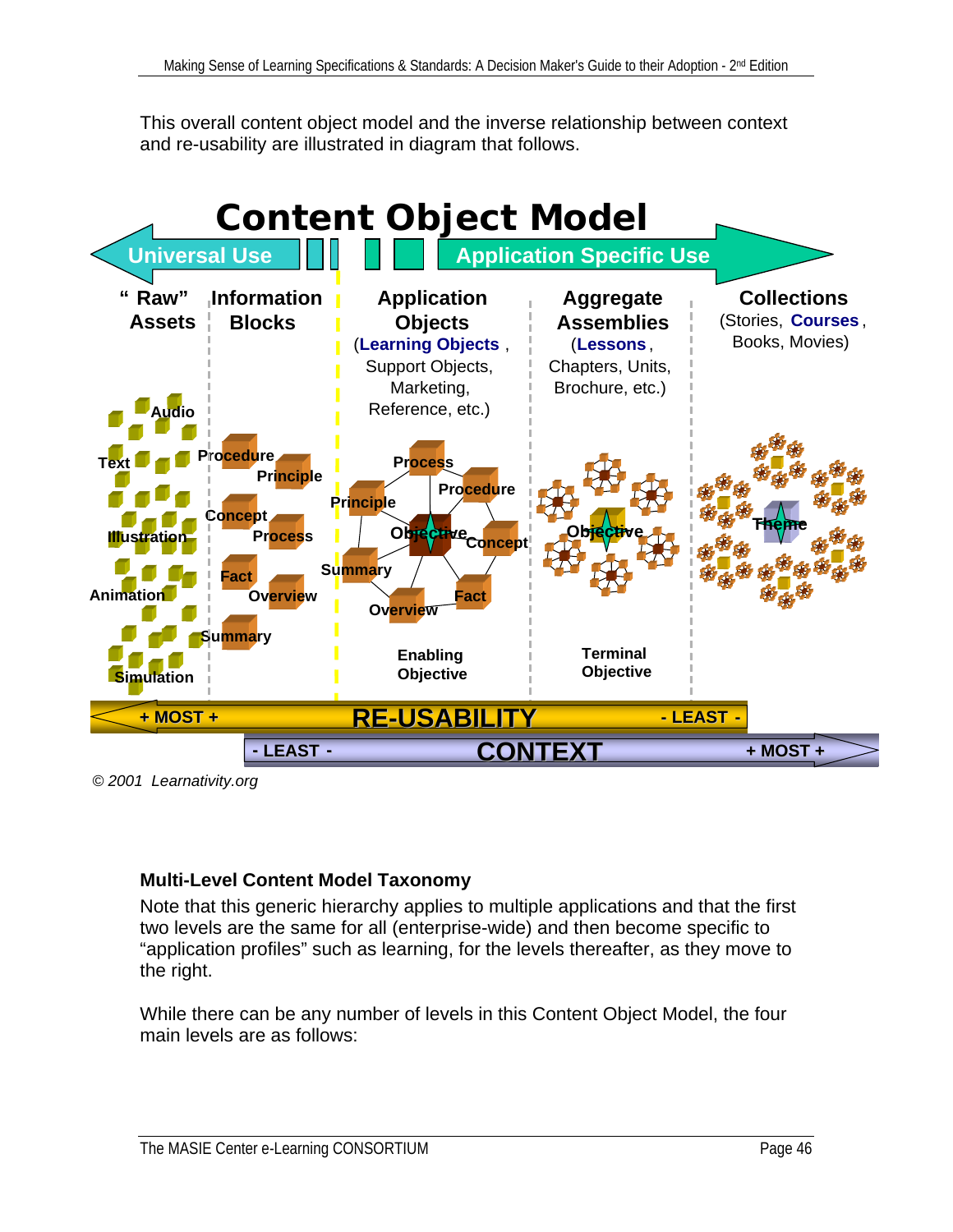- Data or Raw Media Elements are the smallest level in this model and consist of the "raw media" stored at a pure data level. Examples include a single sentence or paragraph, single illustration, animation, video, audio clip, etc.
- The second level of Information Objects is formed by a set of these data elements to create a granular, re-usable chunk of information that is media independent. These could be based on the well defined and proven "information block" model as developed by Dr. Robert Horn. [http://www.stanford.edu/~rhorn]
	- o Dr. Horn uses text and illustrations in this original (mid 1960's) research and development of this classification model, however it would apply equally well for any type of "information object."
- Based on a single (enabling) objective, Information Objects are then selected and assembled into the third level of Application Specific Objects. This is the level in the hierarchy for one of the most common types in use today, the Learning Object (LO).
- The fourth and fifth levels are defined around the larger (terminal) objectives to create Aggregate Assemblies such as lessons or chapters, which can in turn be assembled into ever larger Collections which might be such things as courses and whole curricula.

# **Mass Customization of Learning Content**

When this comprehensive content object model is put into operation and applied to learning, the power of the inherent flexibility and re-usability of the model becomes clear. Once developed, this great mass of digital assets can be stored within a database-managed repository. With the aid of metadata to detail and describe their attributes, each is ready to be used and re-used through mass customization of assembly within multiple contexts and applications, and delivered within multiple delivery mediums, formats and devices.

This model is applicable to most types of content applications and delivery, however the most common use is for computer managed Learning Objects which are delivered electronically via the Web or physical mediums such as CD, DVD, or paper.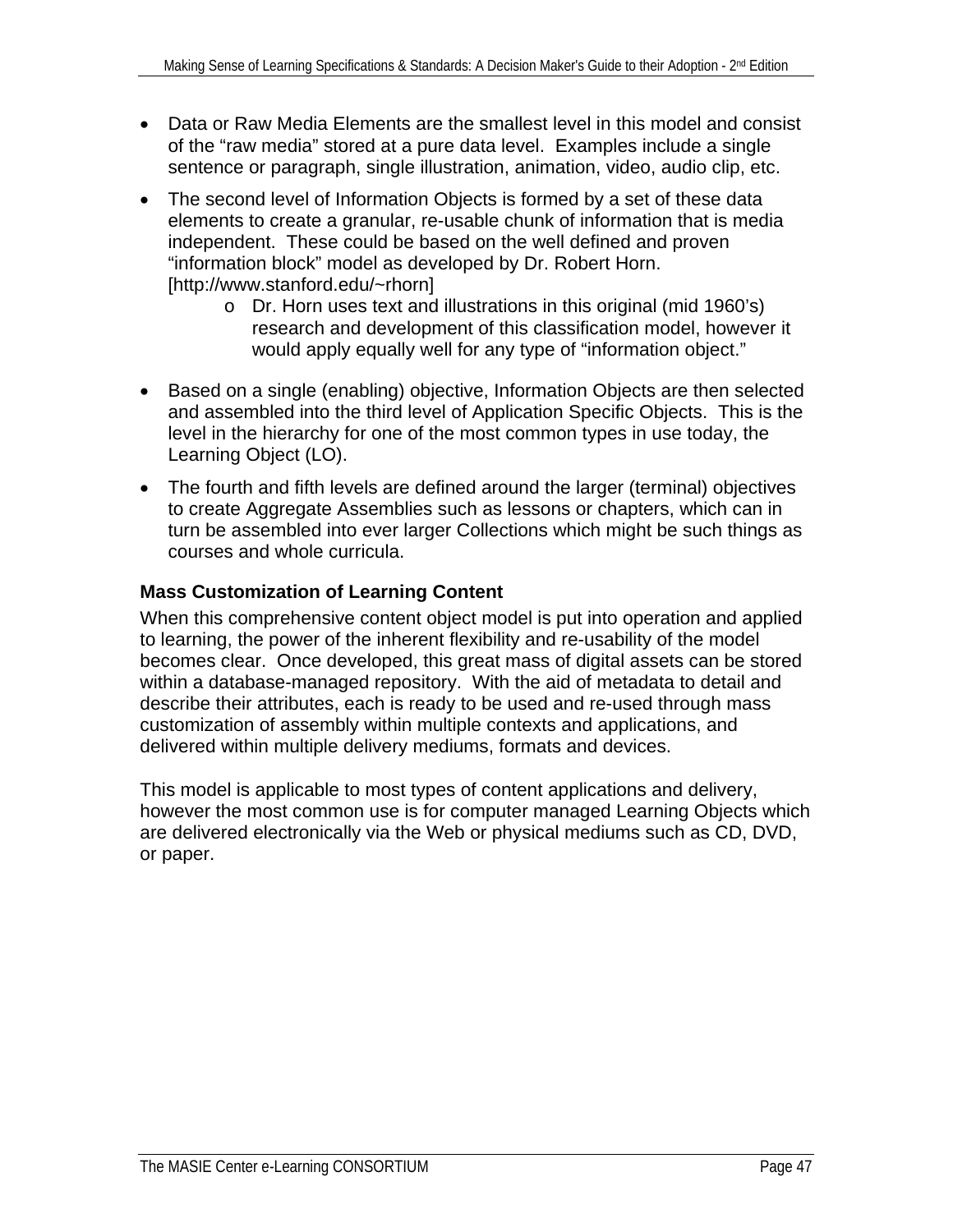# *Traditional e-Learning vs. Learning Object Model*

To help explain this further, let's look at a traditional model of an [e-Learning](#page-72-0) course compared to the [Learning Object](#page-74-0) approach.



In this traditional model of an e-Learning course, the course is developed as a single unit of instruction. It is a complete presentation of all the materials required to meet the defined course goal.

Each lesson is normally a set of screens with information presented in the form of text, images, pop-ups, roll-overs, and maybe even audio and video files. Each lesson usually ends with a set of knowledge checks which would consist of multiple choice questions, drag-n-drop interactions, and other traditional quiz interactions.

The lessons are contained in a shell that includes navigation. Navigation of the lessons is normally a combination of back/next buttons and a course menu.





Now let's take a look at a slightly different way to organize the same information in the previous example.

Consider the information from the first Lesson 01: Overview. Begin by defining a measurable learning objective. Next define an appropriate assessment to measure the competency of the learning objective. Now you are ready to fill the Learning Object (SCO) with the assets required to meet the learning objective.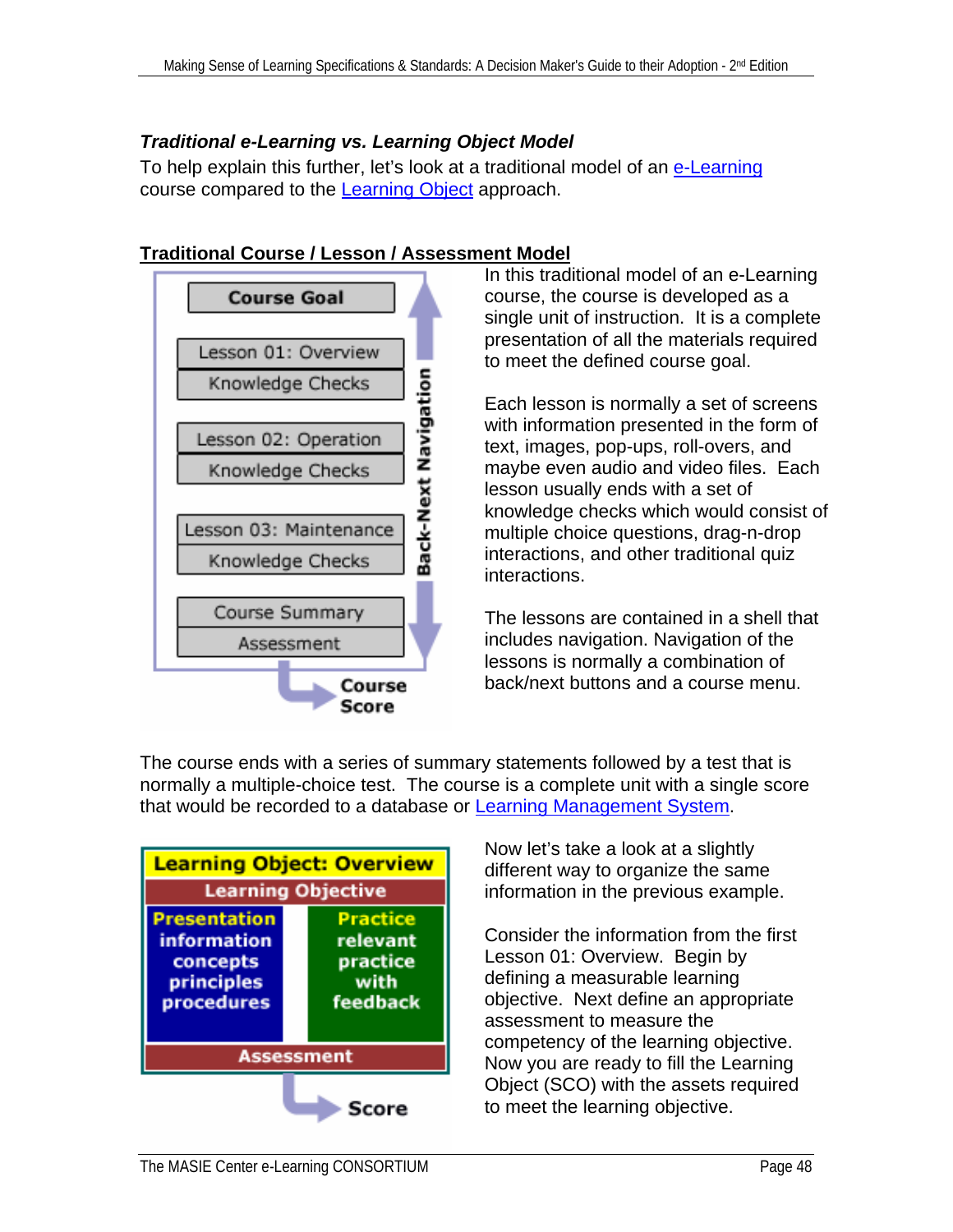The two major differences between this method of development and the former are that each Learning Object has its own assessment and navigation. For example, an overview Learning Object might use a traditional Back-Next navigation of conceptual information. A maintenance Learning Object might show an image of a machine or system on a single screen and the user navigates from links on the machine to access demonstrations, practice, and assessment. A Learning Object intended to teach the student how to use a software application might have an interactive demonstration of the software application with testing and scoring all contained in a single file embedded on a single Web page.

Each [Learning Object](#page-74-0) is a stand-alone instructional unit. Everything that is required to teach a task, skill, or concept and measure competency is included in the Learning Object. In addition, each asset within the Learning Object is also re-usable and has its own metadata, enabling it to be searched in a content management database.

# *Every Learning Object has a Personality*

 The Learning Object will have its own personality. It will have unique properties or attributes such as subject matter, industry, and type of instruction or possibly even the intended audience. We refer to these properties as metadata. (See *[Section 3](#page-29-0)* for more on metadata). They are key words that associate the Learning Object with its instructional purpose. Let's look at an example.

| <b>Property Name</b> | <b>Metadata</b>             |
|----------------------|-----------------------------|
| industry             | plastics                    |
| intended audience    | maintenance, technicians    |
| type of instruction  | procedural, troubleshooting |
| subject matter       | extruders                   |

# **Benefits and Risks/Obstacles**

As we all know, there are benefits and risks (or obstacles) in most everything we do. Adapting a [Learning Object](#page-74-0) approach to content development and management is no exception. Also, because we are still early in this paradigm shift, we still do not know the full extent of how Learning Objects will affect how we work and learn. However, experts in the field do expect the following benefits and risks as a minimum.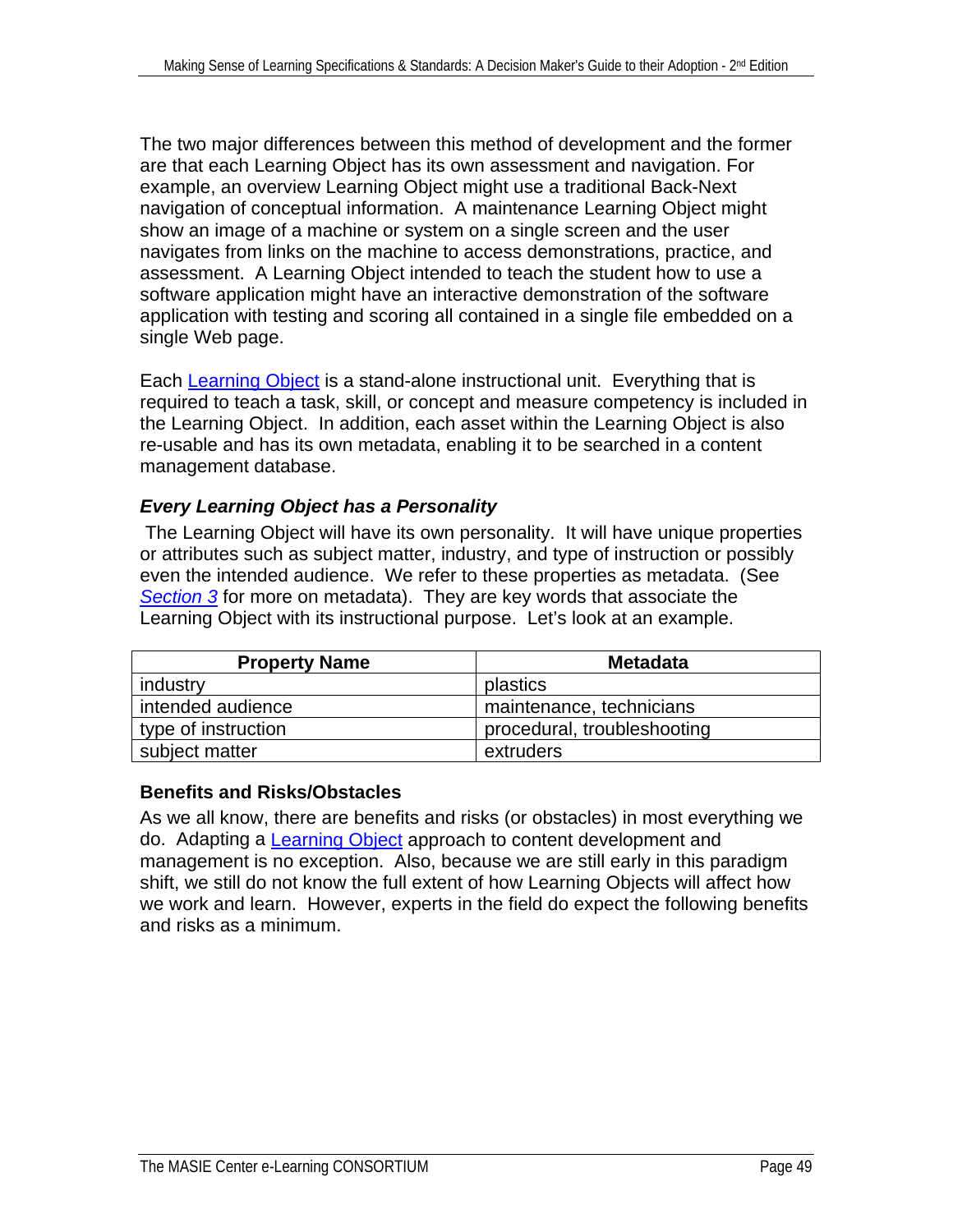| <b>Benefits of Learning Objects</b>                                                                                          |                                                                                                                                               |                                                                                                                                                                  |  |  |
|------------------------------------------------------------------------------------------------------------------------------|-----------------------------------------------------------------------------------------------------------------------------------------------|------------------------------------------------------------------------------------------------------------------------------------------------------------------|--|--|
| <b>For Learners</b>                                                                                                          | <b>For Administrators</b>                                                                                                                     | <b>For Developers</b>                                                                                                                                            |  |  |
| Personalized courses<br>can be constructed to<br>meet individual<br>requirements.<br>Learning comes in<br>digestible chunks. | Courses can be<br>customized to suit the<br>needs of different<br>audiences.<br>Courses can be<br>constructed using<br>components from a wide | Objects can be built or modified<br>using many different authoring<br>tools.<br>The same objects can be<br>employed across a variety of<br>hardware and software |  |  |
|                                                                                                                              | range of sources.                                                                                                                             | platforms.                                                                                                                                                       |  |  |
| Learning is available<br>on a just-in-time<br>basis.                                                                         | Components can be re-<br>used to meet a range of<br>learning needs.                                                                           | Learning Objects and assets<br>can be stored in a Content<br>Management System so that<br>the developer can search for<br>them and repurpose them.               |  |  |

This table was adapted from "Objects of Interest" created by Clive Shepherd of Fastrak Consulting Ltd. in 2000.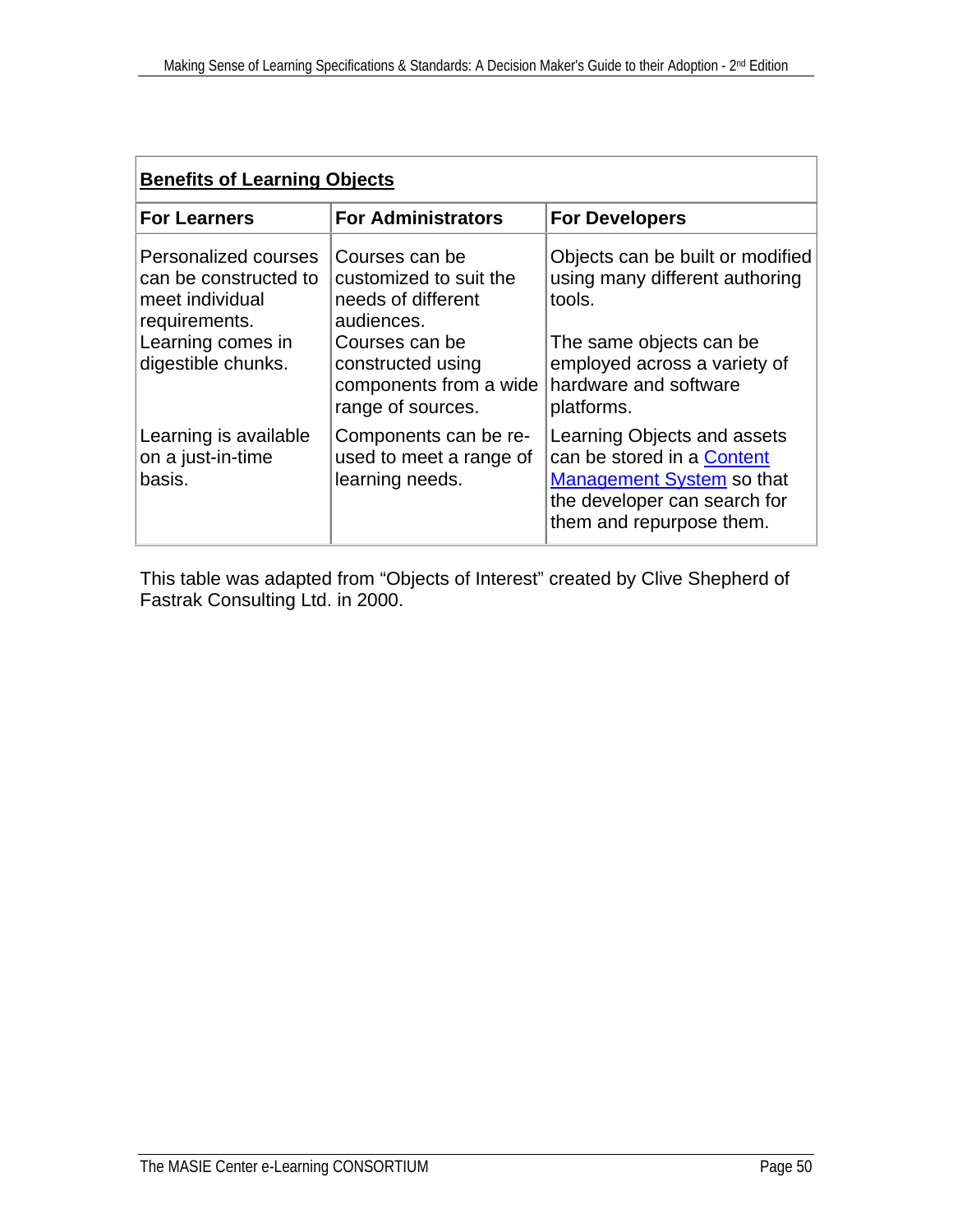| <b>For Administrators</b><br><b>For Developers</b><br><b>For Learners</b><br>Administrators will see<br>Developers will need to<br>Learners will require self-<br>motivation to select<br>this as more work to<br>as opposed to a few<br>organize Learning Objects<br><b>Learning Objects</b><br>into courses and training<br>The implementation of<br>programs.<br>Learning Objects will<br>productive because of<br>require a paradigm shift in<br>When administrators try to<br>the additional work in<br>link several Learning<br>the way learners view<br>education. Education and<br>Objects together to make<br>design.<br>training are traditionally<br>a training course or<br>program, he/she may find<br>viewed as events which we<br>A manager or content<br>that the navigation of<br>refer to as training<br>owner requesting a<br>each Learning Object is<br>courses.<br>unique. | <b>Risks of Learning Objects</b> |  |                                                                                                                                                                                                                                                                                                              |  |  |  |  |
|-------------------------------------------------------------------------------------------------------------------------------------------------------------------------------------------------------------------------------------------------------------------------------------------------------------------------------------------------------------------------------------------------------------------------------------------------------------------------------------------------------------------------------------------------------------------------------------------------------------------------------------------------------------------------------------------------------------------------------------------------------------------------------------------------------------------------------------------------------------------------------------------------|----------------------------------|--|--------------------------------------------------------------------------------------------------------------------------------------------------------------------------------------------------------------------------------------------------------------------------------------------------------------|--|--|--|--|
|                                                                                                                                                                                                                                                                                                                                                                                                                                                                                                                                                                                                                                                                                                                                                                                                                                                                                                 |                                  |  |                                                                                                                                                                                                                                                                                                              |  |  |  |  |
| small Learning Objects<br>labeled with "assembly<br>required."<br>repurpose a Learning<br>Object from another<br>development tool.                                                                                                                                                                                                                                                                                                                                                                                                                                                                                                                                                                                                                                                                                                                                                              |                                  |  | build many small objects<br>larger courses. This will<br>be perceived as counter-<br>development as well as<br>course on a program or<br>process may not want to<br>break the materials into<br>that stand alone and are<br>If a developer wanted to<br>developer, he/she would<br>need to have the original |  |  |  |  |

# **SCORM Content Aggregation Model**

The following set of standards and guidelines relating to structure are based on the [SCORM](#page-78-0) (Sharable Content Object Reference Model) Content Aggregation Model, as it is outlined in SCORM version 1.2 and 1.3 (available at [http://www.adlnet.org\)](http://www.adlnet.org/).

The SCORM Content Aggregation Model defines how learning content can be identified and described to facilitate discoverability and [re-use.](#page-77-0) This model also defines how Learning Objects can be assembled from smaller information blocks and raw [assets](#page-70-0) such as single illustrations, animations, blocks of text or audio and then subsequently how these [Learning Objects](#page-74-0) can be aggregated into a larger collection such as lessons and courses. The Content Aggregation Model also enables any of these levels to be moved from one **Learning Management**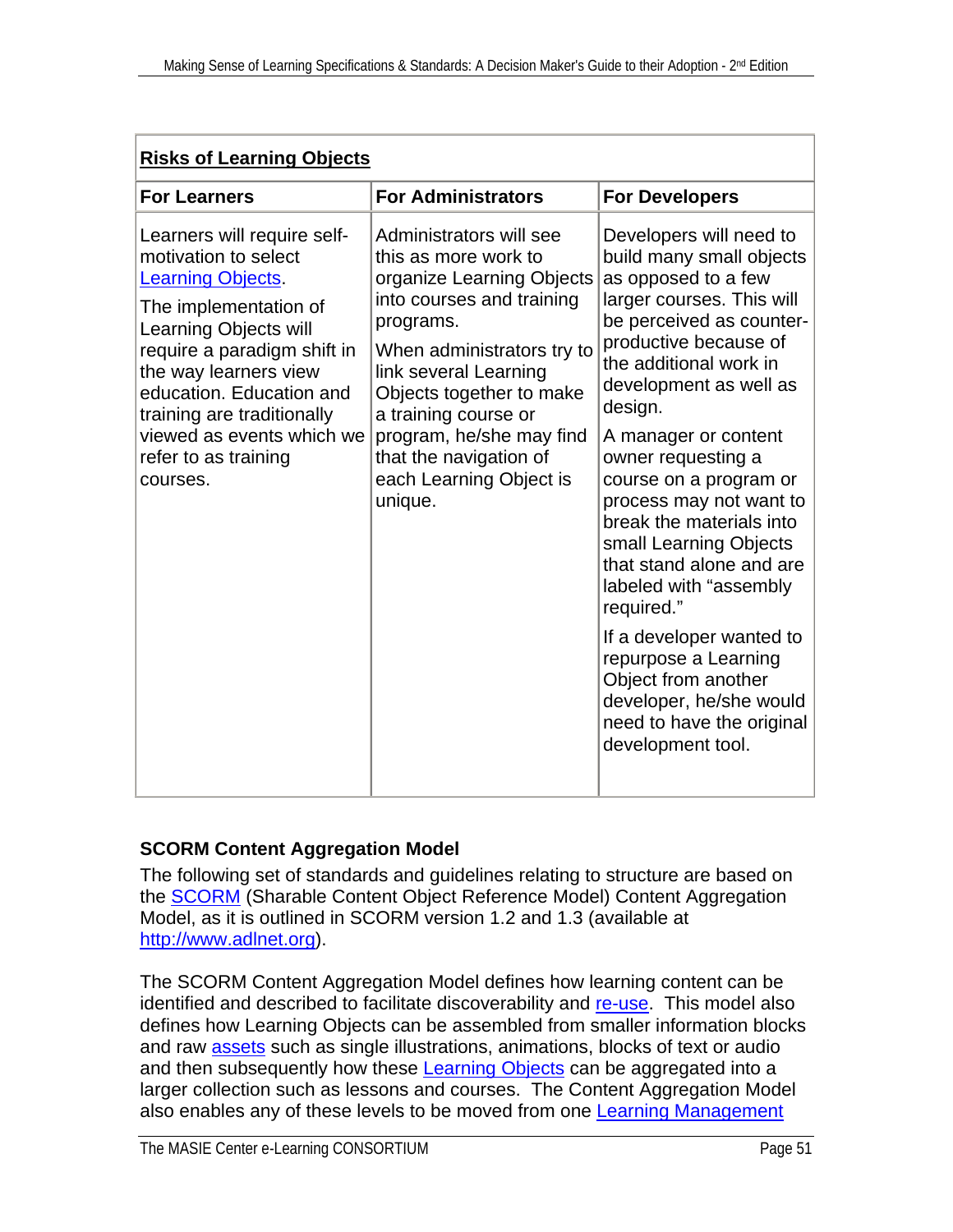[System](#page-74-0) (LMS) to another or between **Learning Content Management System** (LCMS) repositories. Metadata creation tools are available from SCORM via the [http://www.adlnet.org](http://www.adnet.org/) website in the "downloads" section. Additionally, content producers can test their content on the site to confirm compliance.

The SCORM Content Aggregation Model has three primary building blocks: raw content item, Sharable Content Object (SCO), and Content Aggregation Metadata.

# **Raw content item:**

A raw content item is the most atomic form of learning content. Raw content items are electronic representations of text, images, sound, Web pages, etc. All raw content items produced for DCA will follow the SCORM **[IEEE Standards](#page-65-0)** (Institute of Electronics and Electronics Engineers). These standards can be located at [http://www.adlnet.org](http://www.adnet.org/).

# **Sharable Content Object (SCO)**

A SCO represents a collection of one or more raw content items, representing the lowest level of [granularity](#page-73-0) of content that an LMS is able to track.

# **Content Aggregation Metadata (Block):**

A hierarchal representation of SCOs and/or other elements, aggregated to form higher-level units of instruction.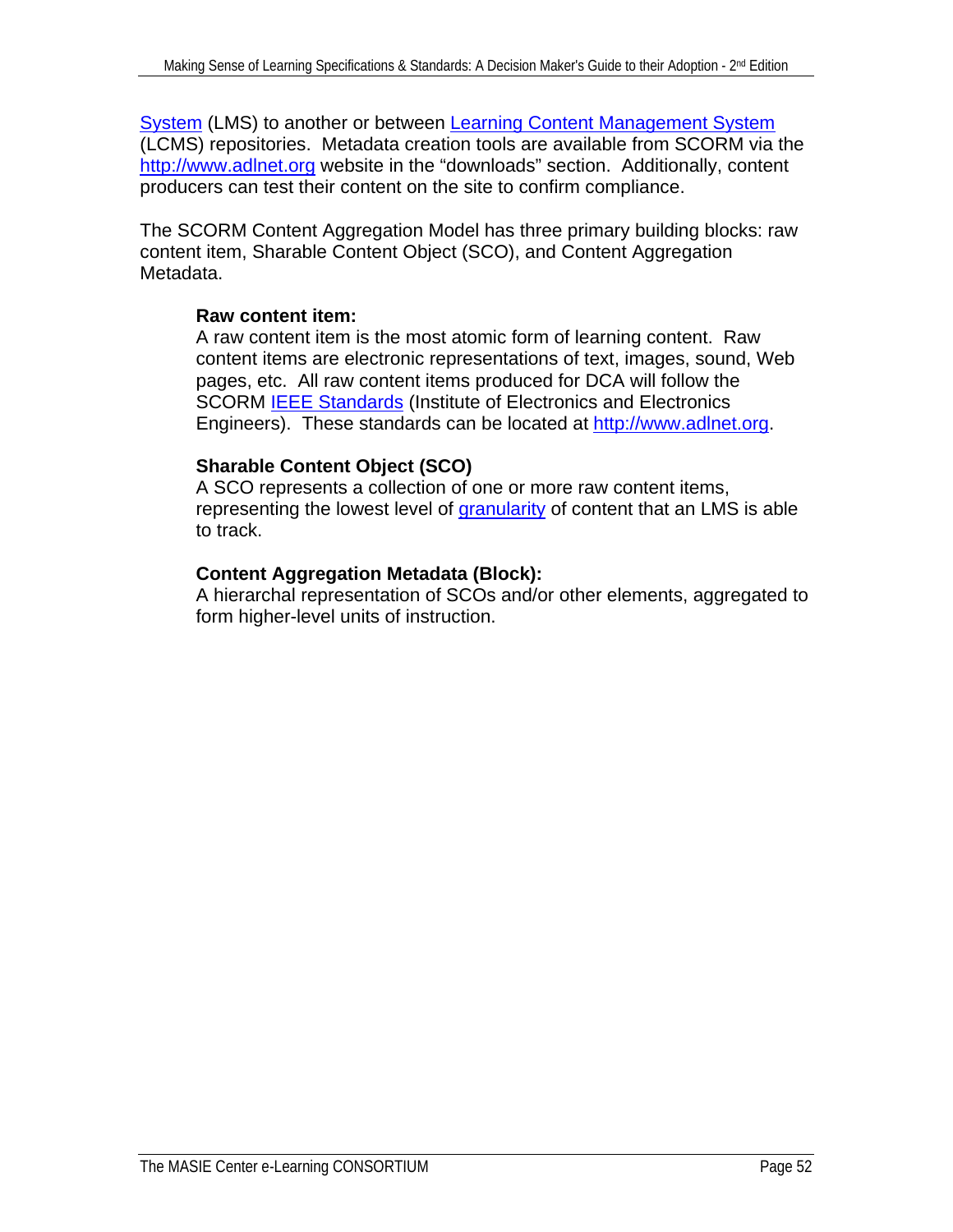# **Case Studies**

# **Case Study #1 DaimlerChrysler Academy (DCA)**

#### *Content Aggregation Model Use Case*

This case study provides a better understanding of how the Content Aggregation Model works in practice, the following example is provided courtesy of the DaimlerChrysler Academy (DCA).



The elements of the SCORM Content Aggregation Model map to the elements of a DCA standards-based course as indicated in the table below:

| <b>DCA Course Element</b> | <b>Description</b>                                          | <b>SCORM Element</b>                   |
|---------------------------|-------------------------------------------------------------|----------------------------------------|
| Raw content item          | Graphic, audio file, video file, Web page, flash file, etc. | Raw content item                       |
| Learning object           | Several information objects grouped together                | <b>Content Aggregation</b><br>Metadata |
| Lesson                    | Several Learning Objects grouped together                   | <b>Content Aggregation</b><br>Metadata |
| Course                    | A group of lessons                                          | <b>Content Aggregation</b><br>Metadata |

# *DCA Implementation Policies*

The following are samples of implementation policies created by DCA. They illustrate the type of decisions an organization needs to make and the guidance it needs to have for the effective use of **SCORM**. It will be up to each organization or community of practice to determine how strictly these will be applied (guidelines vs. policy requirements) and how detailed or general they will be.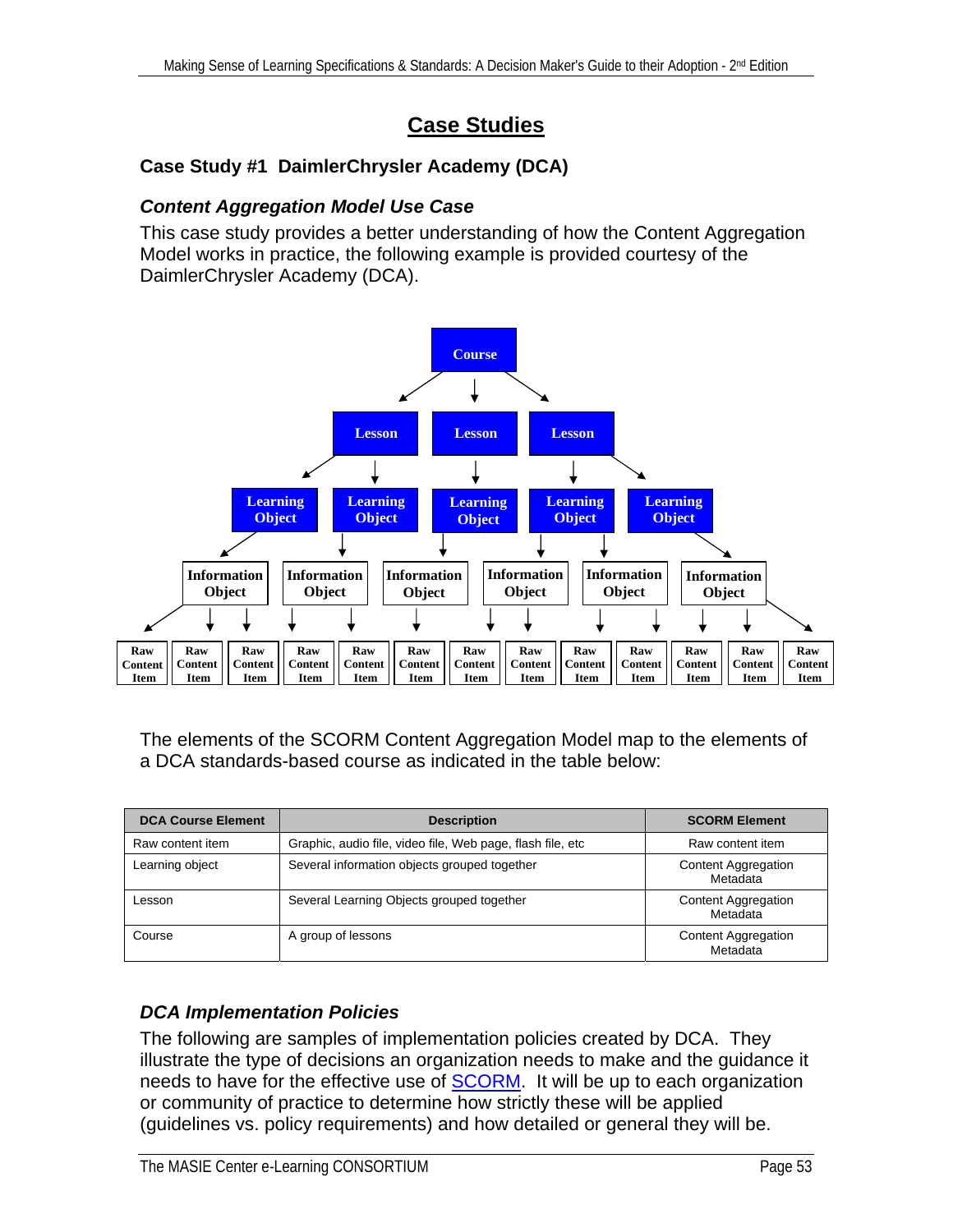- [SCOs](#page-77-0) must conform to SCORM 1.2 specifications, including all relevant SCORM metadata standards.
- The [metadata](#page-75-0) document for a course, lesson, or [Learning Object](#page-74-0) must at least include the mandatory metadata elements for content, as defined in SCORM version 1.2. Content aggregates must be SCORM 1.2 standards compliant.
- SCOs are designed to be subjectively small. When designing SCOs, designers should give some thought to the smallest logical size of the content that one might desire to have tracked by a LMS at run-time.
- How a course is partitioned into lessons, Learning Objects, and information objects is a designer's decision. However, when making these decisions, designers should consider the potential re-use of each of the aggregations.
- Designers of SCOs should take into consideration the different learning contexts in which SCO might be included.
- Courses will contain either one or more lessons, or one or more learning Objects.
- Lessons, if used, will contain either one or more Learning Objects, or one or more information objects.
- Learning Objects, if used, will contain one or more information objects.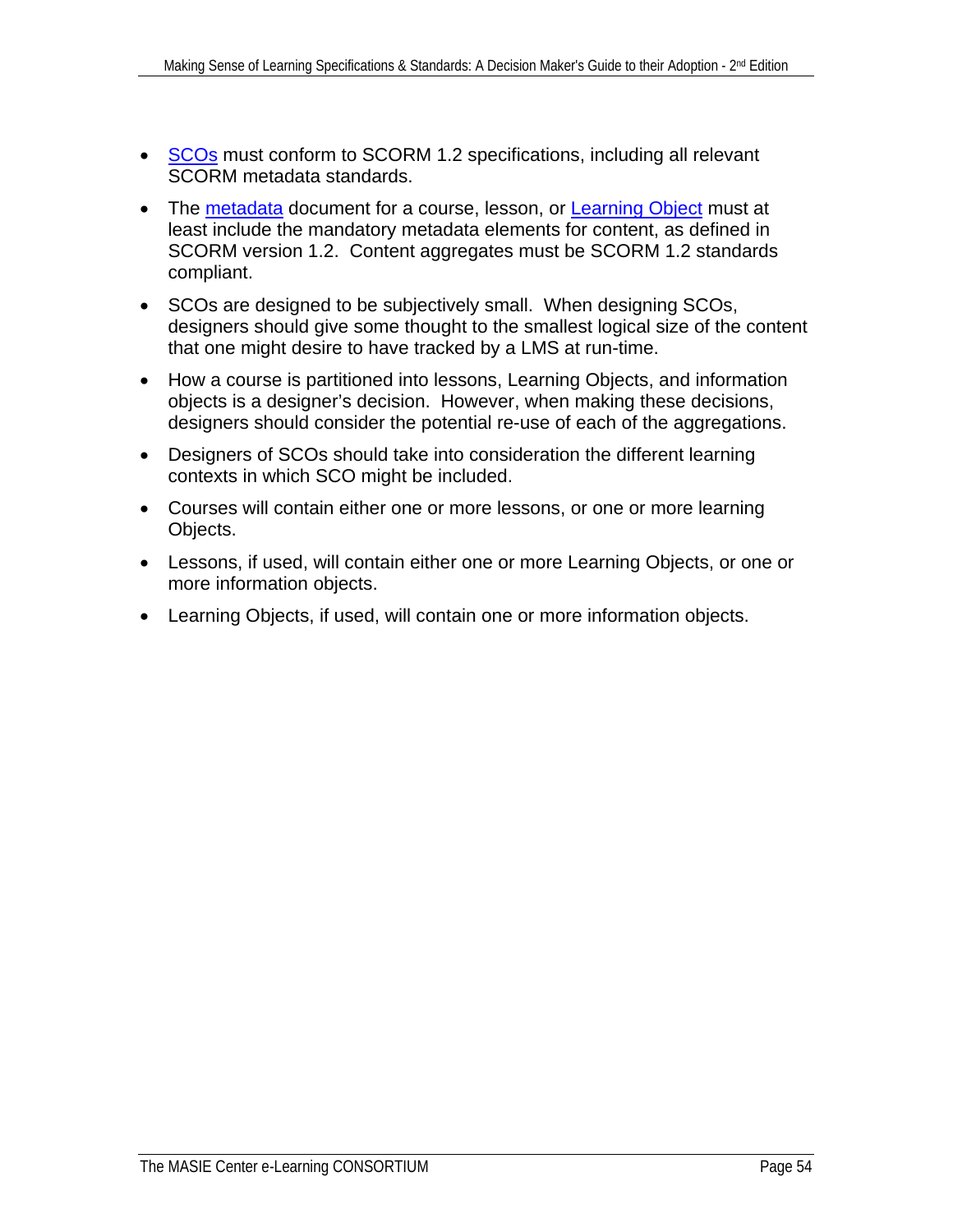# **Case Study #2: Corporation XYZ, Industrial Regulation**

**Problem Statement:** All departments in a division of the corporation XYZ are required to follow an industrial regulation. Training is required to ensure that people are able to identify when a process or a function within a software application violates the regulation and to then determine a remediation. Currently an instructor-led course is given by the subject matter expert who is also an auditor of departmental processes and or systems. The subject matter expert currently needs to design a customized presentation for every department in order to ensure that the training is relevant to specific departmental applications, systems, or processes.

**Solution**: The solution was to develop a Re-usable Learning Object (RLO) that could be used for different departmental case studies or problem solving scenarios. The RLO consists of two assets, one Re-usable Information Object (RIO), and 2 Re-usable Feedback Objects (RFO).

- (1) The student is first presented with a case study (text, images, and possibly audio). The RIO will present the process for properly asking questions in the correct sequence to arrive at a final decision point. The department or individual must determine if the process, application, or practice: (a) is in the scope of the regulation, (b) if it is in the scope, does it meet the requirements or (c) is it in violation of the regulation. A summary will be presented on the correct remediation. Some very low level T/F questions will be asked at an informational recall level or the lower Blooms taxonomy levels.
- (2) In the second component of the Learning Object a practice RFO will be presented. The second component of the instruction will present a new instance of the case study. The process for conducting an audit will now be practiced by the student. The student will be asked to select the correct path of queries to arrive at the proper conclusion. This will allow for activities at the analysis level of Bloom's taxonomy. This RFO will not be tracked or scored.
- (3) The third component of the instruction will present a third case study. The student will go through the same process as the practice component but in this instance, the student's performance will be tracked and a single score will be generated.

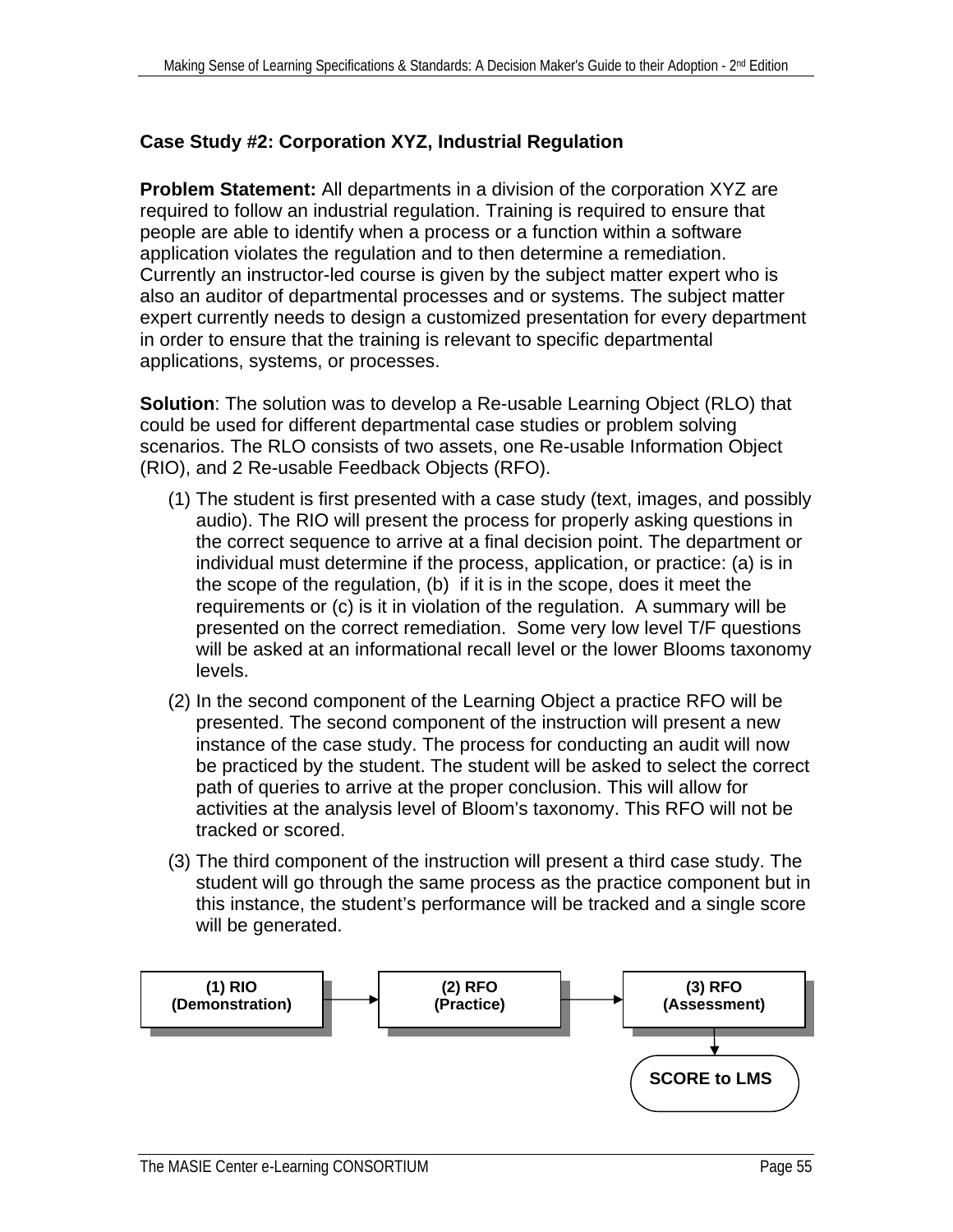**Re-usability**: Once the Learning Object is built, (navigational framework, presentation objects, feedback interaction objects), the content or the case studies can then be inserted into the objects. When a new case study is developed, we will simply change the text in the course and have a new instance of the Learning Object. All of the instances of the Learning Objects will have the same navigation, presentation, and feedback functionality but the content will be different.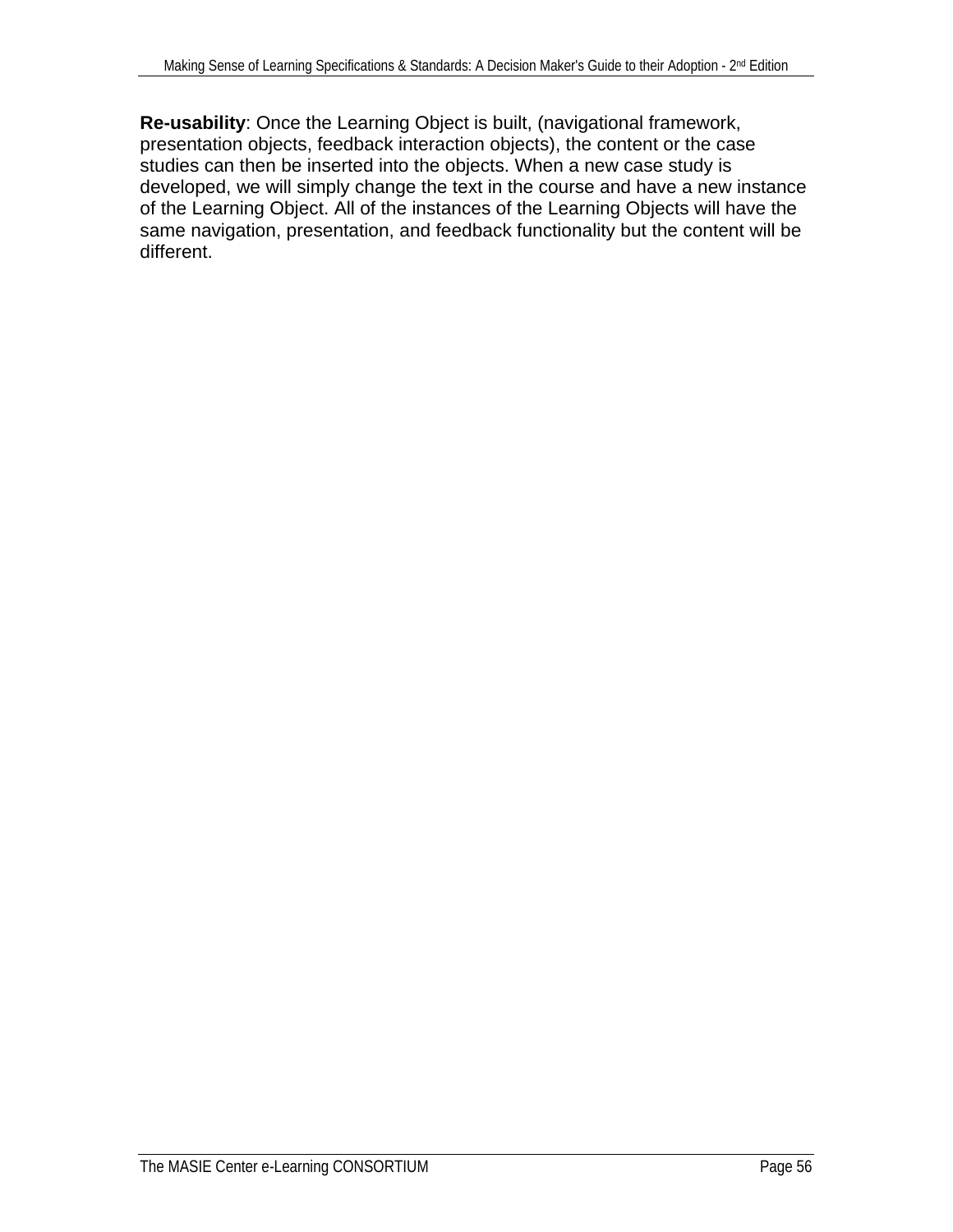# **Case Study #3: Bristol-Myers Squibb**

### **Learning Object Definition**

The Term Re-usable Learning Object (RLO) is used by our organization to align our terminology with our Enterprise Management System. In our model, the smallest trackable unit of instruction is the Learning Object within a Component. By matching our terminology, we clarified how the learning module would be used in the context of our technology.

The RLO is *required* to consist of the following:

- One terminal objective, supported by 3 to 7 enabling objectives
- Content aligned to each enabling objective
- Check-on Learning assessments aligned to each enabling objective

The RLO is recommended to consist of the following:

- A duration of 15-20 minutes per module (courses may be made up of as many modules as necessary)
- No context that would limit its use by other groups within the company
- A solid framework for an instructional lesson for each enabling objective in a presentation, demonstration, learner application, evaluation model.
- Interactions and instruction that are as closely representative of job-based application as possible.
- Animation and audio narration throughout, and eliminate or limit the need to read paragraphs of text on screen.

# **Challenge**

The greatest challenge to implementing an object-based or modular approach to online learning was making the format easy to communicate to other organizations and vendors who had little formal training in [e-Learning](#page-72-0) development and whose main concern was whether or not the format could be implemented successfully. When looking at many existing RLO formats, it became clear that they had accepted a greater administrative burden than our organization would support. The smaller the object, the more difficult to reconstruct new courses and the more objects requiring tagging with metadata. We could sacrifice the agility of a more flexible system for the reliability that comes with simplicity.

Our other major challenge was that we could not impose too many "instructional design" constraints, acknowledging that many of our organization's online training efforts consisted of the information briefing type where the concern was to track attendance. We did not want to alienate anyone by becoming instructional elitists, knowing that we could have greater influence for improving overall instructional design in the organization by taking a big tent approach. A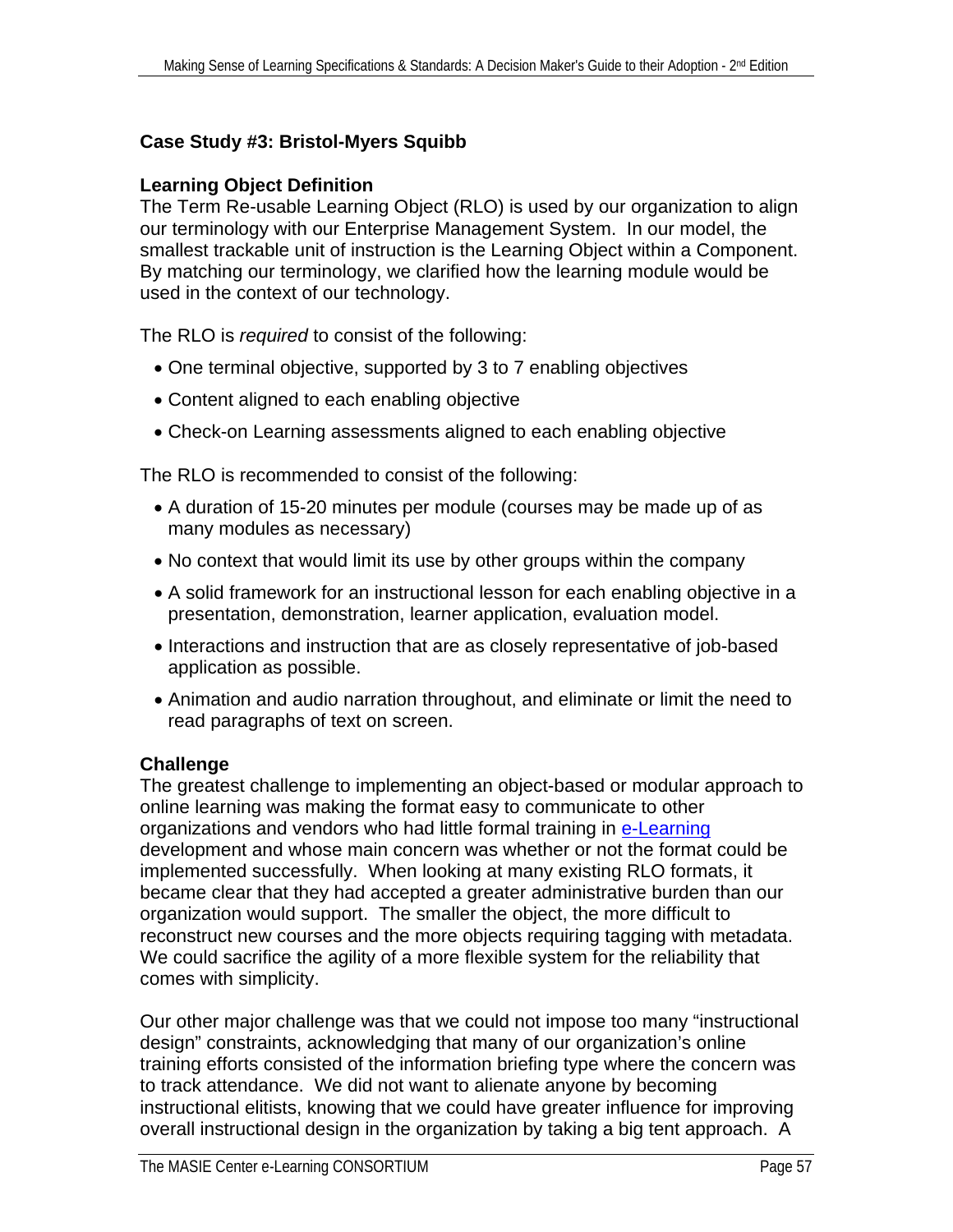freedom to choose instructional content by the content owner was necessary, or we could not gain buy-in.

# **Solution**

Our solution to the challenges outlined above is simple as illustrated below. Any member of any one of our learning organizations can apply this model to one of their programs and implement this through our [LMS](#page-74-0).



# **Reusable Learning Object Model**

Every aspect of the RLO model allows for variation in how the designer chooses to implement. In some instances a person may simply take a written document and backward engineer learning objectives and check-in questions to complete the model. In more desirable situations, one of our instructional designers will create an engaging introduction that leads into specific and measurable learning objectives which are achieved through engaging instructional content and relevant check-on learning exercises, producing measurable job-related knowledge and skill training.

# **Benefits**

The RLO model provides many benefits for our organization. It provides enough instructional format, using the learning objective - content – assessment model to steer us away from too much information push. It also creates [Learning Objects](#page-74-0) that are large enough to be re-used by members of our organization who may be discouraged from the amount of work required to construct new courses out of Learning Objects at an enabling objective level.

We also benefit from the flexibility of the RLO. In our current business climate, speed matters, but at the same time we must carefully choose when and where to apply our efforts. The RLO can scale for any e-Learning project, from SOP training, to a business process course containing guided discovery exercises, and it is that resilience that makes it an effective model for our current e-Learning environment.

Currently we have successfully implemented our RLO strategy in the development of sales training, regulatory training, and internal process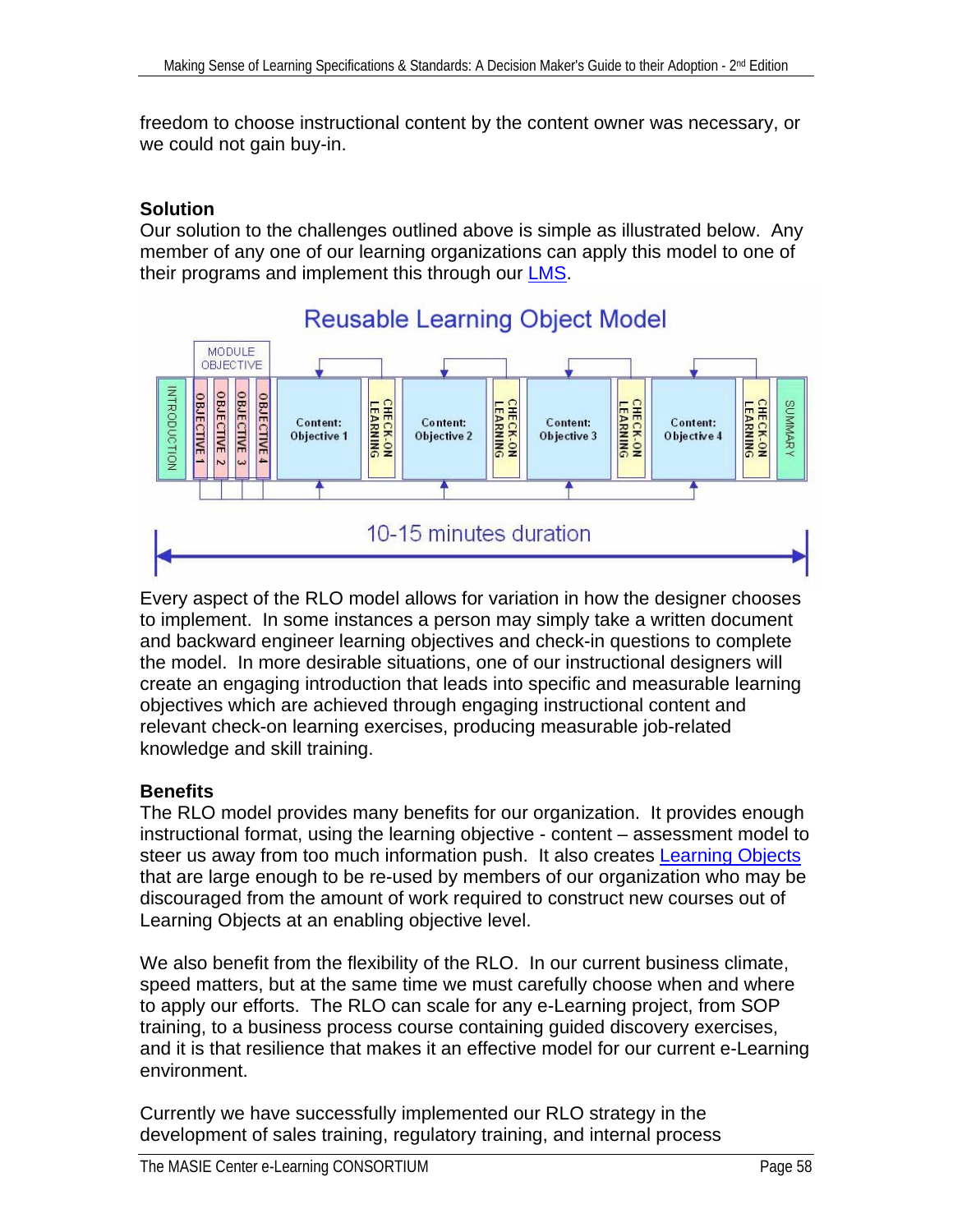overviews. The focus of all of these is on knowledge development. As we become more adept at applying this model, and identify vendors who can work successfully within this model, we clearly expect that an increasing amount of our knowledge development training will be successfully moved online, as well as computer skills training. This will allow us to focus on skill development in the classroom-based components of our blended learning model, using both modalities in ways that maximize their effectiveness.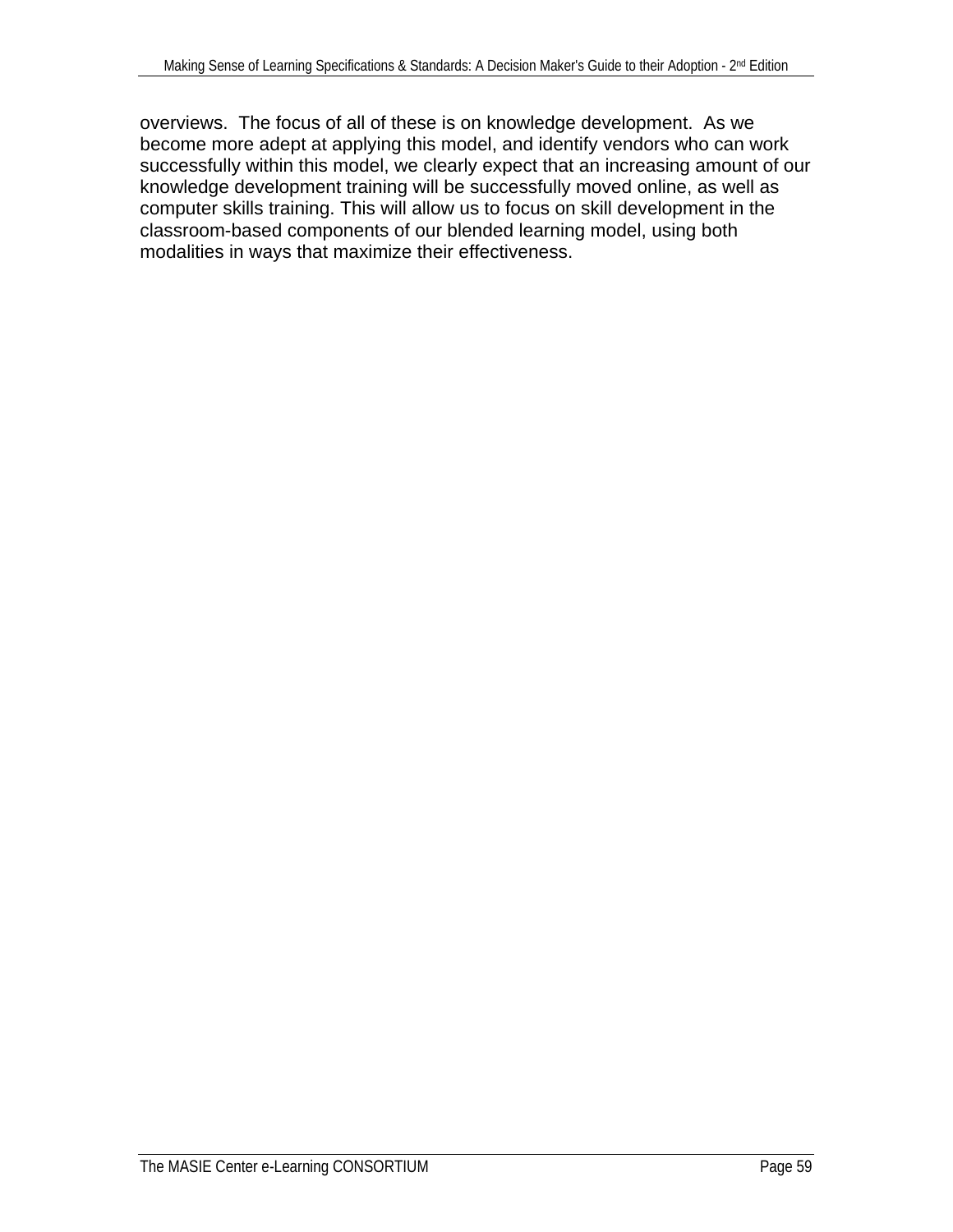# **Case Study #4: Autodesk Inc. Learning Content Object Model**

Autodesk uses the content Object Model as the basis for Learning Objects and as outlined previously in this document. The following will provide more details of how this modular approach to a learning content object model is implemented and applied in practice.

#### **Autodesk Learning Object Content Model:**



#### **autodesk Learning Object Content Model**

#### *Mass Customization of Learning Experiences*

#### **Intelligent Delivery**

Given the extreme scope and size of the Autodesk "virtual enterprise" (20 million users, developers, dealers, partners and employees) and our vision of delivering personalized and performance improving learning, it is critical that we are able to deliver all learning content in the format most appropriate for this diverse audience.

#### **Personalized Experience**

Utilizing our LCMS intelligent delivery means we can



increasingly and automatically tailor learning content for different audiences. Content can be adapted to suit a specific learner's profile, role or other stated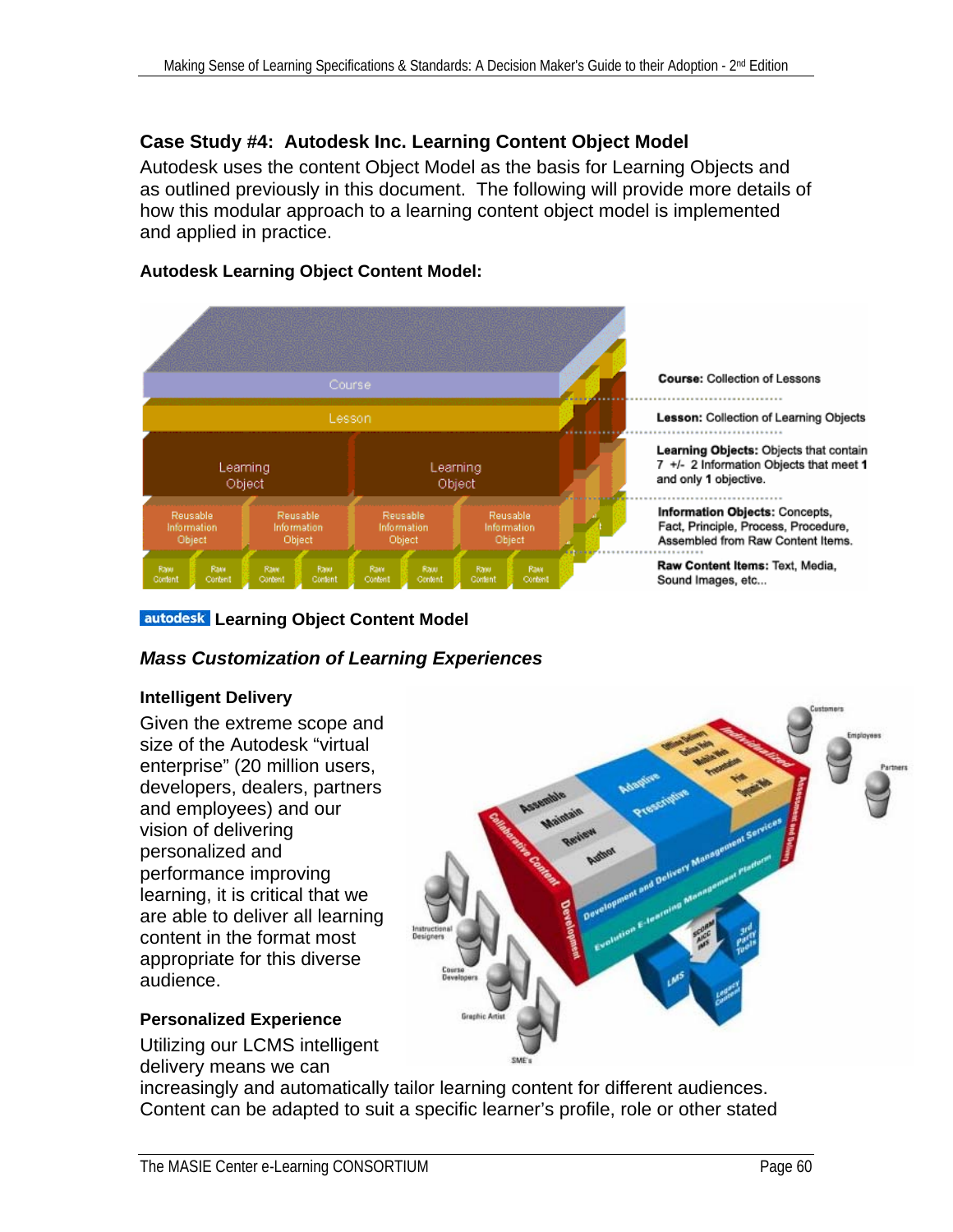preference. This personalized experience incorporates both the content itself as well as the navigation paradigm.

This not only enables the intelligent delivery of targeted learning content, but it can also deliver that content with a look and navigation paradigm specifically suited to the intended audience. Autodesk channel partners, for example, may experience a very different look and feel than customers. This has proven to be so successful in delivering customized content for customers that we are now offering this as a service and content business Content Strategy.

# **Flexible, Dynamic Delivery**

To accommodate our enterprise wide and blended learning strategy, we are increasingly able to implement the dynamic and flexible delivery of content. The Autodesk methodology and technology for creating content (text, illustrations, animations, simulations, etc.) is combined with our modular-based content strategy and repositories. This combination means that without any additional development work, our learning content can be delivered in the formats that include:

- Online Autodesk Virtual Classroom Training (AVTC) courses via the Internet or Intranet
- Microsoft Word, Frame, PDF and other print documents, formatted with table of contents, chapter breaks, and appendices
- Microsoft PowerPoint slides
- CD-ROMs
- Downloadable bundles for offline viewing
- PDA devices
- SCORM all content can be packaged in accordance with SCORM standards for easy transferability.

# **Comprehensive Content Strategy**

The end result is database-managed repositories of re-usable information objects and metadata that can be used for all forms of learning and media delivery types. These include e-Learning, traditional instructor-led training, or blended learning solutions and media delivery types such as print, interactive CDs and Web venues. It is worth noting that this same common content model is now being applied across many other content domains, including, though not limited to, such areas as product support, technical publications, marketing, and localization. At Autodesk Inc., this is being encapsulated as an enterprise wide "community of practice" and the development of an evolving corporate content strategy. Even more powerfully, this truly "enterprise wide" model extends all the way from employees through partners and channels such as re-sellers, training centers, consultants developers and most importantly to the millions of Autodesk customers.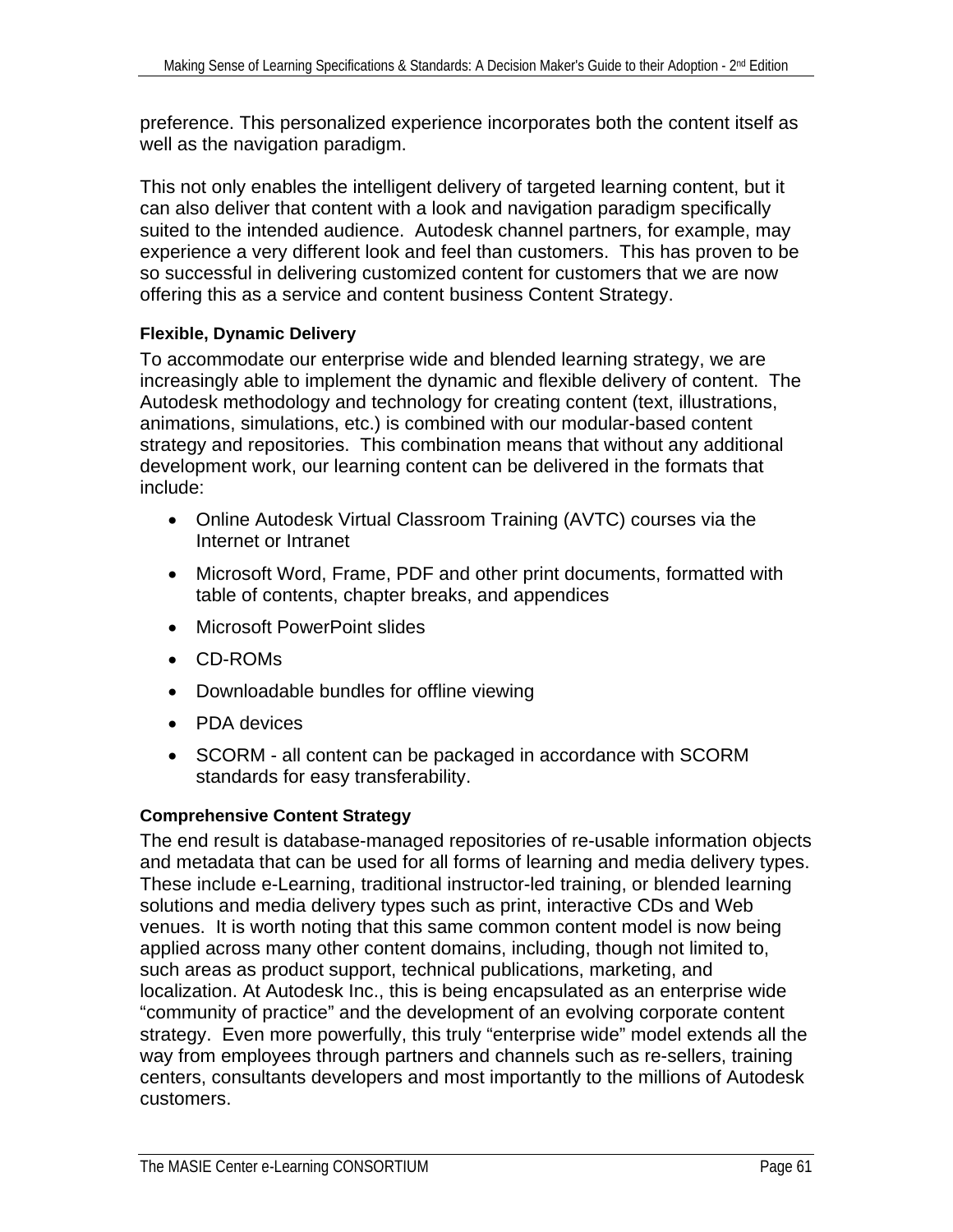#### **Mass Contribution: Mass Customization**

With all the content in standards-based "[federated](#page-73-0)" repositories managed by our LCMS, we are able to have a "virtual single source" of content that has come from a large number of content contributors, including product documentation, Help files, product support, training, external publishers, instructors and even the customers in some cases. With this "federated" set of repositories, instructors are able to create a customized learning experience "on demand" by assembling a combination of text, slides, exercises, assessments and simulations to match their topics and students. Furthermore, the content itself is designed for additional "mass customization." For example, by integrating our simulation content created with our virtual classroom tool, we are able to provide a unique learning experience for each student because they are able to work through a simulation that interacts with them in real time and adapts to their speed, success and abilities. All the while the instructor is able to manage these experiences by watching any student's progress, intervening as appropriate, taking control for the group, etc.

#### **Content Infrastructure**

The diagram below provides more details on the content infrastructure to support and implement the Autodesk learning and content strategy.



**autodesk** Content Infrastructure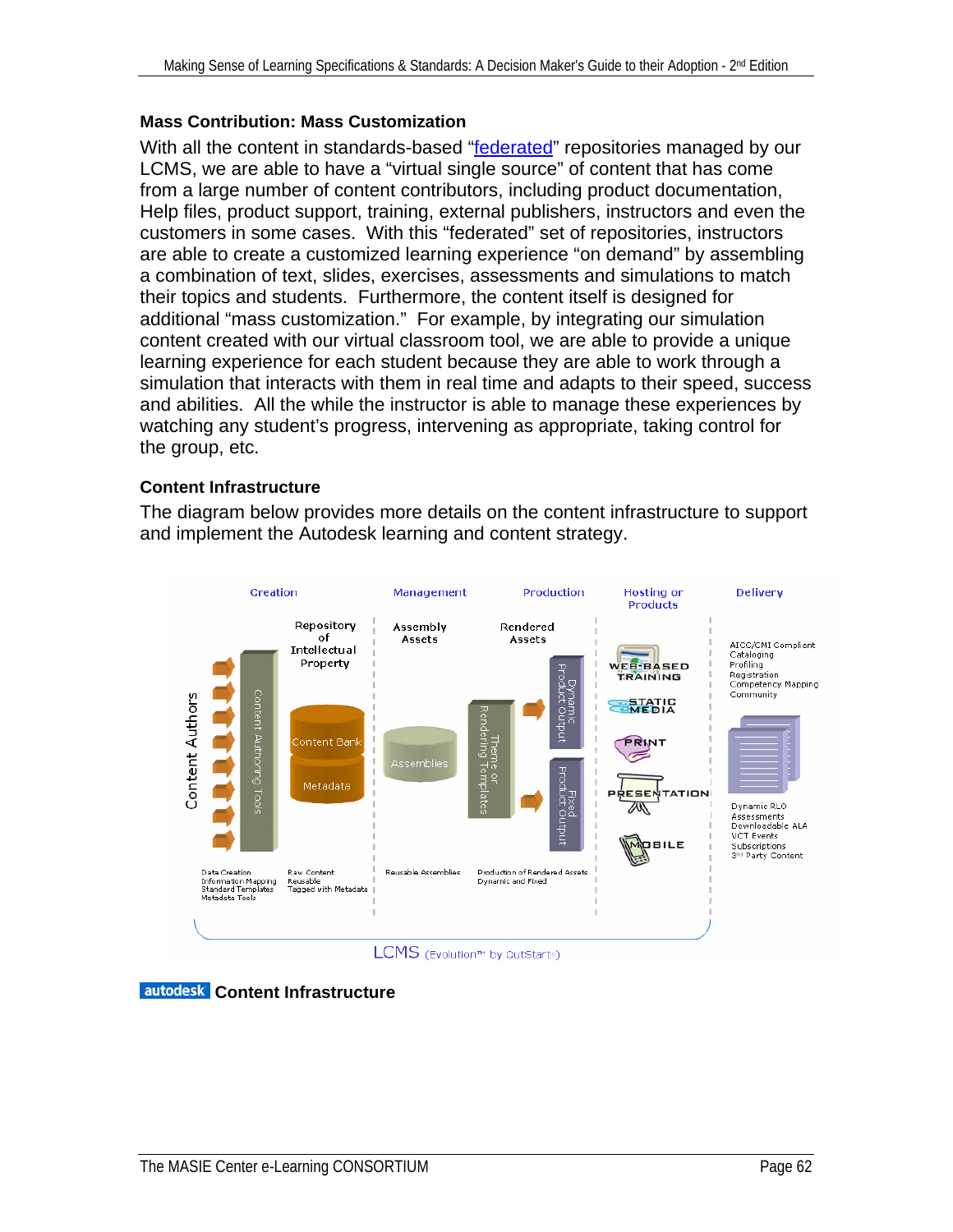#### <span id="page-62-0"></span>**References**

- Learning Objects Tutorial, by Robbie Robson, Eduworks [\[http://www.eduworks.com/LOTT/tutorial/index.html](http://www.eduworks.com/LOTT/tutorial/index.html)].
- A Primer on Learning Objects, by Warren Longmire, Learning Circuits [\[http://www.learningcircuits.org/mar2000/primer.html](http://www.learningcircuits.org/mar2000/primer.html)].
- Learning Object Pioneers, by Tom Barron, Learning Circuits [\[http://www.learningcircuits.org/mar2000/barron.html](http://www.learningcircuits.org/mar2000/barron.html)].
- Objects of Interest, by Clive Shepherd, Fastrak Consulting, Ltd. [\[http://www.fastrak-consulting.co.uk/tactix/features/objects/objects.htm\]](http://www.fastrak-consulting.co.uk/tactix/features/objects/objects.htm).
- The Objects of Learning, Academic ADL Co-Lab [\[http://adlcolab.uwsa.edu/lo/index.htm\]](http://adlcolab.uwsa.edu/lo/index.htm).
- The Instructional Use of Learning Objects (online version), by David Wiley [\[http://re-usability.org/read/\]](http://reusability.org/read/).
- The Future of Learning Objects, by Wayne Hodgins [\[http://www.masie.com/standards/s3supplement/Hodgins.pdf](http://www.masie.com/standards/s3supplement/Hodgins.pdf)].
- Innovation, Learning & Improvement: eLearning will be as big as it can get small, by Wayne Hodgins [\[http://www.masie.com/standards/s3supplement/wayneh.pdf](http://www.masie.com/standards/s3supplement/wayneh.pdf)].
- Learning Objects Revisited: A Research Agenda, by Erik Duval and Wayne **Hodgins**

[\[http://www.masie.com/standards/s3supplement/www2003-paper.pdf](http://www.masie.com/standards/s3supplement/www2003-paper.pdf)]

- Metadata Principles and Practicalities, by Erik Duval, Wayne Hodgins, Stuart Sutton, and Stuart Weibel [\[http://www.masie.com/standards/s3supplement/edu\\_dlib\\_04weibel\\_0420](http://www.masie.com/standards/s3supplement/edu_dlib_04weibel_042002.pdf) [02.pdf](http://www.masie.com/standards/s3supplement/edu_dlib_04weibel_042002.pdf)]
- Into the Future, by Wayne Hodgins [\[http://www.learnativity.org/into\\_the\\_future2000.html\]](http://www.learnativity.org/into_the_future2000.html).
- Defense Acquisition University [[http://www.dau.mil\]](http://www.dau.mil/).
- Strategic Plan:

[\[http://www.masie.com/standards/s3supplement/StrategicPlan13sept.pdf](http://www.masie.com/standards/s3supplement/StrategicPlan13sept.pdf)].

eLearning Roadmap:

[\[http://www.masie.com/standards/s3supplement/RM03.pdf](http://www.masie.com/standards/s3supplement/RM03.pdf)].

SCORM for Instructional Designers (and other guidelines) Carnegie Mellon University, Learning Systems Architecture Lab [[http://www.lsal.cmu.edu](http://www.lsal.cmu.edu/)].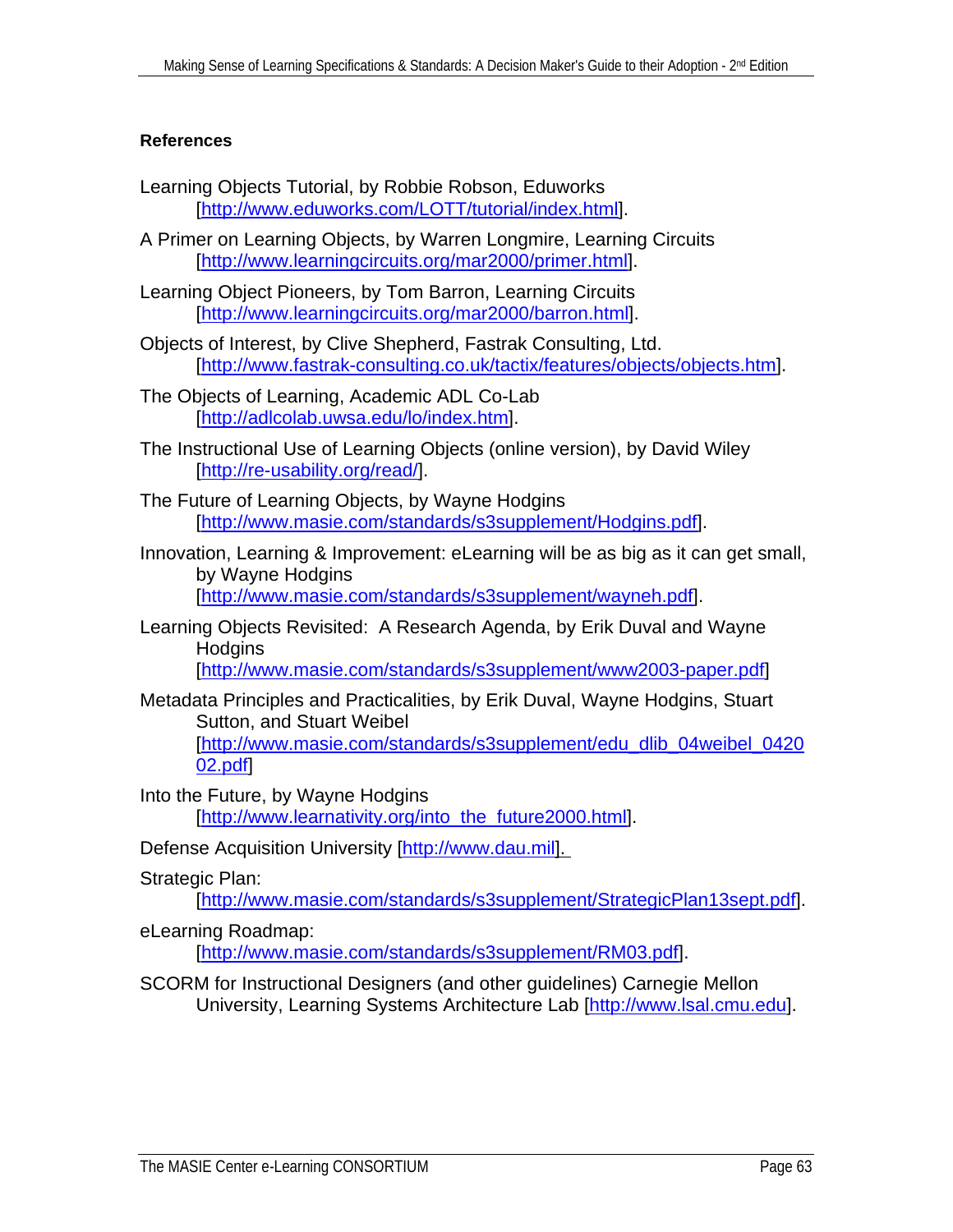# **Appendix 1: Standards and Specifications Groups**

# <span id="page-63-0"></span>**Purpose**

This appendix cites the primary groups and organizations responsible for developing standards along with their URL links for further reference.

# **Standards and Specifications Groups**

# *ADL Initiative: (Advanced Distributed Learning)*

An initiative by the U.S. Department of Defense and its partners in industry, academia, and the private and federal sectors to achieve interoperability across computer and Internet-based learning courseware through the development of a common technical framework, which contains content in the form of re-usable learning objects. This group is responsible for authoring the **SCORM** document. [\[http://www.adlnet.org\]](http://www.adlnet.org/)

From the ADL Website: The purpose of the ADL initiative is to ensure access to high-quality education and training materials that can be tailored to individual learner needs and made available whenever and wherever they are required. This initiative is designed to accelerate large-scale development of dynamic and cost-effective learning software and to stimulate an efficient market for these products in order to meet the education and training needs of the military and the nation's workforce of the future. It will do this through the development of a common technical framework for computer and net-based learning that will foster the creation of re-usable learning content as "instructional objects."

# *AICC (Aviation Industry Computer-Based Training Committee):*

An international association of technology-based training professionals that develops training guidelines for the aviation industry. AICC is developing standards for interoperability of computer-based and computer-managed training products across multiple industries. [\[http://www.aicc.org\]](http://www.aicc.org/)

From the AICC Website: The AICC's mission is to provide and promote information, guidelines and standards that result in the cost-effective implementation of CBT and WBT.

# *ALIC (Advanced Learning Infrastructure Consortium) (Japan):*

 From the ALIC Website: Our objective is to establish an active society by reasonably and effectively providing a learning environment, which enables anyone to learn anytime, anywhere, according to the goals, pace, interests and understanding of individuals and groups. Also, we attempt to foster experts who will be the origin of global competitiveness. [\[http://www.alic.gr.jp/eng/index.htm](http://www.alic.gr.jp/eng/index.htm)]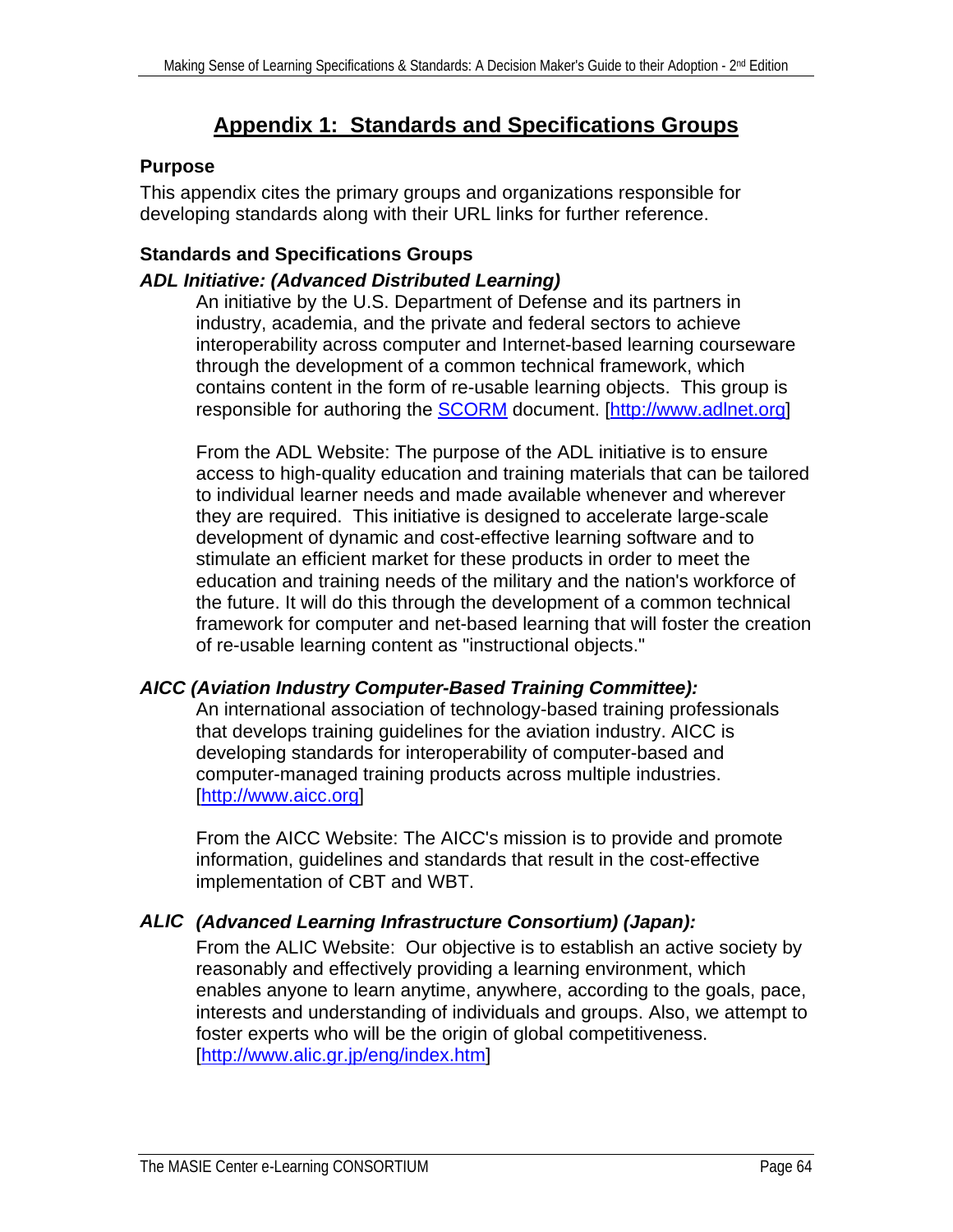# *ARIADNE (Alliance of Remote Instructional Authoring and Distribution Networks for Europe):*

From the ARIADNE Website: ARIADNE is a research and technology development project pertaining to the "Telematics for Education and Training" R&D program sponsored by the European Union. The project focuses on the development of tools and methodologies for producing, managing, and re-using computer-based pedagogical elements and telematics-supported training curricula. Validation of the project's concepts is currently taking place in various academic and corporate sites across Europe. [<http://www.ariadne-eu.org/>]

# *CANCORE (Canadian Core Learning Resource Metadata Application Profile)*

From the CanCore Website: This site is the official home for documents, presentations and other resources related to the Canadian Core [Learning](#page-66-0)  [Object Metadata](#page-66-0) Application Profile. The CanCore Profile is intended to facilitate the interchange of records describing educational resources and the discovery of these resources both in Canada and beyond its borders. CanCore is based on and fully compatible with the [IEEE](#page-65-0) Learning Object Metadata standard and the **[IMS](#page-67-0)** Learning Resource Metadata specification. [\[http://www.cancore.ca/indexen.html](http://www.cancore.ca/indexen.html)]

# *CEN/ISSS (European Committee for Standardization/Information Society Standardization System):*

From the CEN/ISSS Website: The mission of CEN/ISSS is to provide market players with a comprehensive and integrated range of standardization-oriented services and products, in order to contribute to the success of the Information Society in Europe. [\[http://www.cenorm.be/isss](http://www.cenorm.be/isss)]

# *CETIS (The Centre for Educational Technology Interoperability Standards):*

CETIS is a UK-based and government funded group that focuses on [interoperability](#page-74-0) of learning technology standards.

From the CETIS Website: CETIS represents UK higher-education and further-education institutions on international learning technology standards initiatives. [\[http://www.cetis.ac.uk](http://www.cetis.ac.uk/)]

# *DCMI (Dublin Core Metadata Initiative):*

From the DCMI Website: The Dublin Core Metadata Initiative is an open forum engaged in the development of [interoperable](#page-74-0) [metadata](#page-75-0) [standards](#page-78-0) that support a broad range of purposes and business models. DCMI is dedicated to promoting the widespread adoption of these standards and developing specialized metadata vocabularies for describing resources that enable more intelligent information discovery systems. DCMI's activities include consensus-driven working groups, global workshops,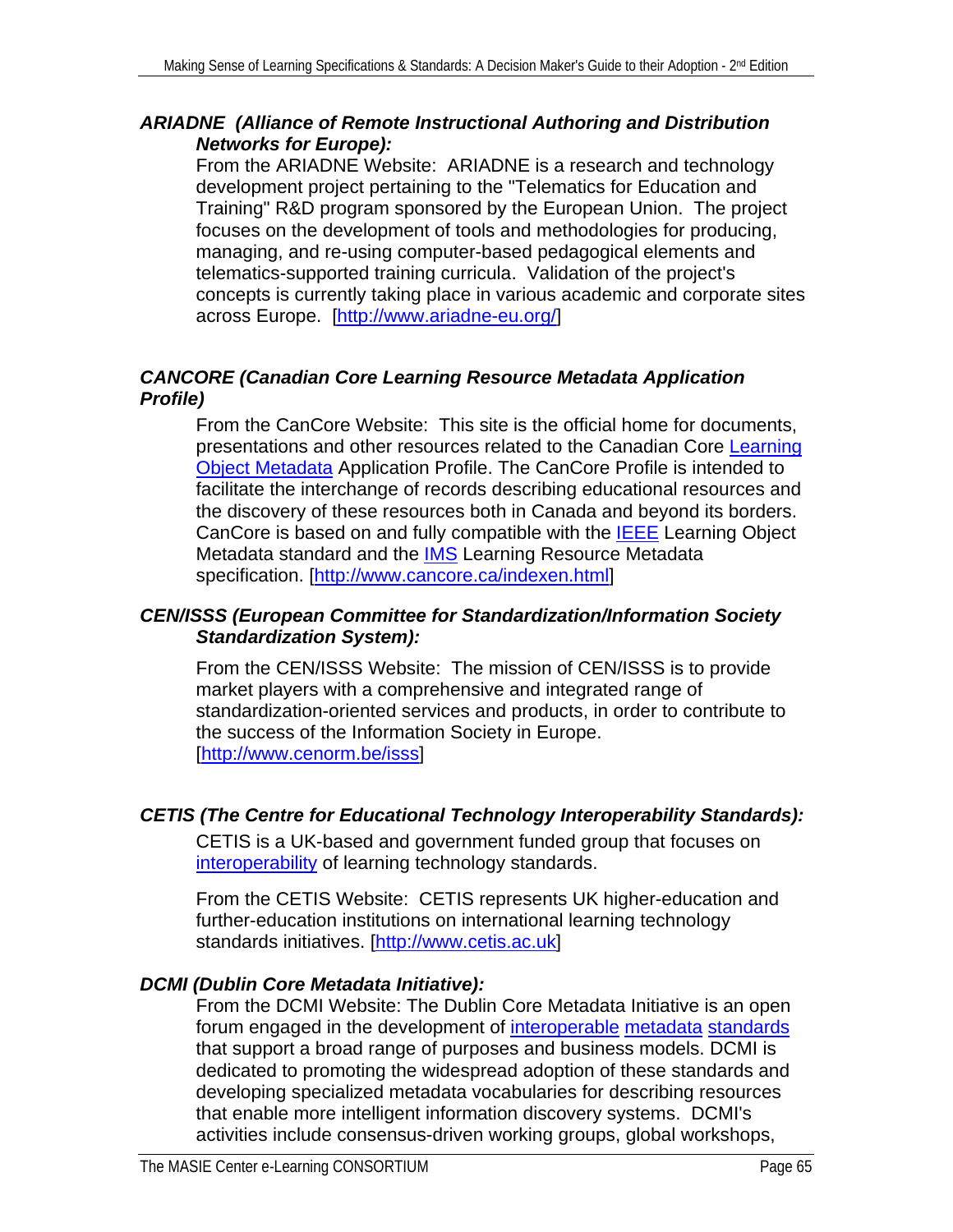<span id="page-65-0"></span>conferences, standards liaison, and educational efforts to promote widespread acceptance of metadata standards and practices. [\[http://dublincore.org/\]](http://dublincore.org/)

# *EDNA (Education Network Australia):*

From the EdNA Website: EdNA Online is a service that aims to support and promote the benefits of the Internet for learning, education, and training in Australia. It is organised around Australian curriculum, its tools are free to Australian educators, and it is funded by the bodies responsible for education provision in Australia - all Australian governments. [\[http://www.edna.edu.au/edna/page1.html](http://www.edna.edu.au/edna/page1.html)]

# *GEM (Gateway to Educational Materials):*

From the GEM Website: The Gateway to Educational Materials<sup>SM</sup> is a Consortium effort to provide educators with quick and easy access to thousands of educational resources found on various federal, state, university, non-profit, and commercial Internet sites. GEM is sponsored by the U.S. Department of Education and is a special project of the ERIC Clearinghouse on Information & Technology. Teachers, parents, administrators can search or browse The Gateway and find thousands of high quality educational materials, including lesson plans, activities, and projects from over 414 GEM Consortium member sites. [\[http://thegateway.org](http://thegateway.org/)]

# *IEEE (Institute of Electrical and Electronics Engineers):*

The IEEE has more than 380,000 members in approximately 150 countries. Through its members, the organization is a leading authority on areas ranging from aerospace, computers and telecommunications to biomedicine, electric power and consumer electronics. The IEEE produces nearly 30 percent of the world's literature in electrical and electronics engineering and in computer science. This nonprofit organization also sponsors or cosponsors more than 300 technical conferences each year. Additional information about the IEEE can be found at [http://www.ieee.org](http://www.ieee.org/)

The IEEE Standards Association, a globally recognized standards-setting body, develops consensus standards through an open process that brings diverse parts of an industry together. These standards set specifications and procedures based on current scientific consensus. The IEEE-SA has a portfolio of more than 870 completed standards and more than 400 standards in development. Over 15,000 IEEE members worldwide belong to IEEE-SA and voluntarily participate in standards activities. For further information on IEEE-SA see [http://standards.ieee.org](http://standards.ieee.org/).

# *LTSC: Learning Technology Standards Committee*

The IEEE Learning Technology Standards Committee (LTSC) is chartered by the **IEEE Computer Society Standards Activity Board to develop** accredited technical standards, recommended practices, and guides for learning technology.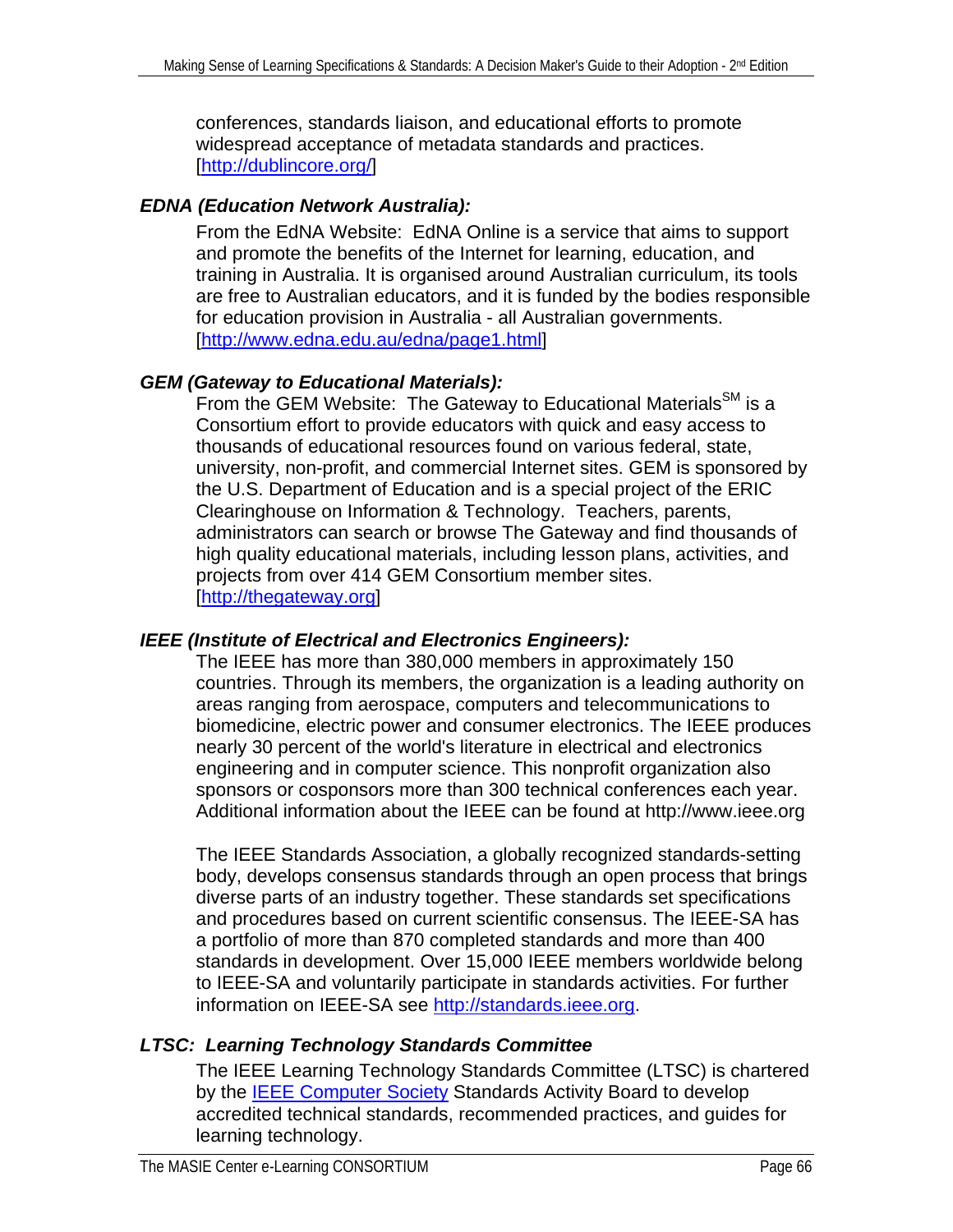<span id="page-66-0"></span>The LTSC coordinates formally and informally with other organizations that produce specifications and standards for similar purposes. Standards development is done in working groups via a combination of face-to-face meetings, teleconferences, and exchanges on discussion groups. For information on LTSC visit [http://ltsc.ieee.org](http://ltsc.ieee.org/).

## **LTSC Working Groups:**

The mission of IEEE LTSC working groups is to develop technical Standards, Recommended Practices, and Guides for software components, tools, technologies, and design methods that facilitate the development, deployment, maintenance, and interoperation of computer implementations of education and training components and systems. For a full listing of all the LTSC Working and Study Groups, see http://ltsc.ieee.org.

Some relevant examples include:

### Working Group 1: Learning Technology Systems Architecture

This Standard specifies a high level architecture for information technology-supported learning, education, and training systems that describes the high-level system design and the components of these systems. This Standard covers a wide range of systems, commonly known as learning technology, education and training technology, computer-based training, computer assisted instruction, intelligent tutoring, metadata, etc. This Standard is pedagogically neutral, content-neutral, culturally neutral, and platform-neutral. This Standard (1) provides a framework for understanding existing and future systems, (2) promotes interoperability and portability by identifying critical system interfaces, and (3) incorporates a technical horizon (applicability) of at least 5-10 years while remaining adaptable to new technologies and learning technology systems. This Standard is neither prescriptive nor exclusive.

# Working Group 11: Computer Managed Instruction

Today Computer Based Training (CBT) is being written by a diverse number of parties using very diverse tools or authoring systems. Many of the CBT lessons being developed can complement and work well with other lessons developed in different locations with different tools by different people. There is a need to allow these complementary lessons to be brought together and used in a single course. However, this cannot be done without defining a standard set of CMI (Computer Managed Instruction) functions and a matching set of CBT functions. [\[http://ltsc.ieee.org/wg11/index.html](http://ltsc.ieee.org/wg11/index.html)]

# Working Group 12: LOM 1484.12 Learning Object Metadata

LOM is now a fully develop standard defined by IEEE. This standard specifies the syntax and semantics of Learning Object Metadata, defined as the attributes required to fully/adequately describe a Learning Object. [\[http://ltsc.ieee.org/wg12](http://ltsc.ieee.org/wg12/))]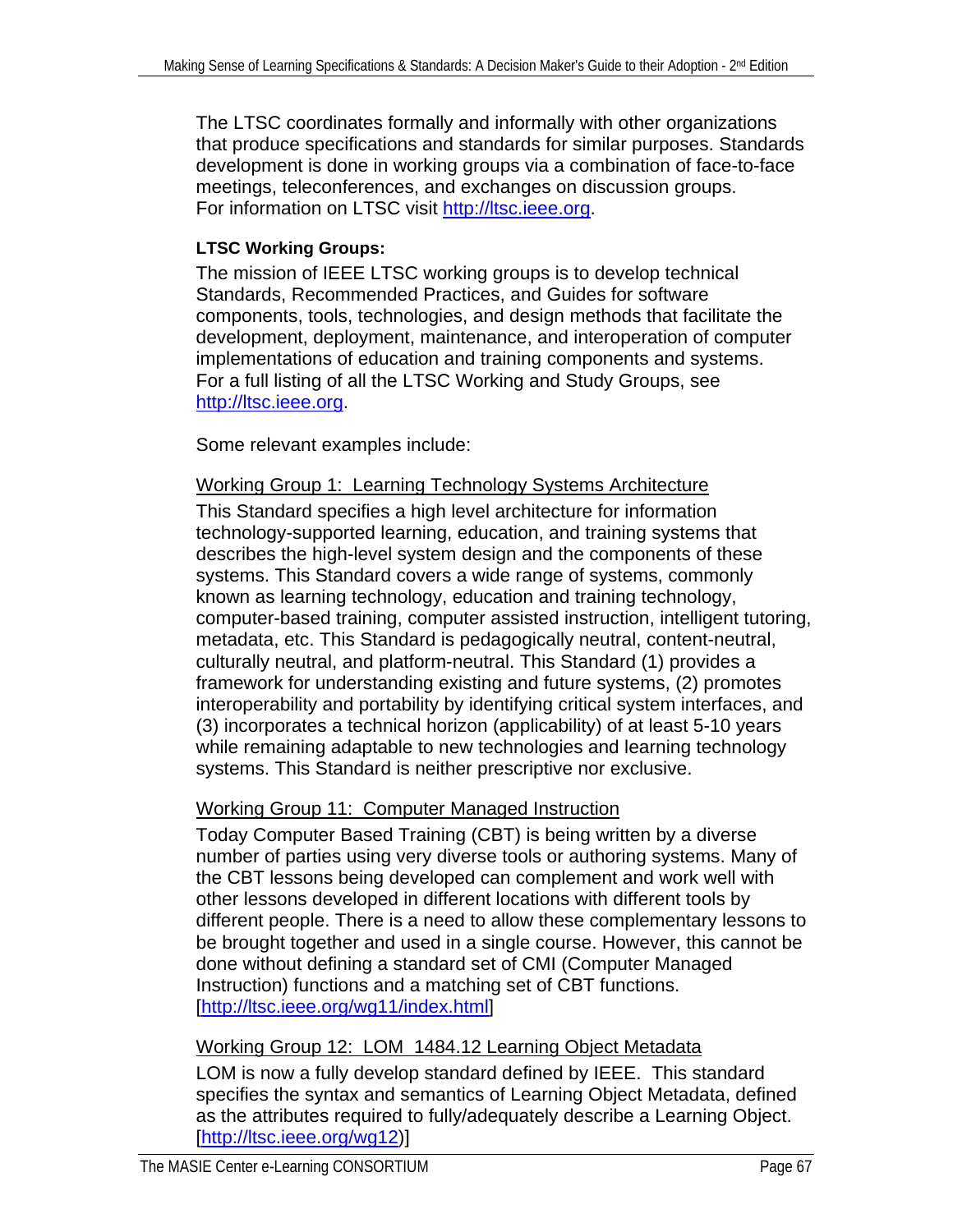### <span id="page-67-0"></span>*IMS Global Learning Consortium (Instructional Management System):*

IMS is a global consortium with members from educational, commercial, and government organizations dedicated to defining and distributing open architecture interoperability specifications for e-Learning products.

From the IMS Website: IMS Global Learning Consortium, Inc. (IMS) is developing and promoting open specifications for facilitating online distributed learning activities such as locating and using educational content, tracking learner progress, reporting learner performance, and exchanging student records between administrative systems.

IMS has two key goals:

1. Defining the technical specifications for interoperability of applications and services in distributed learning, and

2. Supporting the incorporation of the IMS specifications into products and services worldwide. IMS endeavors to promote the widespread adoption of specifications that will allow distributed learning environments and content from multiple authors to work together (in technical parlance, "interoperate"). [[http://www.imsproject.org\]](http://www.imsproject.org/)

# **IMS Question-Test Interoperability (QTI) Specification**

Assessment is an integral part of learning and therefore warrants an appropriate amount of care and attention when it comes to standards for learning. On the one hand, questions, tests, and other aspects of assessment are the same as any other content and form of learning interactivity. Therefore, they can benefit from the same standards and specifications that are used for any other type. However, there are also some unique aspects of assessment which may require unique treatment.

As with any content used for learning, good test questions take a lot of time and money to produce, and organizations who are computerizing assessments need to be able to make banks ([repositories\)](#page-72-0) of questions without being tied to an internal or proprietary vendor format. This increases the ability to use and [re-use](#page-77-0) this content over the long term. It also permits publishers to release material in a single format and have it be deliverable across multiple platforms, to multiple tools and engines. The IMS Question Test Interoperability (QTI) specification address this issue by representing questions and assessments in a platform- and vendor-independent manner, by leveraging the [XML](#page-73-0) programming language. By exporting questions and assessments into QTI XML, users of questions and assessments can put material in a standard format from which other systems can import or use.

Version 1.2 of QTI was released in Feb 2000 and can be seen at [http://www.imsproject.org/question](http://www.imsproject.org/question/). The specification includes sections on questions, assessments (how groups of questions are sequenced as a test), and results. To date, however, the only widespread use of the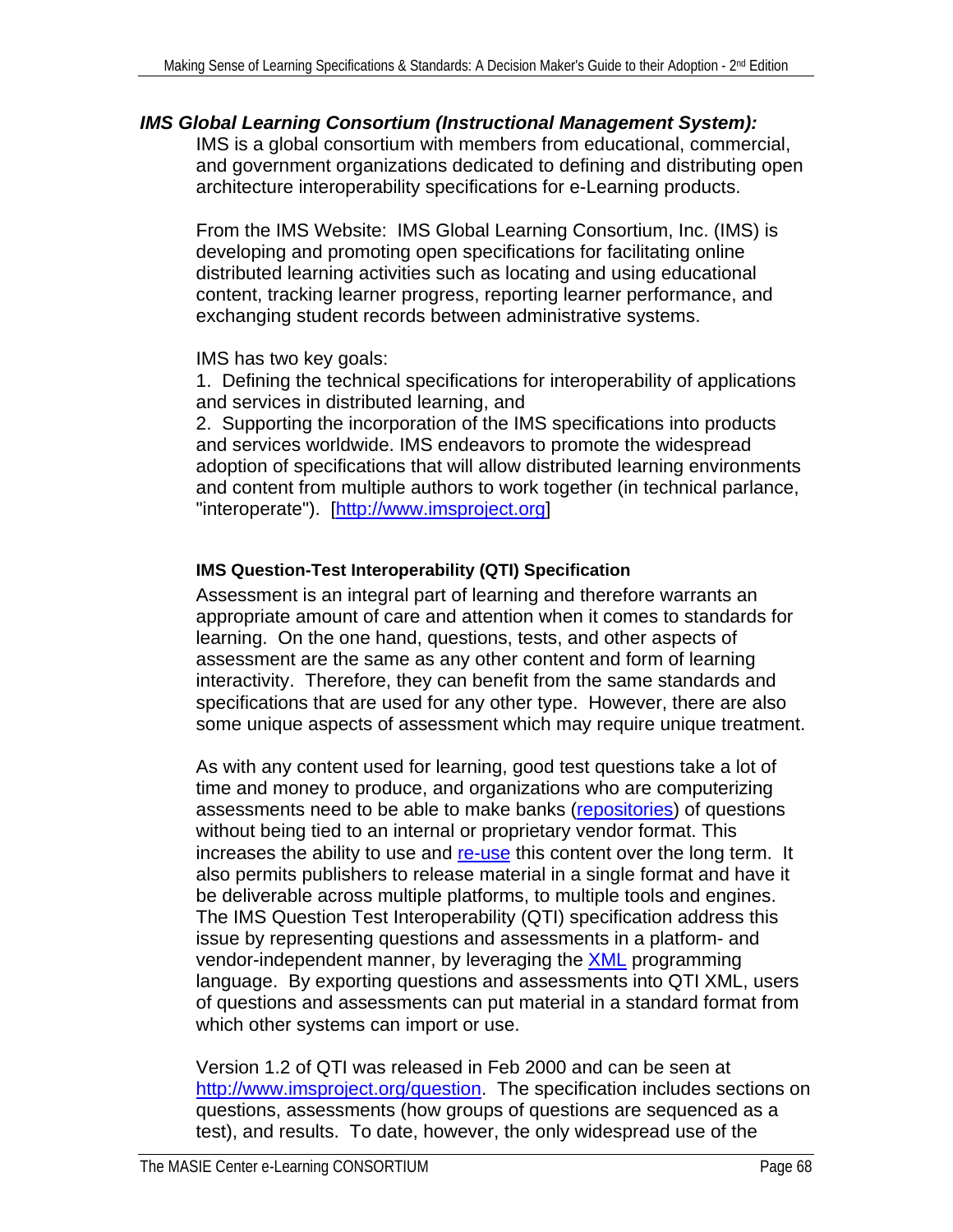specification is the section on questions (also called items). Although the specification is supported by several vendors, there are several areas of ambiguity; the standard can be used to exchange simple questions, but different vendors often implement more complex questions in different ways. There are also some important omissions. For example, publishers have complained that they cannot sufficiently use metadata tags to include relevant information with questions they publish. These and other challenges have kept QTI from being included within the current versions of SCORM.

The **[IMS](#page-67-0)** is currently undertaking a process of updating QTI to version 2. The update focuses only on questions/items (not assessments or results) and aims to resolve the ambiguities, add a few needed features, and also explain how **[content packaging](#page-71-0)** can be used with QTI. Subject to satisfactory progress within IMS, it is likely that a version 2 of IMS QTI will be available in the summer of 2004.

# *ISO (International Organization for Standardization):*

From the ISO Website: The ISO is a worldwide federation of national standards bodies from some 140 countries, one from each country. ISO is a non-governmental organization established in 1947. The mission of ISO is to promote the development of standardization and related activities in the world with a view to facilitating the international exchange of goods and services, and to developing cooperation in the spheres of intellectual, scientific, technological and economic activity. ISO's work results in international agreements which are published as International Standards. [\[http://www.iso.org\]](http://www.iso.org/)

# *JISC (The Joint Information Systems Committee):*

From the JISC Website: JISC supports further and higher education by providing strategic guidance, advice and opportunities to use Information and Communications Technology (ICT) to support teaching, learning, research and administration. JISC is funded by all the UK post-16 and higher education funding councils. [\[http://www.jisc.ac.uk](http://www.jisc.ac.uk/)]

# *MARC (Machine-Readable Cataloging):*

From the Library of Congress MARC Standards Website: The MARC formats are standards for the representation and communication of bibliographic and related information in machine-readable form. [\[http://www.loc.gov/marc\]](http://www.loc.gov/marc/)

# *PROMETEUS (PROmoting Multimedia access to Education and Training in the EUropean Society):*

From the PROMETEUS Website: PROMETEUS is an open initiative launched in March 1999 under the sponsorship of the European Commission with the aim of building a Common Approach to the Production and Provision of e-Learning Technologies and Content in Europe. PROMETEUS is an expert opinion-making forum where actors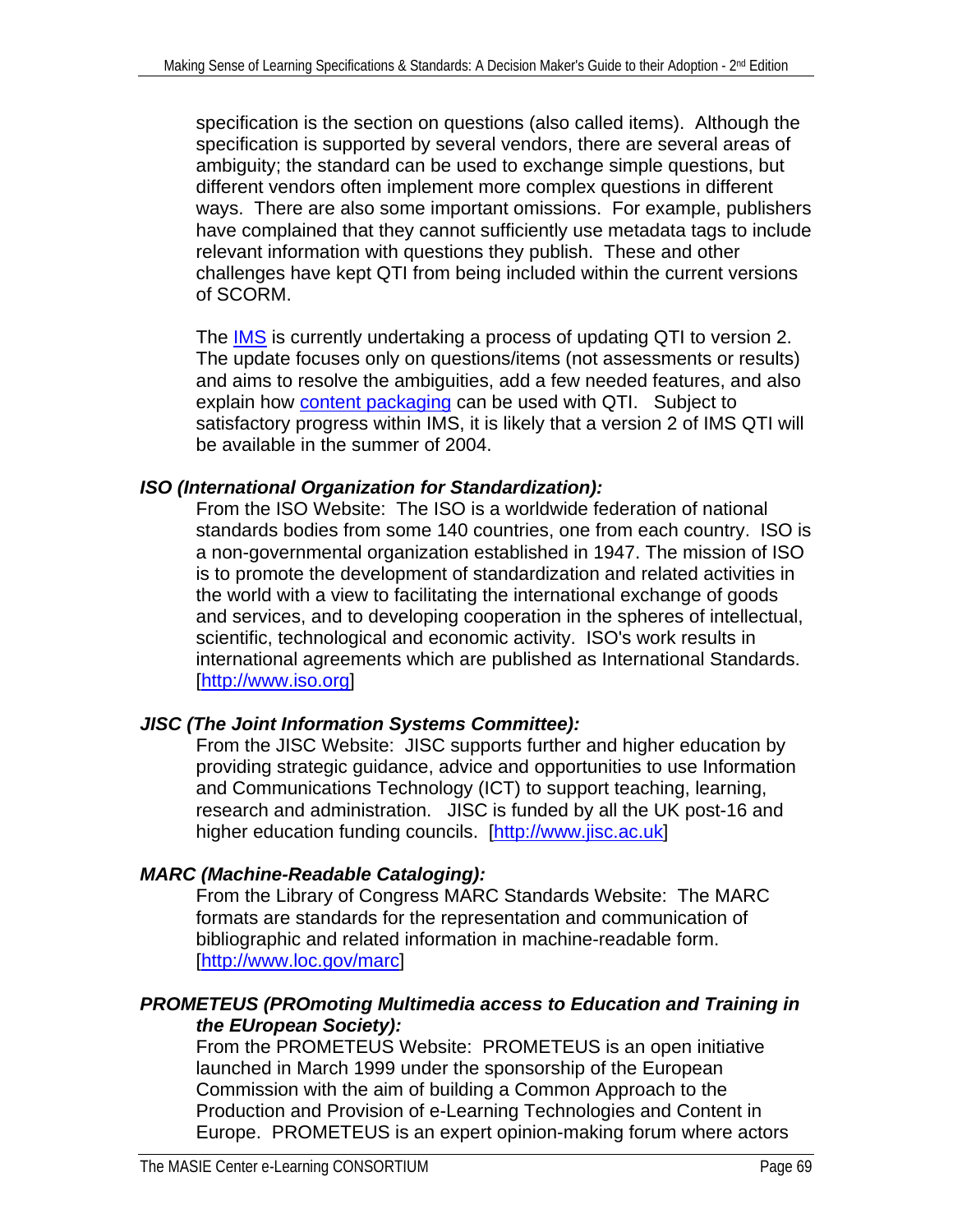from a wide range of professional, cultural, and linguistic backgrounds, come together to build critical mass in the field of educational technology and applications. The complementary expertise of the PROMETEUS Signatories is brought together in the aim to bridging the gap between research and actual use of learning technologies, content, and services. [\[http://www.prometeus.org.uk](http://www.prometeus.org.uk/)]

# *WS-I (The Web Services Interoperability Organization):*

From the WS-I Website: The Web Services Interoperability Organization is an open industry effort chartered to promote Web Services [interoperability](#page-74-0) across platforms, applications, and programming languages. The organization brings together a diverse community of Web services leaders to respond to customer needs by providing guidance, recommended practices, and supporting resources for developing interoperable Web services.

# *W3C (World Wide Web Consortium):*

W3C is a relevant site to the standards implementer because it is the home of many of the technical standards referenced and used within learning technologies such as including HTML, HTTP, [XML](#page-73-0), URL, and SOAP.

The World Wide Web Consortium (W3C) develops interoperable technologies (specifications, guidelines, software, and tools) to lead the Web to its full potential. W3C is a forum for information, commerce, communication, and collective understanding. [[http://www.w3.org](http://www.w3.org/)]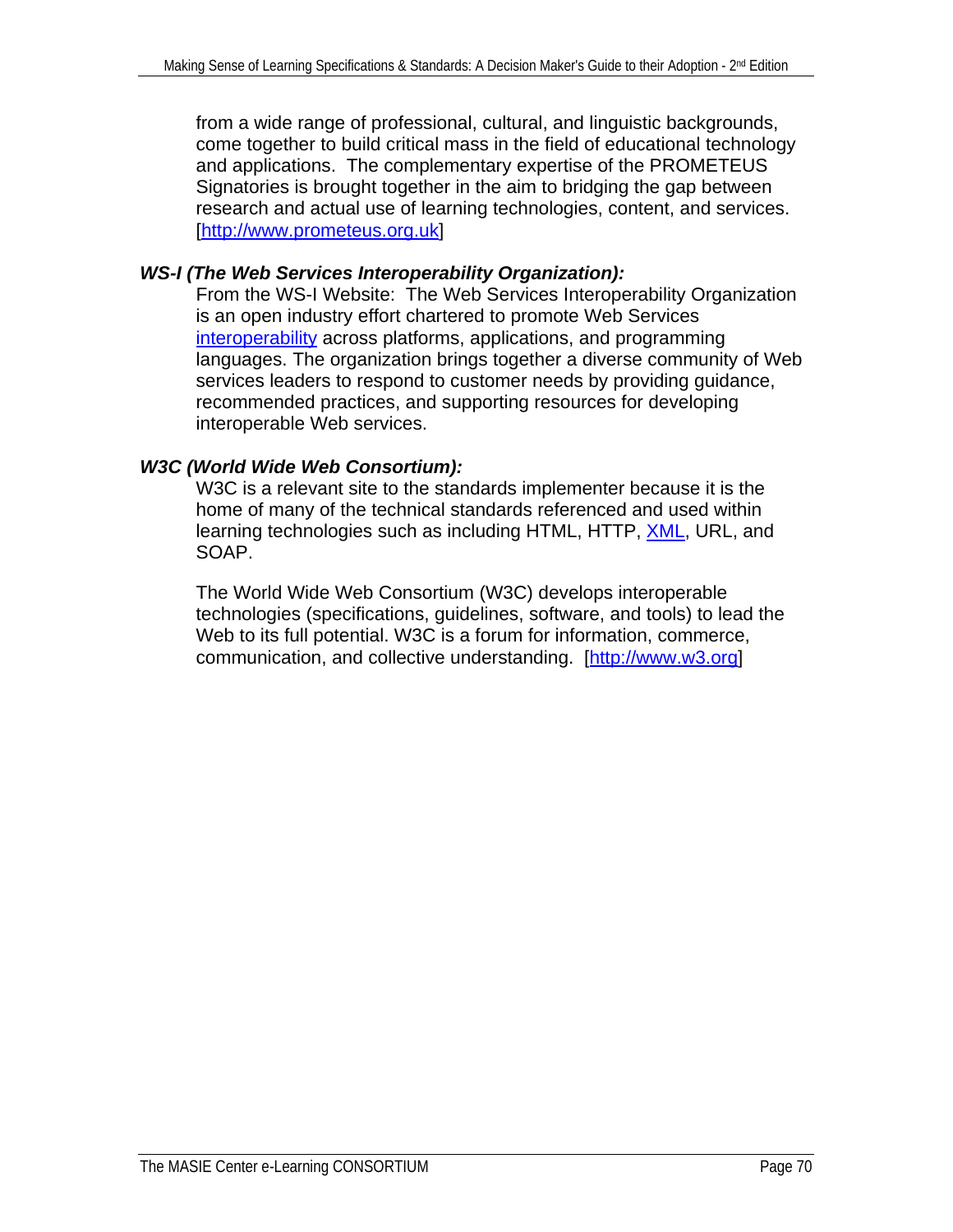# **Appendix 2: Learning Standards Glossary**

### <span id="page-70-0"></span>**Purpose**

This appendix serves as a preliminary guide to understanding some of the key terms found when engaging in discussions about e-Learning, standards, and their implementation. Additional resource links are also provided for your reference.

# **Definitions**

#### Accessibility:

The ability to locate, access, and deliver the appropriate instructional components to multiple remote locations at the appropriate time via the appropriate device. Also, a characteristic of technology that enables people with disabilities to use it. For example, accessible Websites can be navigated by people with visual, hearing, motor, or cognitive impairments. Accessible design also benefits people with outdated software and hardware. See also *[Section 508](#page-77-0)* in this glossary.

# Application Program Interface (API):

Operating system services made available to programs that run under the operating system. Programming code used by an application to communicate with the operating system or with a database management system and provides function calls that link common procedures or data between two applications.

#### Asset:

Learning content in its most basic form such as electronic media, text, images, sound, Web pages, assessment objects, or other pieces of data. An asset can be described with metadata to allow for search and discovery within content repositories, thereby enhancing opportunities for re-use and delivery.

# Certification:

The acknowledgment that testing has been completed and the criteria of a standard or specification has been met. Certification validates a product's [conformance](#page-71-0) for [interoperability](#page-74-0) and [re-use.](#page-77-0) There may also be varying levels of certification for each standard. Certification is to be legally obtained through an approved certifying body authorized to issue the certification.

# Compliance or Compliant:

Many [Learning Management System](#page-74-0) or content vendors today claim "compliance" or say they are "compliant" to a specific learning standard. As a result, these terms are used freely without a real understanding of their meaning, and often used interchangeably. We recommend that conformance be the term used and to avoid the use of compliance or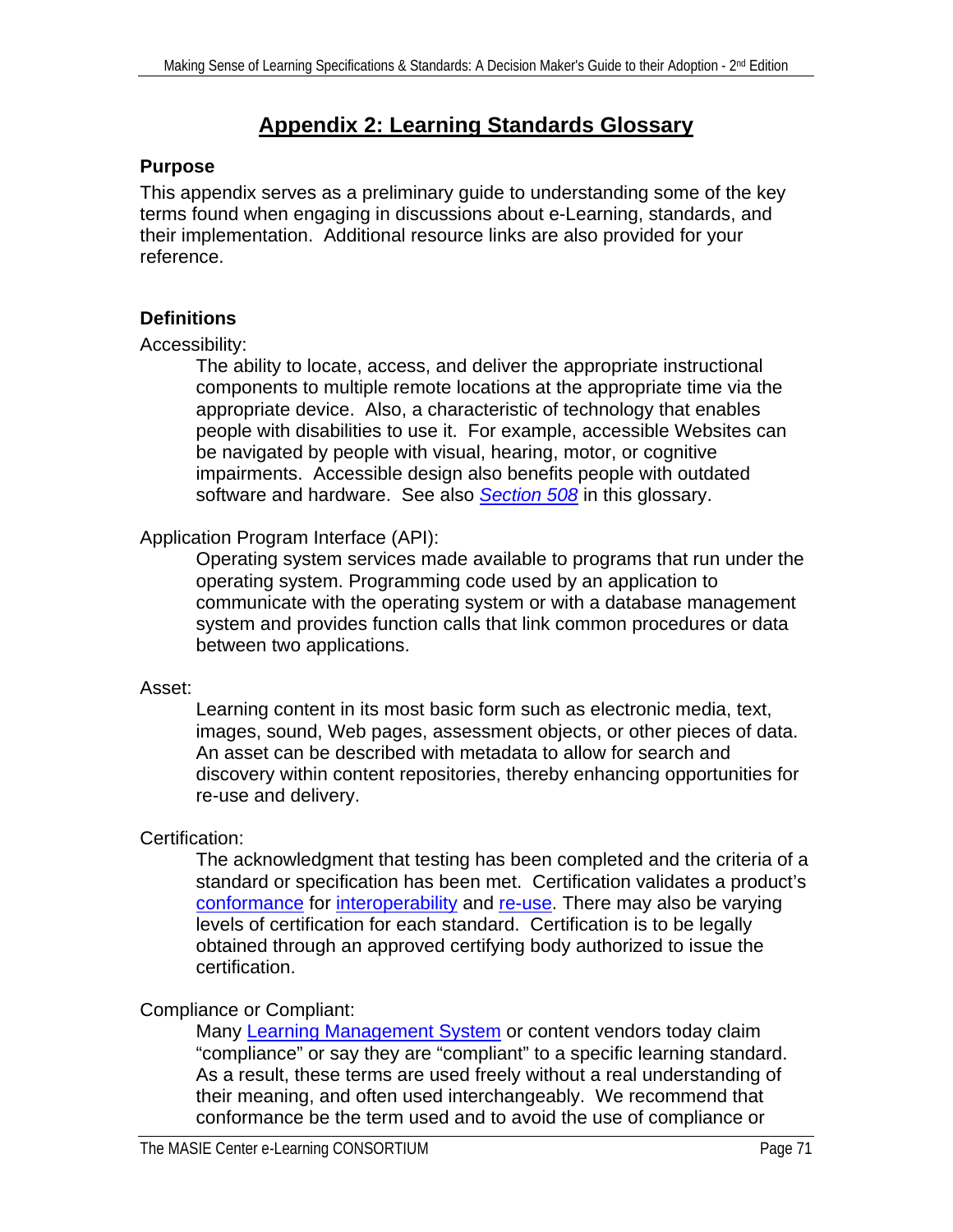<span id="page-71-0"></span>compliant. This is both for clarity and because "compliant" is an adjective which means "conforming to requirements," so the real issue is the action of the verb conformance, which is most simply "to follow a standard." For more information about [compliance](#page-70-0), see *[Section 2: Understanding](#page-25-0)  [Conformance](#page-25-0)*.

# Conformance:

Successful testing of an implementation (i.e., product or application) to meet the requirements of a standard or specification. Conformance only applies to and can be tested for a given specification. Therefore, it is not conformance to SCORM® (for example), but rather conformance to a specific version of a standard or specification, such as content metadata, content packaging, etc. We recommend that conformance be the term used, and to avoid the use of **compliance** or compliant. A buyer's or supplier's interest in conformance should be based on those specifications relevant to their needs and purpose. For more information about conformance, see *[Section 2: Understanding Conformance](#page-25-0)*.

Note on Conformance from the ADL:

It is important to note that self-testing and demonstration activity in no way implies certification of any participant's products by [ADL](#page-63-0) or any other involved company or organization. Results of conformance testing can not be used to indicate any kind of endorsement or product certification by ADL or any other participating company or organization. Currently, there are two authorized organizations responsible for certifying products that conform to SCORM specifications. These products then can carry the ADL certification logo and are listed as certified on the Website. For more information on ADL certification, go to [http://www.adlnet.org](http://www.adlnet.org/).

# Content Management System (CMS):

A centralized software application or set of applications that facilitates and streamlines the process of designing, testing, approving, and posting e-Learning content.

# Content Package:

Information that provides a standardized way to exchange digital learning resources between different systems or tools. Content Packaging also can define the structure (or organization) and the intended behavior of a collection of learning resources. Content Packaging defines, among other things:

- a manifest file describing the package itself;
- how to create an [XML-](#page-73-0)based manifest; and
- directions for packaging the manifest and all related physical files into a zip file or onto a CDROM, etc.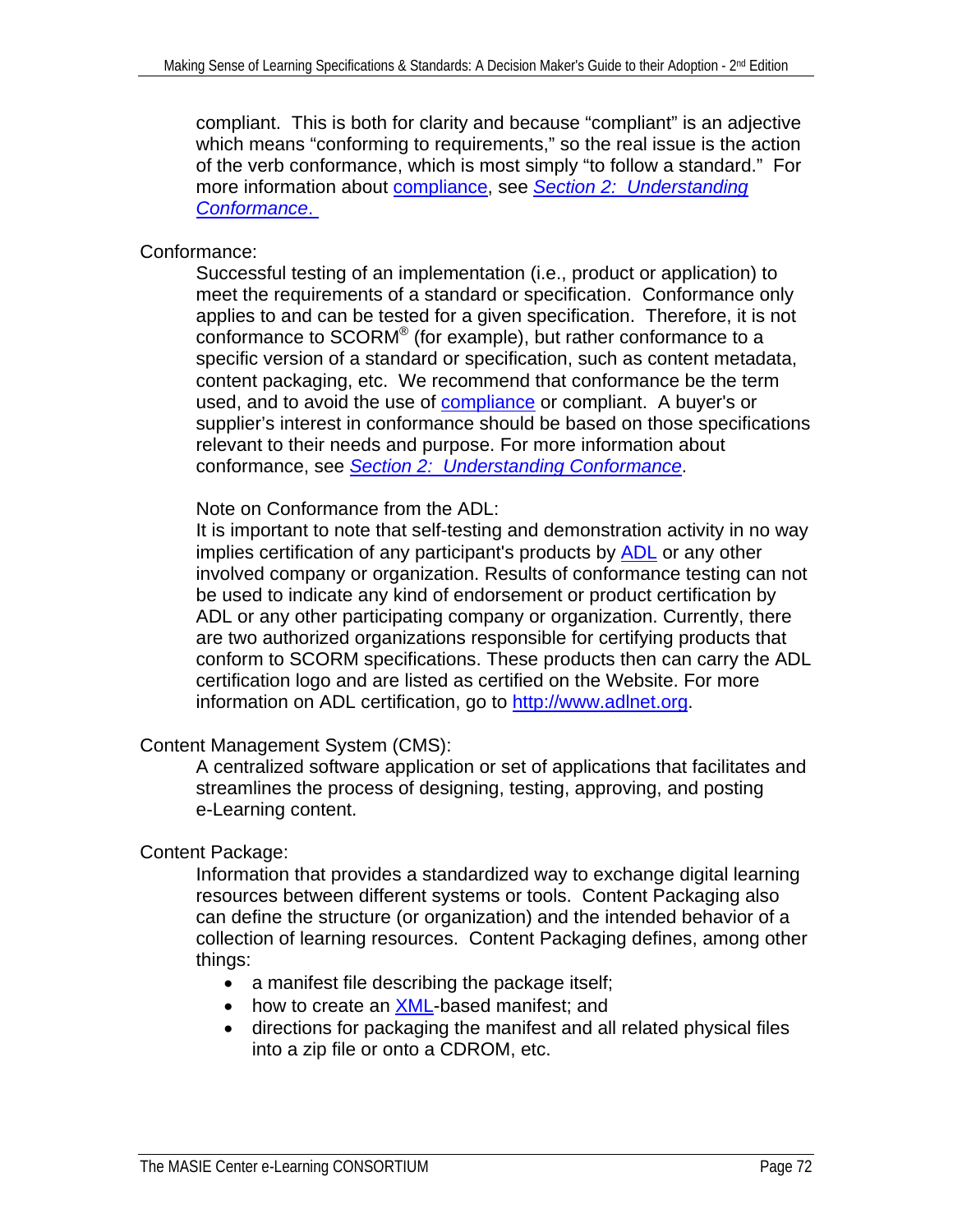<span id="page-72-0"></span>Content Repository:

A digital storage area that is used to organize learning objects, information objects, digital [assets](#page-70-0) and courseware. Such repositories can be used to partition its content and label it using [metadata](#page-75-0) and multiple [taxonomy](#page-79-0) schemes.

Content Structure:

Defines a mechanism that can be used by the content developer with the means to author and aggregate collections of learning resources into a cohesive unit of instruction (i.e., course, chapter, module, etc.), apply structure, associate learning taxonomies, and associate specific behaviors that can be uniformly reproduced across **[LMS](#page-74-0)** environments. The content structure can be considered the map used to sequence and navigate through the learning resources defined in the content package. The content structure contains the structure of the learning resources and behaviors to be applied to the learning experience. Content Structure does not define LMS functionality.

# Data Model:

A conceptual representation of the data structures that are required by a database. The data structures include the data objects, the associations between data objects, and the rules which govern operations on the objects. As the name implies, the data model focuses on what data is required and how it should be organized rather than what operations will be performed on the data. To use a common analogy, the data model is equivalent to an architect's building plans. The data model is a standard set of data elements used to define the information being communicated, such as the status of the learning resource. In its simplest form, the data model defines elements that both the LMS and learning content are expected to "know" about. The LMS must maintain the state of required data elements across sessions, and the learning content must utilize only these predefined data elements if re-use across multiple systems is to occur. Structured data is at the heart of the modular content paradigm upon which things like [Learning Objects](#page-74-0) are based upon.

Durability:

The ability to withstand technology changes without redesign, reconfiguration, or recoding.

e-Learning:

Learning or training that is prepared, delivered, or managed using a variety of learning technologies, and that can be deployed either locally or globally. Term covering a wide set of applications and processes, such as Web-based learning, computer-based learning, and digital collaboration. It includes the delivery of content via Internet, intranet, extranet, virtual private network, audiotape, videotape, satellite broadcast, virtual classroom, interactive television, CD-ROM, DVD, PDA, and other delivery platforms.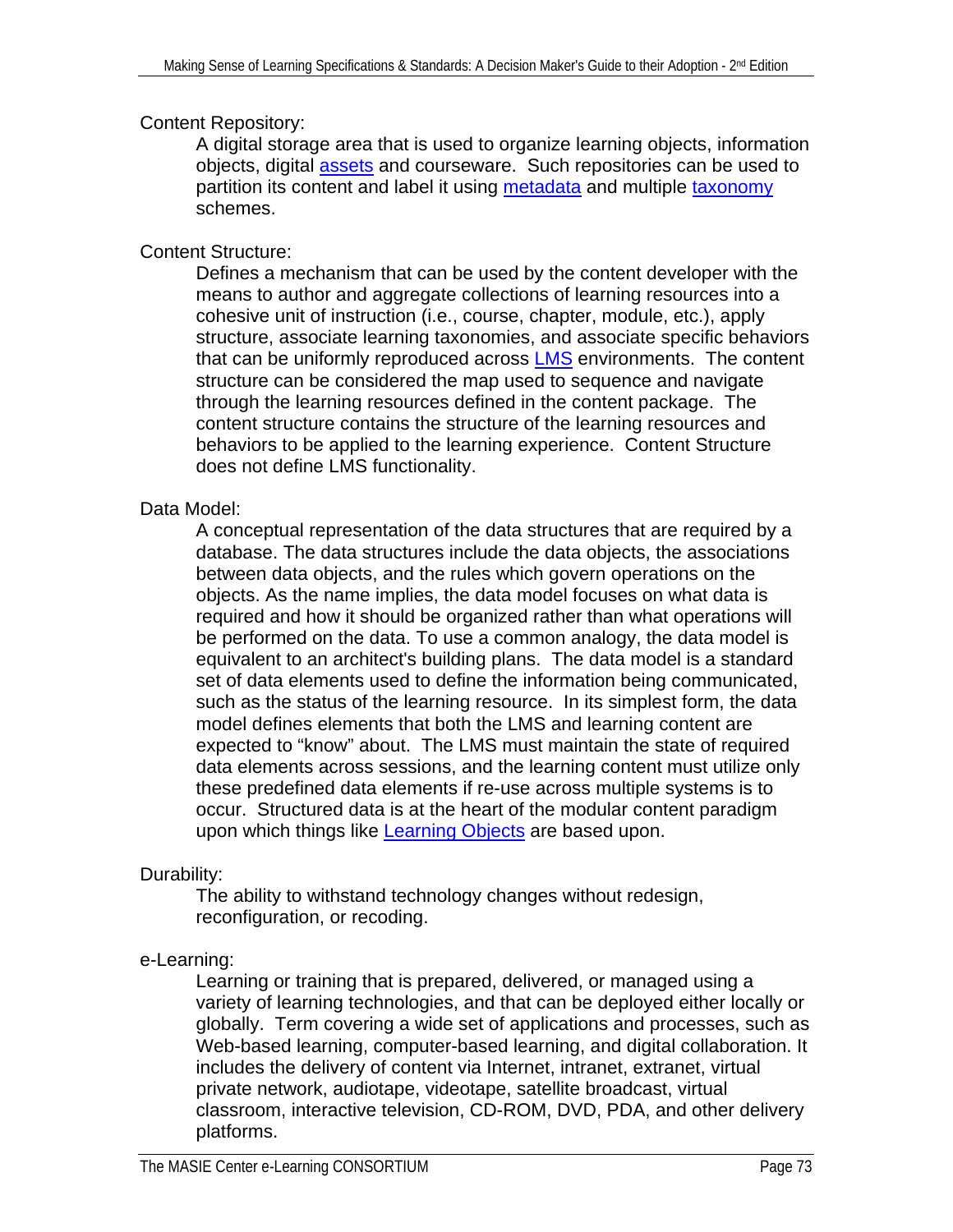## <span id="page-73-0"></span>Enterprise Resource Planning (ERP):

A broad set of activities supported by multi-module, database application software that helps a business manage many facets of the company's operations, including purchasing, product planning, inventory management, supplier interactions, customer service, financial resources management, and human resource activities.

# Extensibility:

The ability to expand and adapt an application or infrastructure by adding functionality or services to a core set of capabilities as e-Learning technology and requirements evolve. The framework must allow for additional elements to be integrated easily using some form of open and component-based software architecture. Examples: extending the use of the same content from a PC to a PDA; re-purposing learning content from within your firewall and exposing it to external learners via your LMS.

## Extensible Markup Language (XML):

XML enables designers to create their own markup tags, and still allow interoperability of data between applications. For example, an XML tag can define the author by using "<author>" as a markup tag. A LCMS can define collections of XML-tagged learning objects, which in turn a LMS can aggregate and present personalized content to the learner.

# Extensible Stylesheet Language or Extensible Style Language (XSL): A Web page design code that creates style sheets for XML pages, which

separate style from content so that developers can specify how and where information is displayed on the page.

# Federated:

In the context of learning and standards, *federated* refers to a method by which a collective set of content repositories are cross-referenced to provide a shared environment for searching and retrieval of content. If federated repositories use common metadata elements across multiple storage environments, they facilitate the discovery of the best resource that matches a specific search query.

# Globalization:

The tailoring of content to: include clear, grammatically-correct text that eliminates slang, colloquial speech and generational idioms; omit references to culturally-specific content; and facilitate similar understanding of content across cultural and linguistic boundaries.

#### Granularity:

The level of divisibility and accessibility used to create, aggregate, and re-use learning content within a system.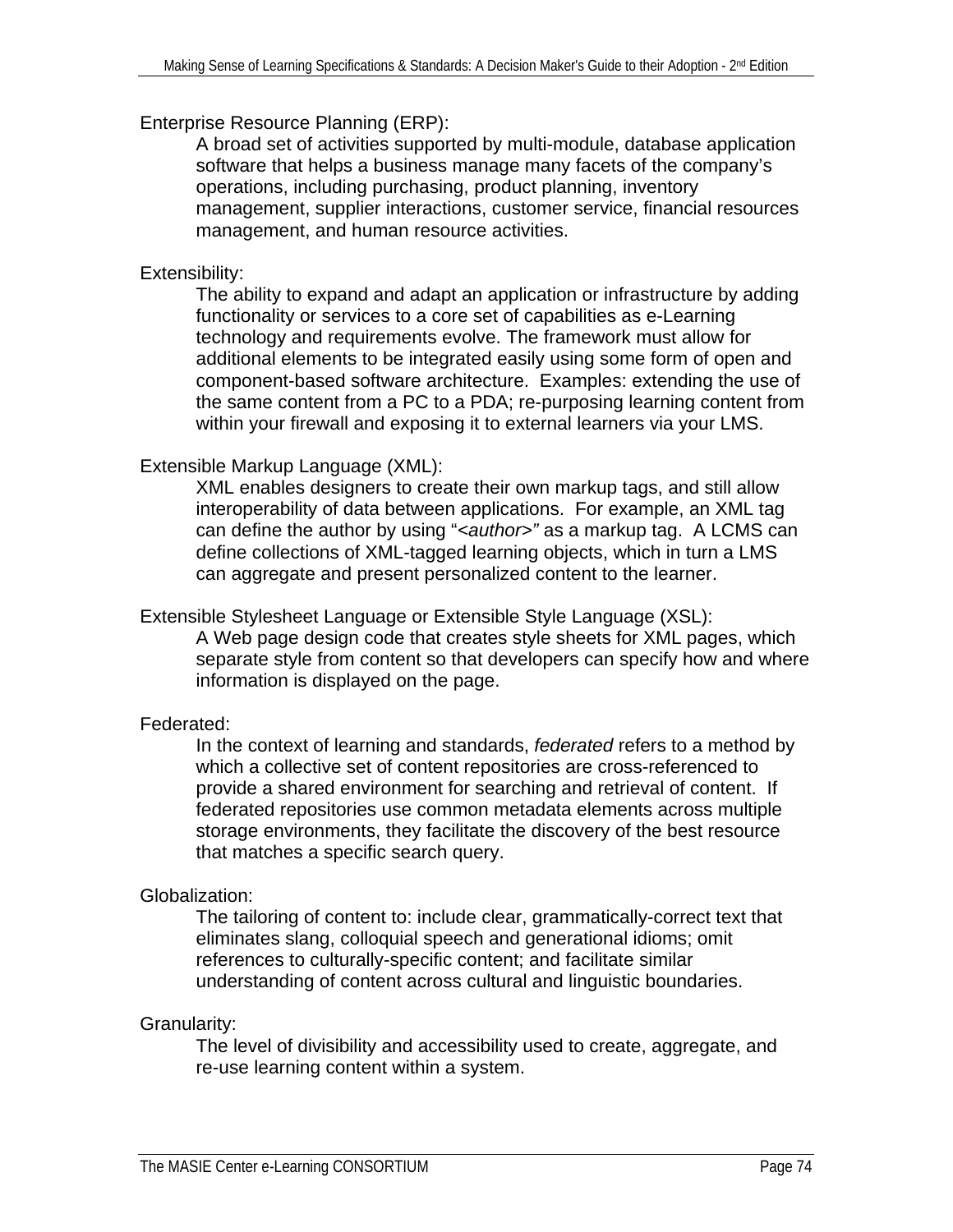# <span id="page-74-0"></span>Interoperability:

The ability to take instructional components developed in one location with one set of tools or platform, and use them in another location with a different set of tools or platform. An effective e-Learning framework must allow content and other data to be exchanged and shared effectively by separate tools, software, and systems connected via the Internet or a network. The network and Web protocols or technologies allow content [structures](#page-72-0) to be exposed in a manner that allows [content packages,](#page-71-0) in whole or part, to be re-used in other contexts. Note: there are multiple levels of interoperability.

# Learning Object (LO):

A re-usable, media-independent chunk of information used as a modular building block for e-Learning content. Learning objects are most effective when organized by a metadata classification system and stored in a [content repository](#page-72-0) such as a [LCMS.](#page-74-0) . For more information on Learning Objects, see *[Section 4: Learning Objects—Building Blocks for Learning](#page-40-0).* 

# Learning Object Metadata (LOM) Standard:

A set of Learning Object metadata elements and their underlying attributes that help define and categorize them. The LOM is a multi-part standard that specifies a conceptual data schema that defines the syntax and structure of metadata values for a Learning Object, which is defined by the [IEEE LTSC Learning Object Metadata Working](#page-66-0) Group as "any entity digital or non-digital- that may be used for learning, education or training." A metadata tag for a Learning Object describes relevant characteristics of the learning object to which it applies, and can be grouped into the following nine categories: general, life cycle, meta-metadata, technical, educational, rights, relation, annotation, and classification. The purpose of this standard is to facilitate storage, search, evaluation, acquisition, and use of learning objects by learning content authors, instructional designers, instructors, learners, and automated software processes. This standard also facilitates the sharing and exchange of Learning Objects, by enabling the development of Learning Object repositories, catalogs, and inventories while taking into account the diversity of cultural and lingual contexts in which the learning objects and their metadata are managed and reused.

# Learning Content Management System (LCMS):

A multi-user software application that enables content authors to manage the life-cycle of learning content by allowing them to create, register, store, assemble, re-use, and publish digital learning content for delivery via Web, print, CD, etc., within a central object repository. LCMSs often structure and assign [metadata](#page-75-0) to content at multiple levels of [granularity](#page-73-0).

# Learning Management System (LMS):

Software that automates the administration of training events and contains organizational information such as role-based curricula, learner profiles,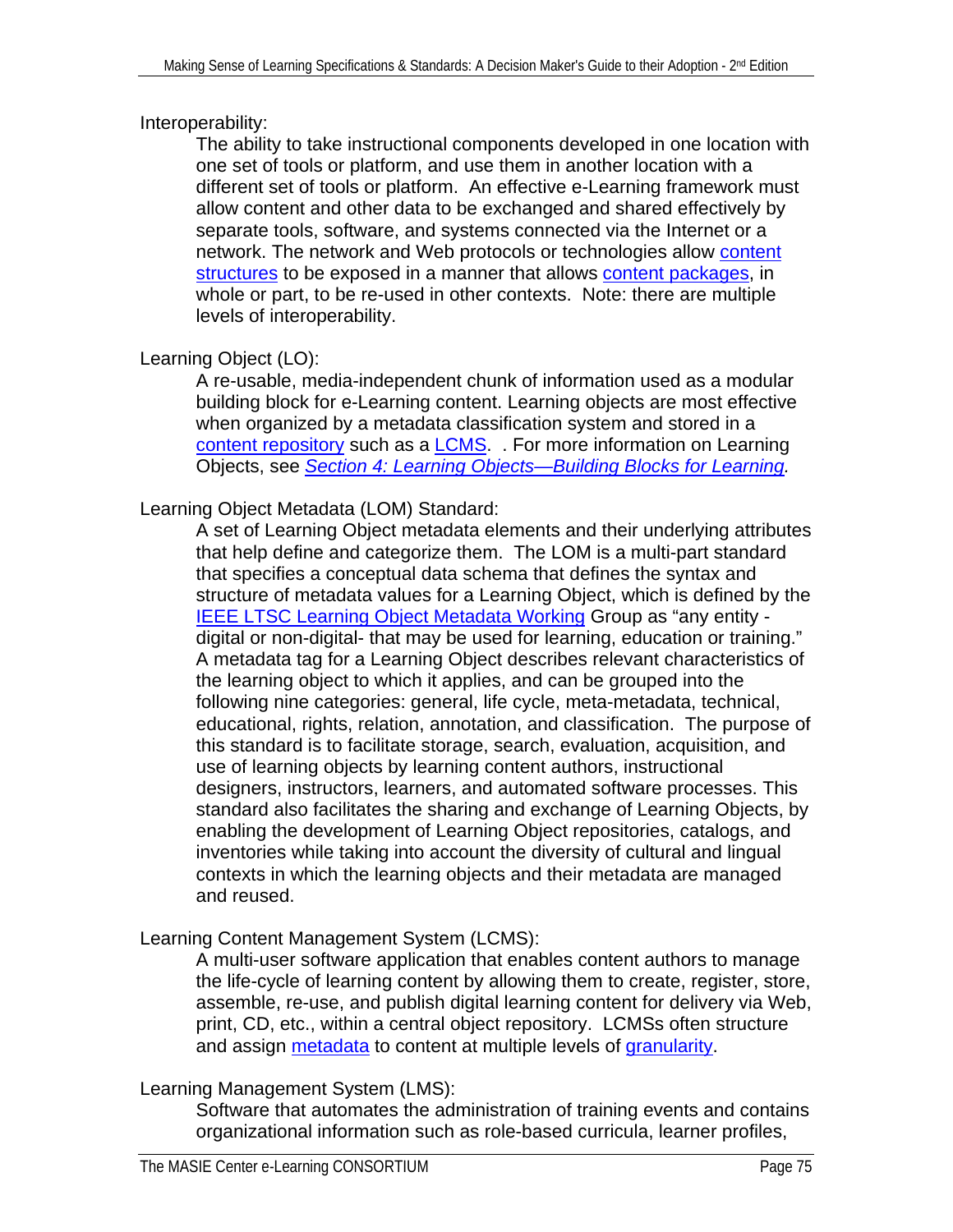<span id="page-75-0"></span>training histories, competencies, and training resources. A learner's development plan and job-related training can be stored and personalized to the individual. A LMS provides an environment for learner registration, populates courses in a catalog, records data from learners; and supplies reports to management. A LMS is typically designed to handle courses by multiple publishers and content providers, both internal and external to an organization. Many LMSs are designed to conform to specifications for content [interoperability.](#page-74-0)

## Localization:

The tailoring of content to be correctly interpreted in local geographies, using simple business language, and making content very culture- or language-specific for the target audience.

## Manageability:

The ability for a system, such as a LMS, to track the appropriate information about the learner and learning content.

## Manifest:

A manifest is an [XML](#page-73-0) file that describes the components of a content package. The manifest consists of the following sections:

- metadata section that describes the package as a whole;
- organizations section that describes one or more hierarchical organizations of the content ([content structure](#page-72-0)); and
- resources section that references the actual resource and media files necessary for the content.

# MASIE Center e-Learning CONSORTIUM:

A collaboration of major corporations, government agencies, and e-Learning providers focused on the future of e-Learning.

# Metadata:

The information which describes other information, such as learning content, and allows it to be stored, indexed, searched, and retrieved from a database or repository. The purpose and usefulness of metadata in e-Learning is that it provides the ability to use attributes that richly describe and identify learning content to find, assemble, and deliver the right learning content to the right person at the right time. For more information on metadata, see *[Section 3: Metadata – Why Implement?](#page-29-0)*

# Metadata tag:

A category of information that describes a Learning Object. Examples include author, publisher name, keywords, version, language, learning objectives, etc.

# Metadata attribute:

A specific piece of information that describes a Learning Object. Examples include: Kathleen J. Tinker (author); ABC Medical Training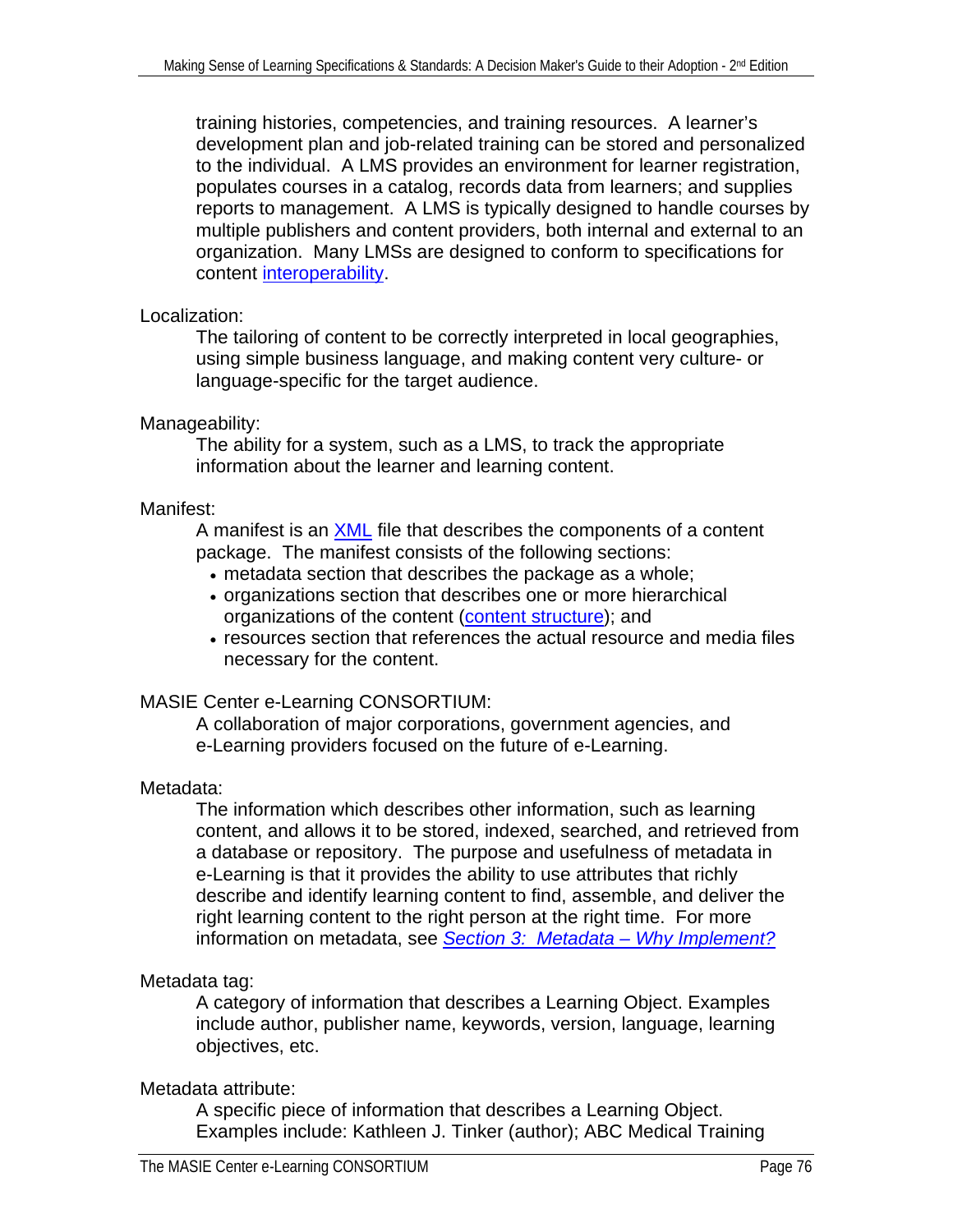Department (publisher); cardiovascular, hypertension (keywords); revision 2a (version), Spanish (language); the learner will be able to state the causes, and treatment of hypertension (learning objective).

## Modularity:

The systematic creation and organization of learning content into discrete units that maximizes their re-usability within other learning contexts.

# **Ontology**

An ontology is an explicit specification of a conceptualization and can determine the relationships between items classified in taxonomy schema. An ontology provides a set of well-founded constructs that can be leveraged to build meaningful higher-level knowledge. The key ingredients that make up ontologies are vocabularies of basic terms and a precise specification of what those terms mean. Ontologies enable communication between computer systems in a manner that is independent of the individual system technologies, information architectures, and application platform. A commitment to a common ontology is a guarantee of consistency, but not completeness, with respect to queries and assertions using the vocabulary defined in the ontology. Ontologies are relevant and important in the context of learning and standards as they serve the purpose of enabling knowledge sharing and reuse across multiple sets of information. In that context, an ontology is a specification used for making relational commitments between content and information.

# Question & Test Interoperability (QTI) Specification:

The IMS QTI specification defines an **XML** language that can be used to represent questions and assessments in a platform and vendorindependent manner. By exporting questions and assessments into QTI XML, users of questions and assessments can put material in a standard format, which other systems can import and use. For more on QTI, see page 69.

# Reference Model:

The selected standard used to guide development, delivery, and implementation of e-Learning content, technologies, and their [interoperability](#page-74-0). The [ADL's](#page-63-0) SCORM document is an example [http://www.adlnet.org].

# Resource Description Framework (RDF):

A foundation for describing and interchanging metadata between applications. RDF can be used in a variety of application areas; for example: to provide better search engine capabilities; in describing the content and content relationships available at a particular Website, page, or digital library; to facilitate knowledge sharing and exchange; and to describe intellectual property rights of Web pages.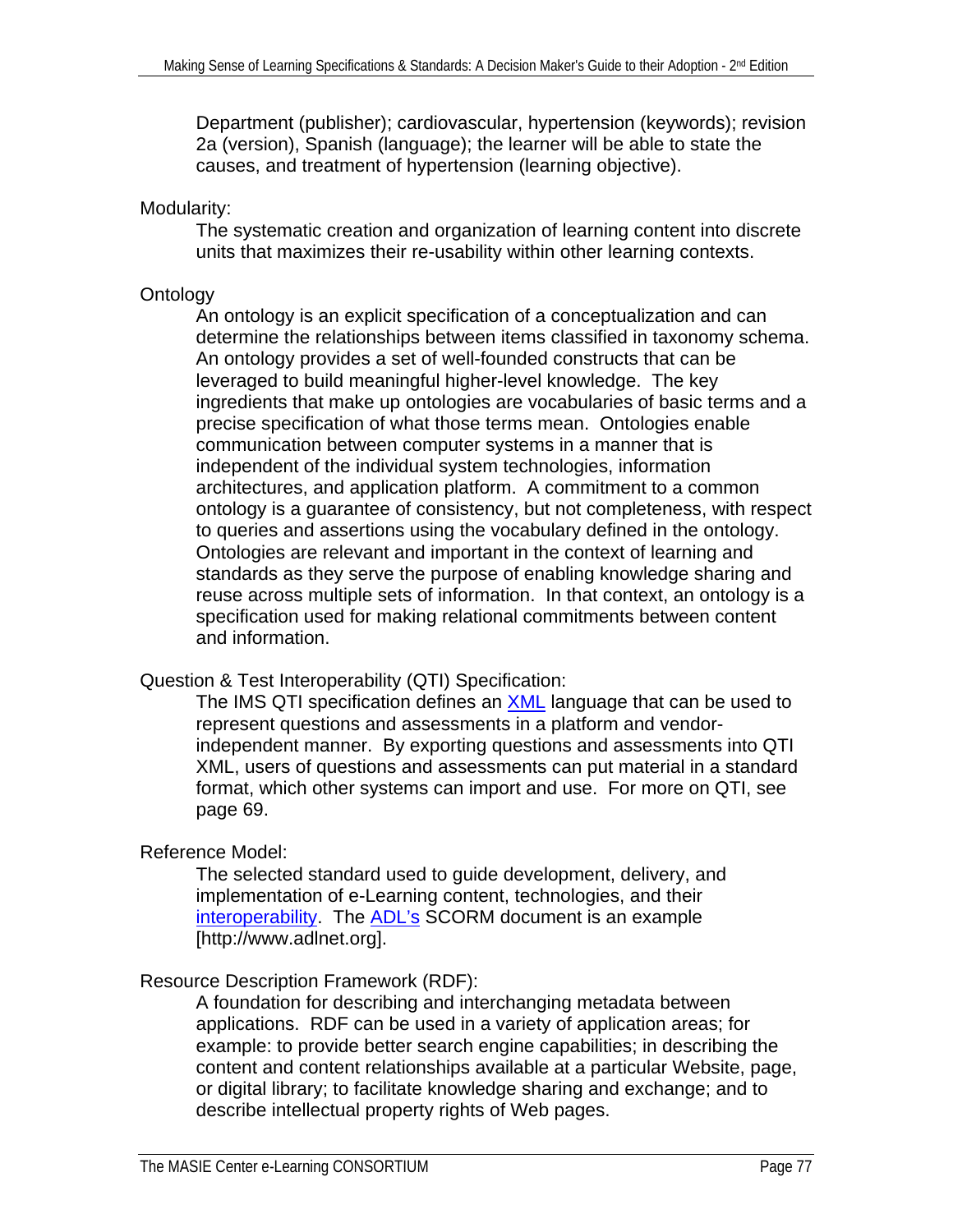#### Re-usability:

The flexibility to incorporate instructional components in multiple applications and contexts.

## Rich Site Summary (RSS):

An XML-based format that allows the syndication and sharing of Web content. RSS lets users select content in which they are interested, and then allows their computers to track, fetch and understand the information to deliver personalized content to the user.

#### Run-Time Environment:

Launching, communicating with, and tracking content in a Web-based environment. This communication takes place between a [LMS](#page-74-0) and learning content through a browser or a [virtual classroom](#page-79-0) tool, etc.

## Scalability:

The degree to which a computer application or component can be expanded in size, volume, or number of users served.

## Schema:

A [metadata](#page-75-0) schema provides an ontology aimed at identifying the structure of knowledge in a given discipline and linking these structures into a larger whole through the creation of a system of information that assists the identification, discovery and transaction processes of the given discipline structures.

# Section 508:

The section of the United States1998 Rehabilitation Act which states that all electronic and information technology procured, used, or developed by the federal government must be accessible to people with disabilities. Affected technology includes hardware such as copiers, fax machines, telephones, and other electronic devices as well as application software and Websites.

# Sharable Content Object (SCO):

[from SCORM version 1.2]. A SCO represents the lowest level of [granularity](#page-73-0) of learning resources that can be tracked by a LMS. A collection of one or more assets that include a specific launchable asset that utilizes the SCORM RunTime Environment to communicate with a LMS. To be re-usable, a SCO by itself should be independent of learning context. For example, a SCO could be re-used in different learning experiences to fulfill different learning objectives. In addition, one or more SCOs can be aggregated to form a higher-level unit of instruction or training that fulfills higher level learning objectives. SCOs are intended to be subjectively small units, such that potential re-use across multiple learning objectives is feasible. A SCO can be described with SCO metadata to allow for search and discovery within online repositories, thereby enhancing opportunities for re-use. For more information about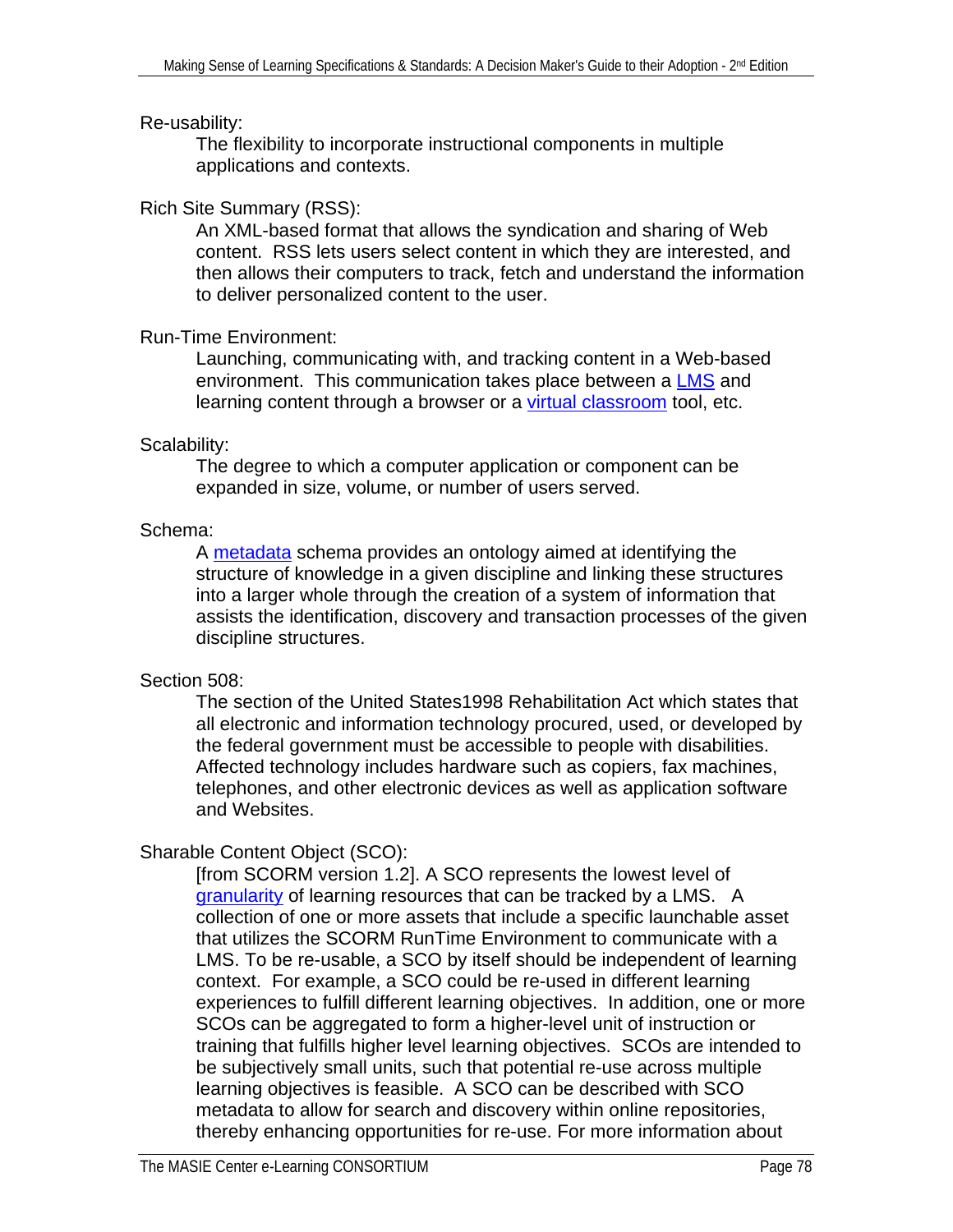SCOs, see *SCO and SCORM* in *[Section 4: Learning Objects—Building](#page-40-0)  [Blocks for Learning.](#page-40-0)* 

## Sharable Content Object Reference Model (SCORM):

A standards reference model that incorporates defined standards (such as **[IEEE](#page-65-0)** and **AICC**), that can be applied to course content, virtual classroom technologies, LMSs, and LCMS tools to manage the creation, publishing, and delivery of re-usable Learning Objects. As a result of the U.S. Department of Defense's [Advanced Distributed Learning \(ADL\)](#page-63-0) initiative, courseware elements following SCORM standards can be easily merged with other elements that conform to the standard to produce a highly modular and interoperable repository of training content. For more information about SCORM, see *What Is SCORM?* page 15 and *SCO and SCORM* in *[Section 4: Learning Objects—Building Blocks for Learning.](#page-40-0)* 

# Simulation:

Interactive learning content or environment in which the learner can practice or role-play a specific task or behavior. During a simulated learning environment, the learner can practice job-related performance tasks within a "safe" setting.

# Specification:

A documented description stating functional requirements. Some "specs" become standards, which means they have received the stamp of accreditation after having proceeded through the four stages outlined in *[How Standards are Formed](#page-10-0)* in this document. In some industries, something cannot be sold until it receives a stamp of approval by the government (i.e., electrical devices are accredited by [IEEE\)](#page-65-0).

# Standard:

There are two types of standards:

• de jure Standards:

[By right; of right; by law; often opposed to "de facto"] The designation or certification of a specification's status by an accredited body such as IEEE LTSC, ISO/IECJTC1/SC36, or CEN/ISSS (European).

• de facto Standards:

[Existing in fact whether with lawful authority or not] Typically, when a critical mass or majority choose to adopt and use a specification. For example, TCP/IP, HTTP, VHS, etc., are all "de facto" standards.

Specifications evolve and become standards over time and go through several phases of development before they become widely adopted or become *de facto*. While there is no absolute process in the creation of *de jure* standards, one can abstract an overall and highly iterative process model where the following four stages are typical: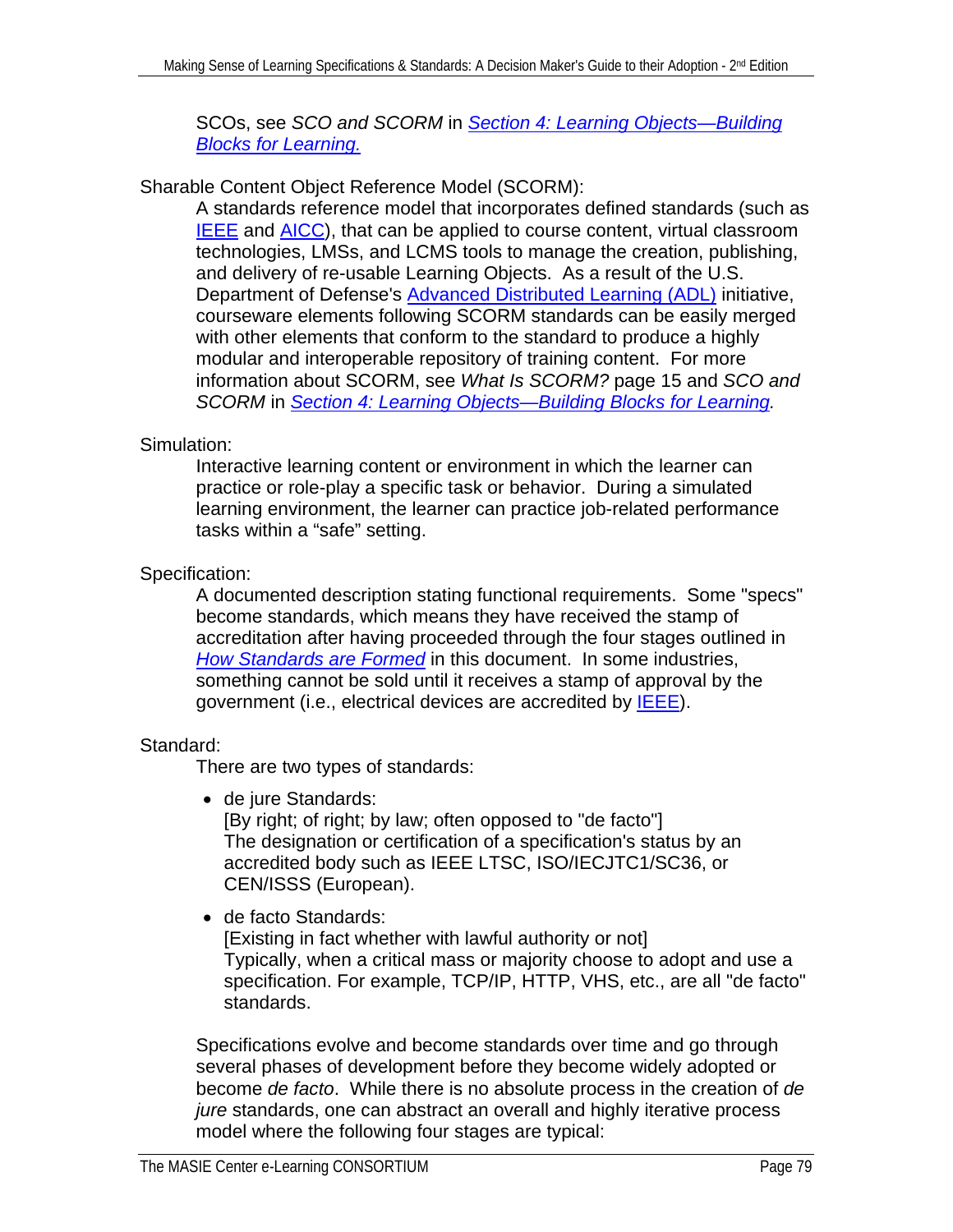<span id="page-79-0"></span>1) R&D; 2) Specification Development; 3) Testing/Piloting; and 4) Accredited and International Standard Status.

The ideal state is when a *de jure* standard is also *de facto*! (e.g., HTTP). For more information, see *[How Standards Are Formed](#page-10-0)* in this document.

#### Taxonomy:

Hierarchical levels which can be ascribed to learning content. Note: multiple classification schemes, or taxonomic hierarchies, may be adopted to describe one piece of learning content.

#### Translation:

The conversion of learning content into another language or dialect to accurately replicate it within an equal instructional context.

#### Virtual Classroom:

An online learning environment that provides facilitated, interactive instruction and peer-to-peer learner interaction during real-time events.

#### Wireless Markup Language (WML):

XML-based language that codes a media-reduced version of Web content to be displayed on cellular phones and PDAs.

#### **Additional Resources**

See additional terms and definitions in the following resources:

## **ASTD Learning Circuits**

<http://www.learningcircuits.org/glossary.html>

#### **Brandon Hall: New Technology Definitions**

<http://www.brandonhall.com/public/glossary/>

#### **Cisco Systems**

[http://www.masie.com/standards/s3supplement/elearn\\_glossary.pdf](http://www.masie.com/standards/s3supplement/elearn_glossary.pdf)

#### **ELearn Frame: Glossary of e-Learning Terms**

<http://www.learnframe.com/aboutelearning/glossary.asp>

# **e-Learning Guru**

<http://www.e-learningguru.com/gloss.htm>

#### **e-Learning Site: Glossary**

<http://www.e-learningsite.com/elearning/glossary/glossary.htm>

#### **Internet Time**

<http://www.internettime.com/blog/archives/000015.html>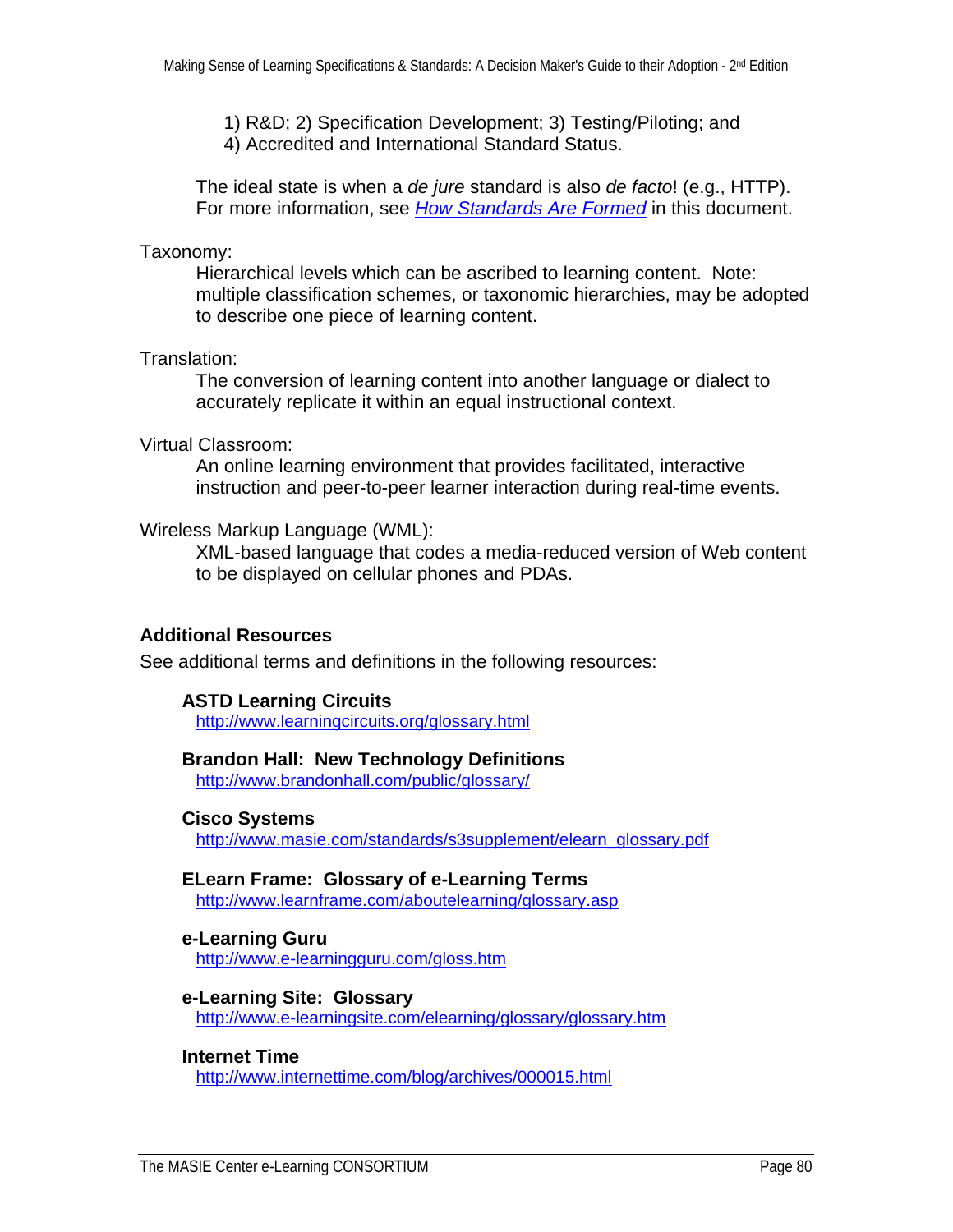## **References**

Advanced Distributed Learning Initiative (2001), Sharable Content Object Reference Model, Version 1.2 [[http://www.adlnet.org\]](http://www.adlnet.org/).

American Society for Training & Development (2001), ELearning Glossary [[http://www.learningcircuits.org/glossary.html\]](http://www.learningcircuits.org/glossary.html).

Gruber, Tom (2003), What is an Ontology? [\[http://www-ksl.stanford.edu/kst/what](http://www-ksl.stanford.edu/kst/what-is-an-ontology.html)[is-an-ontology.html\]](http://www-ksl.stanford.edu/kst/what-is-an-ontology.html)

Institute of Electrical and Electronics Engineers, Inc. [[http://www.ieee.org\]](http://www.ieee.org/)

International Organization for Standardization [\[http://www.iso.org](http://www.iso.org/)].

Rosenberg, Marc J. (2001), eLearning, New York: McGraw Hill.

Section 508 of the Rehabilitation Act: Electronic and Information Technology [[http://www.section508.gov\]](http://www.section508.gov/).

Singh, Harvi. (2000), Achieving Interoperability in eLearning, Learning Circuits, [[http://www.learningcircuits.org/mar2000/singh.html\]](http://www.learningcircuits.org/mar2000/singh.html).

Web.resource.org [\[http://web.resource.org\]](http://web.resource.org/).